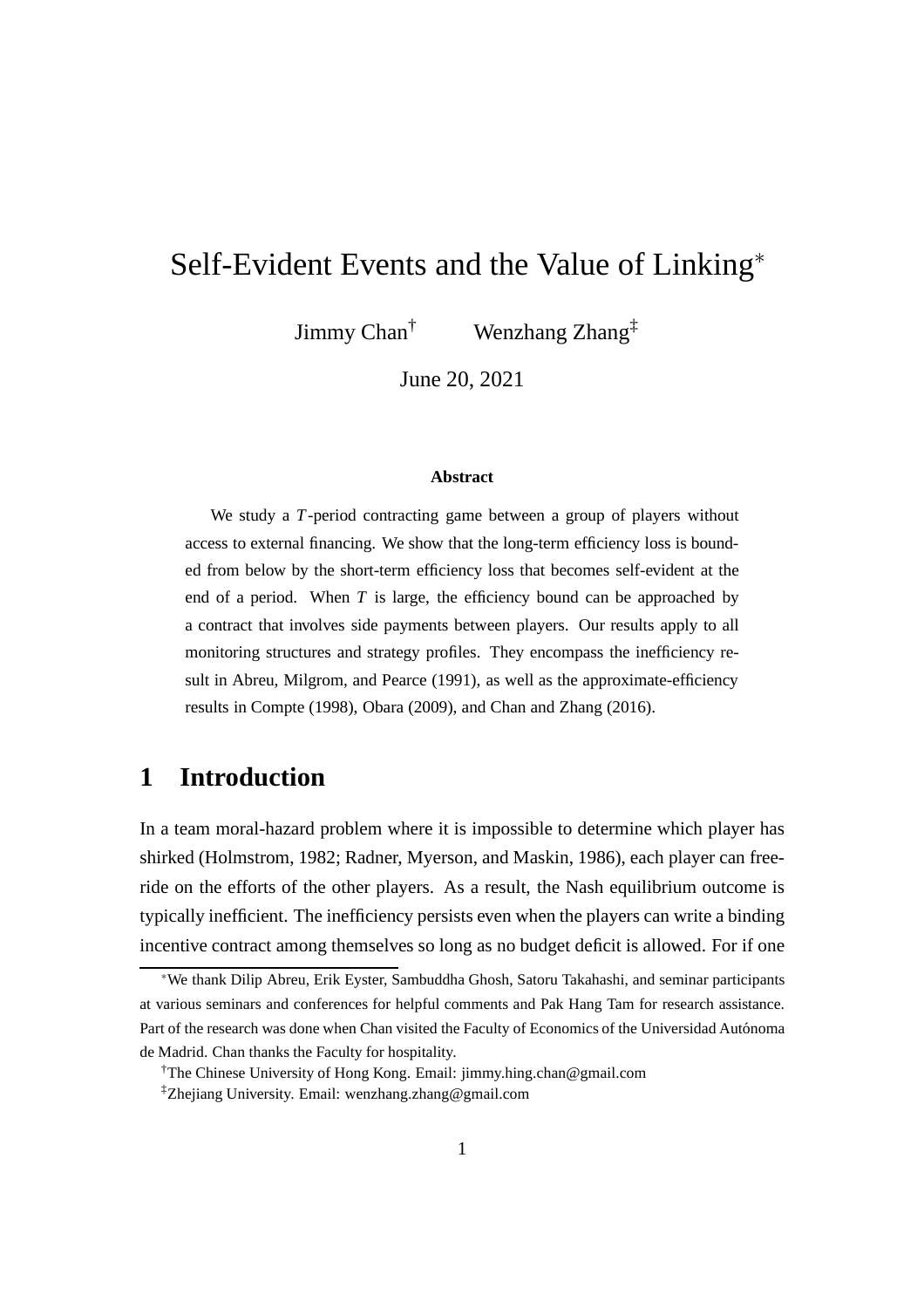player's punishment is transferred to another player as a reward, then the latter may deliberately choose an action to get the first player punished. Hence, motivating every player may call for all players to be punished simultaneously. For example, a cartel may have to resort to costly price wars to sustain collusion. Efficiency can be restored if the players can contract with a third party who can provide external finances to break the no-budget-deficit constraint. Thus, in his seminal paper, Holmstrom (1982) notes that "The fact that capitalistic firms feature separation of ownership and labor implies that the free-rider problem is less pronounced in such firms than in closed organizations like partnerships."

In this paper, we argue that the incentive problem of having side-payments between players is greatly reduced when players interact repeatedly and, as a consequence, access to external finances may not be as important as it seems in long-term partnerships. We formalize our idea in a *T*-period contracting game between a group of players. In each period each player chooses a private action and then observes a private signal about the chosen actions. At the end of period  $T$ , the players report their signals publicly. A contract maps the players' reports into a payment to each player. Because there is no external financing, the total payment must be non-positive and any strictly negative total payment must be destroyed.

We characterize the minimum efficiency loss in enforcing a certain stage-game action profile throughout the contract. A central concept in our analysis is the notion of *self-evident* events, which was introduced by Aumann (1976) to analyze beliefs in incomplete-information games. We apply the concept to describe information that becomes common knowledge after the players observe their private signals at the end of a period. For example, if a signal is public, then its realization is self-evident because every player observes the signal and knows that every player observes the signal and so on. Using the notion of self-evident events, we first establish an upper bound on the long-term efficiency of a partnership. We then show that when the length of the contract is sufficiently long, the efficiency bound can be approached by a simple contract whereby each player is penalized or rewarded depending on whether his average performance is below or above a performance standard.

Since there is no external financing, one player's over-performance bonus has to be paid by another player. In a short-term partnership, this may interfere with the incen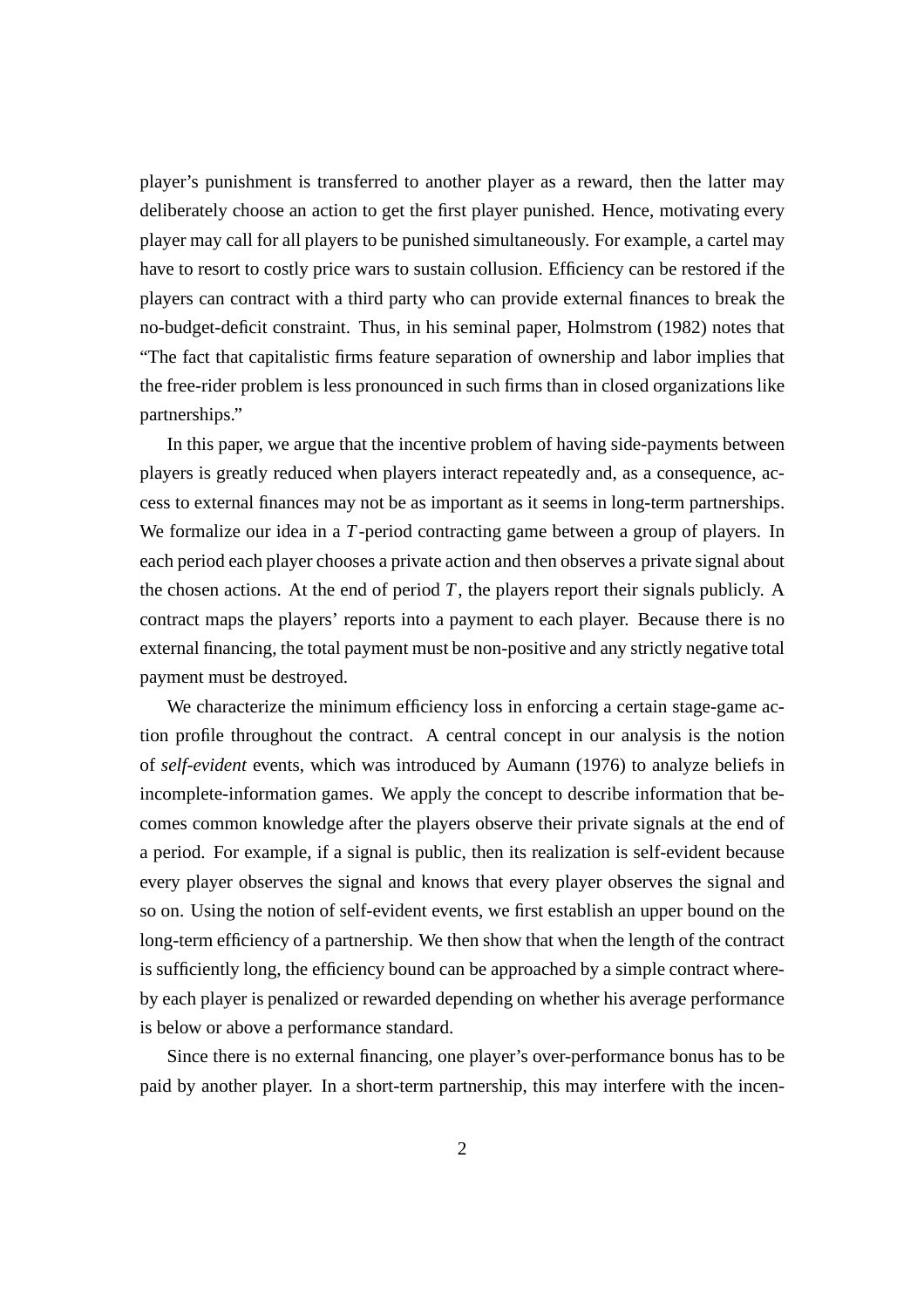tives of the paying player. In a long-term relationship, linking incentives across periods makes this incentive problem much less severe. This is because in equilibrium a nondeviating player is exceedingly unlikely to over-perform consistently. Unless a player's performance is self-evident (e.g., when it is public), there will always be some player who would believe that the chance of consistent over-performance by the receiving player is so small that having to pay the bonus would cause only a negligible effect on his incentives. Real-life cartels have often relied on side payments to enforce collusion (Harrington and Skrzypacz, 2011). Our results show that, under fairly weak conditions, such payments could be made incentive compatible.

Whether long-term partnerships can be efficiently run is a long-standing question in the theory of repeated games. In a seminal paper, Abreu, Milgrom, and Pearce (1991) show that in a repeated Prisoners' Dilemma, if the players observe a noisy public signal immediately at the end of each period, then the equilibrium outcome must be inefficient. However, if the signals are observed with a lag, then the players can reduce the efficiency loss by linking incentives across periods. Subsequent research has applied the insights of Abreu, Milgrom, and Pearce (1991) to repeated games with private monitoring. Following Abreu, Milgrom, and Pearce (1991), the literature has mainly focused on two polar cases: imperfect public monitoring where linking incentives has no value (Abreu, Milgrom, and Pearce, 1991; Sannikov and Skrzypacz, 2007) and conditionally independent monitoring where linking improves efficiency (Compte, 1998; Obara, 2009; Chan and Zhang, 2016). Using the notion of self-evident events, we generalize the results of Abreu, Milgrom, and Pearce (1991) to general stage games. Our results provide a unifying framework that applies not only to the two polar cases but also to the in-between cases where players observe correlated private signals.

In the setting of one-shot interaction, Rahman (2012) and Rahman and Obara (2010) characterize the action profiles that can be enforced without efficiency loss. They show that an action profile can be enforced without efficiency loss if every deviating strategy is attributable. We extend this characterization to the *T*-period contracting game. We show that in order for efficiency to be attainable in long-term relationships, every deviating strategy must be *either* attributable *or* detectable within a self-evident event. When efficiency loss is inevitable, we provide a similar characterization for the efficiency loss.

The rest of the paper is organized as follows. The next section uses a repeated Pris-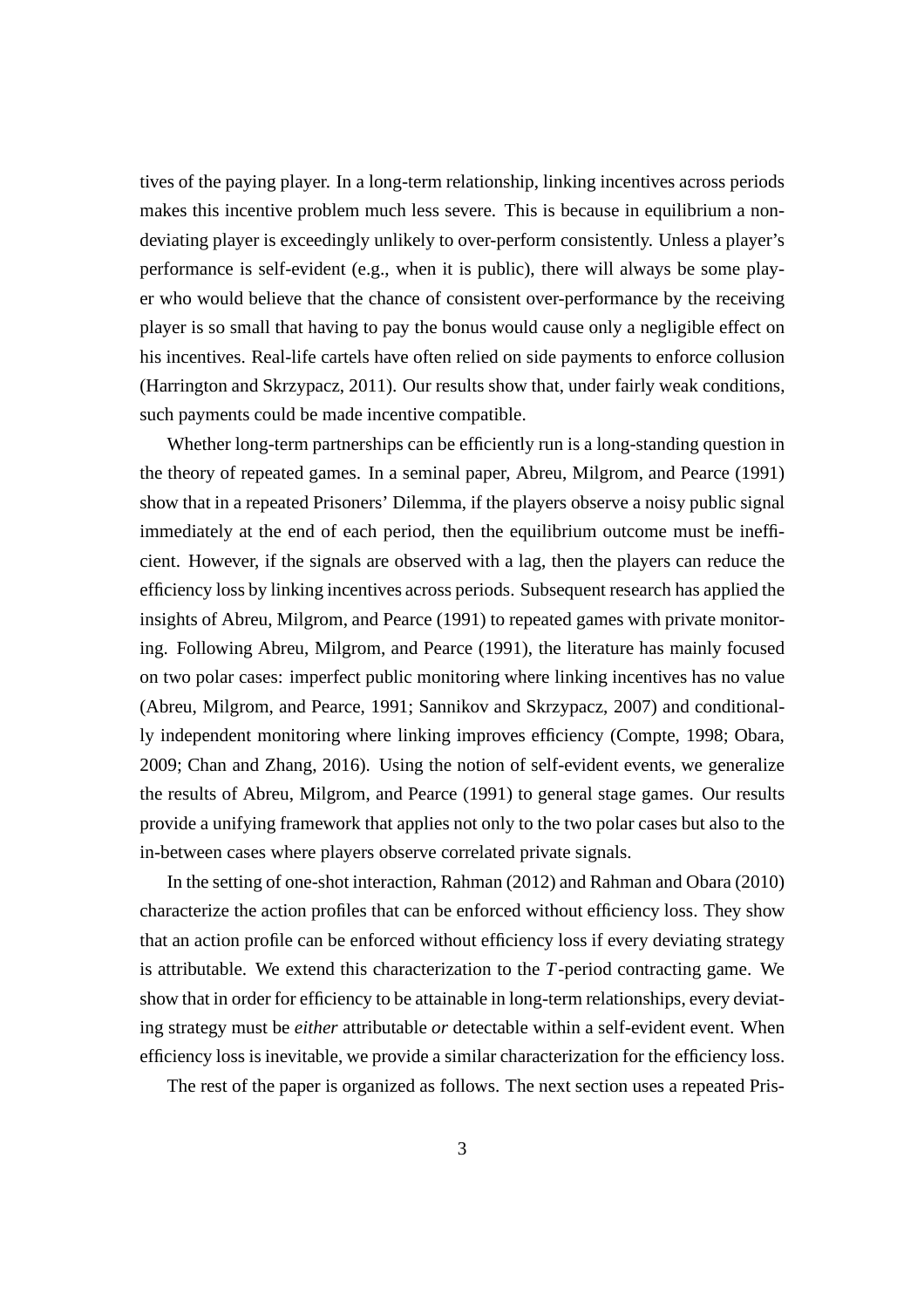oners' Dilemma example to bring out the main ideas of this paper. Section 3 introduces the general model. Our main results are introduced in Sections 4 and 5. Section 6 discusses the related literature in details. Section 7 concludes.

### **2 Example**

In this section we illustrate how side-payments between players can improve efficiency through a *T*-period two-person noisy Prisoners' Dilemma game. In each period  $t = 1$ ,  $\ldots$ , *T*, each player  $i = 1, 2$  independently chooses *C* or *D*. The expected stage-game payoff is given in Table 1. If both players choose *C*, then each player obtains a payoff of 1. If one player chooses *C* and the other chooses *D*, then the player who plays *D* receives  $(1+d)$ , while the player who plays *C* receives  $-h$ , where  $d, h > 0$ . The unique stage-game Nash equilibrium is (*D*,*D*).

|   |          | $-h, 1+d$ |  |
|---|----------|-----------|--|
| D | $1+d,-h$ | 0, 0      |  |

Table 1: Payoff matrix.

At the end of each period, each player *i* observes a private signal  $y_i \in \{H, L\}$ . Table 2 describes the signal distributions conditional on the action profiles (*C*,*C*), (*C*,*D*), and  $(D, C)$ . If both players play *C*, then  $y_i = H$  with probability *p*. If one player chooses *C* and the other chooses *D*, then  $y_i = H$  with probability  $q \lt p$ . The correlation between the players' signals depends on the parameter  $\rho \in [0, \overline{\rho}]$  for some  $\overline{\rho} > 1$ .<sup>1</sup> When  $\rho = 0$ , the signals are perfectly correlated. In this case, the players are effectively observing a public signal. When  $\rho = 1$ , the signals are conditionally independent and a player cannot learn about the other player's signal from his own. When  $\rho \neq 0,1$ , the signals are imperfectly correlated. The correlation is positive when  $\rho \in (0,1)$  and negative when  $\rho \in (1,\overline{\rho})$ .

The players hire a principal to design a contract to enforce (*C*,*C*) in every period. At the end of period  $T$ , the principal asks the players to report their signals. The principal

<sup>&</sup>lt;sup>1</sup>Assume that  $\overline{\rho}$  is not too large such that the signal distributions are well defined.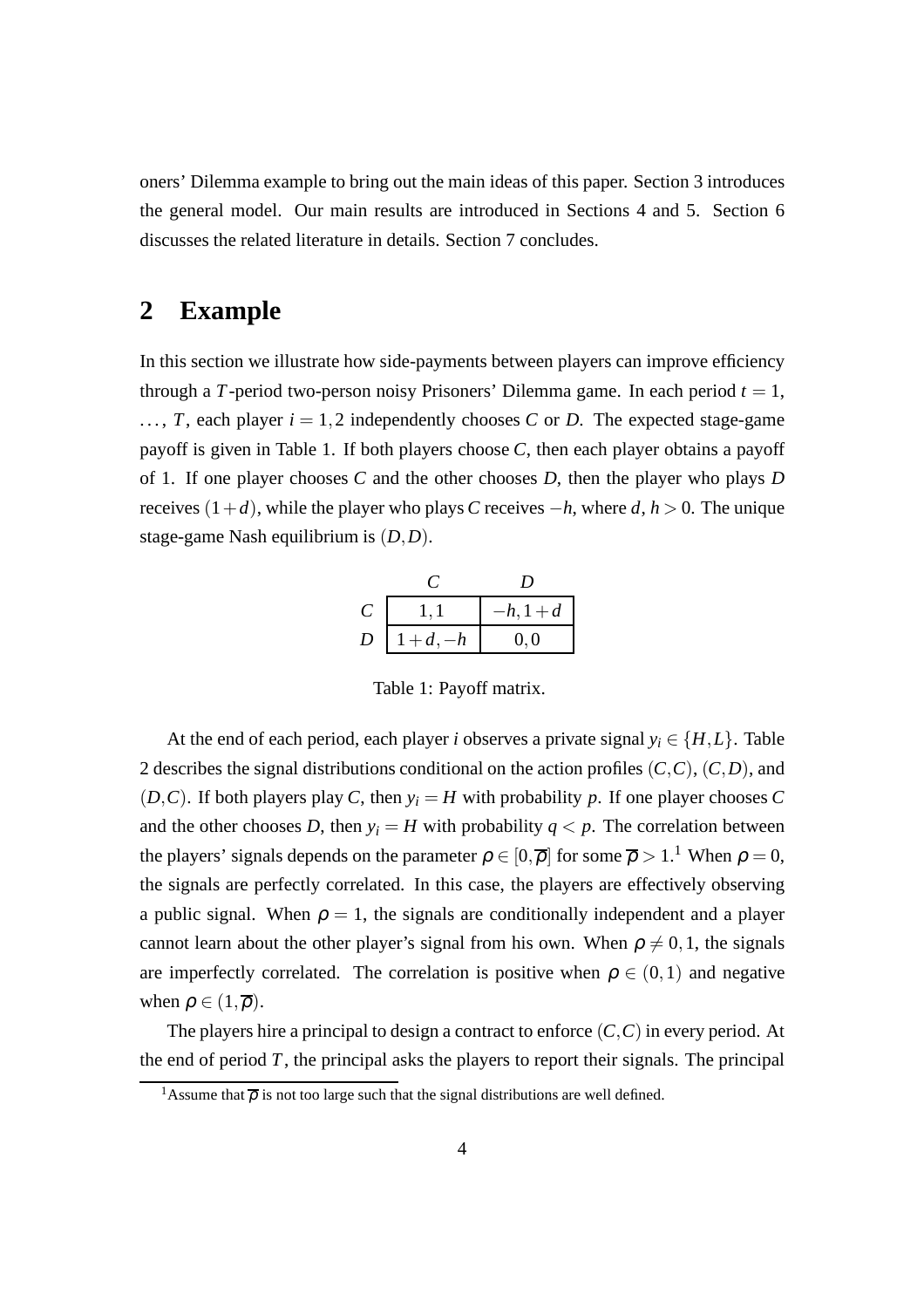| $H_{\parallel}$ | $p - \rho p(1-p)$ | $\rho p(1-p)$     |
|-----------------|-------------------|-------------------|
|                 | $\rho p(1-p)$     | $(1-p)(1-\rho p)$ |
|                 |                   |                   |

| Η | $q - \rho q(1 - q)$ | $pq(1-q)$         |  |
|---|---------------------|-------------------|--|
|   | $pq(1-q)$           | $(1-q)(1-\rho q)$ |  |

Signal distribution under (*C*,*C*)

Signal distribution under  $(C, D)$  or  $(D, C)$ 

Table 2: Signal distributions.

can neither pay the players with outside resources nor extract resources from them. He can, however, commit to destroying resources. A *T*-period contract  $w^T = (w_1^T, w_2^T)$  is, therefore, a function that maps the players' reports to a payment to each player, subject to the constraint that the total payment be non-positive.<sup>2</sup> To simplify exposition, we assume in this section that the players' discount factor is one so that the utility of a player is equal to the total stage-game payoffs plus the contract payment.

Since the total payment must be negative, providing incentives is costly. Consider the one-period case. Let  $w = (w_1, w_2)$  denote a stage-game contract. With a slight abuse of notation, let  $w_i(H)$  and  $w_i(L)$  denote player *i*'s payment when player  $-i$  reports that his signal is  $H$  and  $L$ , respectively.<sup>3</sup> It is straightforward to see that it is optimal for player *i* to choose *C* if and only if

$$
(p-q)(w_i(H) - w_i(L)) \ge d^{4}
$$

Since a player's payment depends only on the report of the other player, the players have no incentive to lie about their reports. Given the constraint  $w_i(H)$ ,  $w_i(L) \leq 0$ , the most efficient way to enforce  $(C, C)$  is to set

$$
w_i(H) = 0
$$
  

$$
w_i(L) = -\frac{d}{p-q}
$$

.

<sup>&</sup>lt;sup>2</sup>The restriction to negative total transfer arises naturally in different contexts. For example, if bonus contracts are not legally enforceable, then the principal may have to commit to "burn" the difference between a lump sum and the actual bonus (MacLeod, 2003; Fuchs, 2007). In repeated games, players can enforce cooperation only by switching to inefficient continuation paths.

 $3$ Player  $-i$  is the player who is not *i*.

<sup>&</sup>lt;sup>4</sup>In the single-period case, there is no efficiency gain by making  $w_i$  a function of player *i*'s own report, and the optimal contract does not depend on  $\rho$ .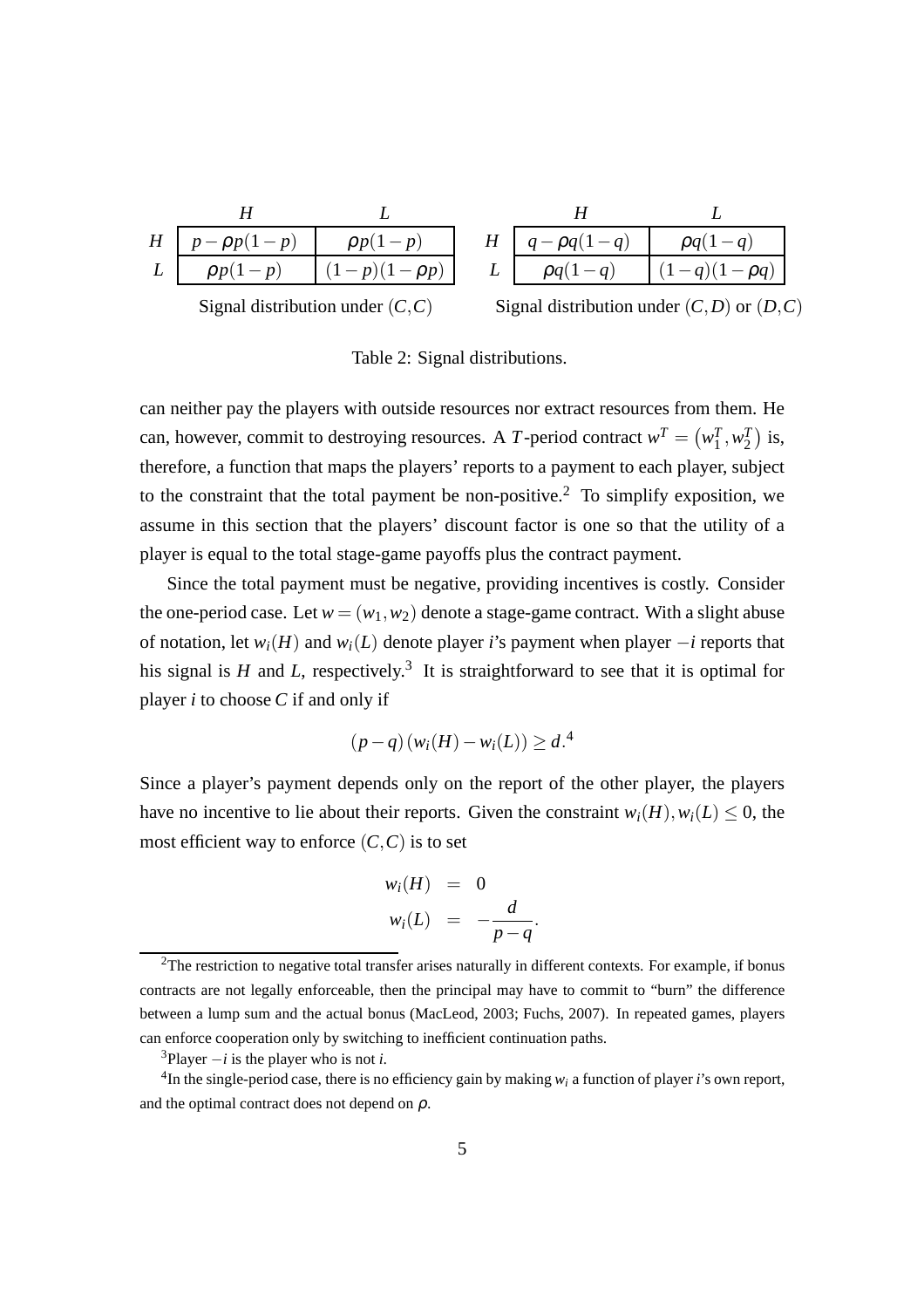The per-player efficiency loss is thus  $(1 - p)d/(p - q)$ ; see Figure 1. The example



Figure 1: The one-period contract and efficiency loss.

captures a fundamental issue in team moral-hazard problems: since both (*C*,*D*) and (*D*,*C*) lead to the same signal distribution, it is not possible to tell which player has deviated. As a result, there is no budget-balanced contract that can enforce (*C*,*C*). In the terminology of Rahman and Obara (2010), the deviation to *D* is *non-attributable*. The negative payment  $d/(p-q)$  must be destroyed and cannot be transferred to the other player. If player 1 simply pays player 2  $d/(p-q)$  when player 2's report is *L*, player 2 will always report *L*.

When the contract lasts for multiple periods, the principal can still use the oneperiod contract  $(w_i(H), w_i(L)) = (0, -d/(p-q))$  to enforce  $(C, C)$  period by period. The question is whether the principal can do better by using a non-linear contract. The existing literature has largely focused on two polar cases:  $\rho = 0$  and  $\rho = 1$ . Our contribution is to extend the analysis to  $\rho \neq 0,1$ . Before proceeding to our results, we first briefly recount the two polar cases.

#### **2.1** Case 1:  $\rho = 0$ .

We will use the two-period case to illustrate the result of Abreu, Milgrom, and Pearce (1991) that linking has no value when the signal is public or perfectly correlated. We derive a lower bound on the efficiency loss of a relaxed contracting problem in which the players must report their signals truthfully. Since any contract that enforces  $(C, C)$ in the original contracting problem must also enforce  $(C, C)$  in the relaxed problem, the lower bound applies to the original contracting problem as well.

Assume that the players must report truthfully. To induce  $(C, C)$  in both periods, three incentive-compatibility constraints must be satisfied; namely, the first period, the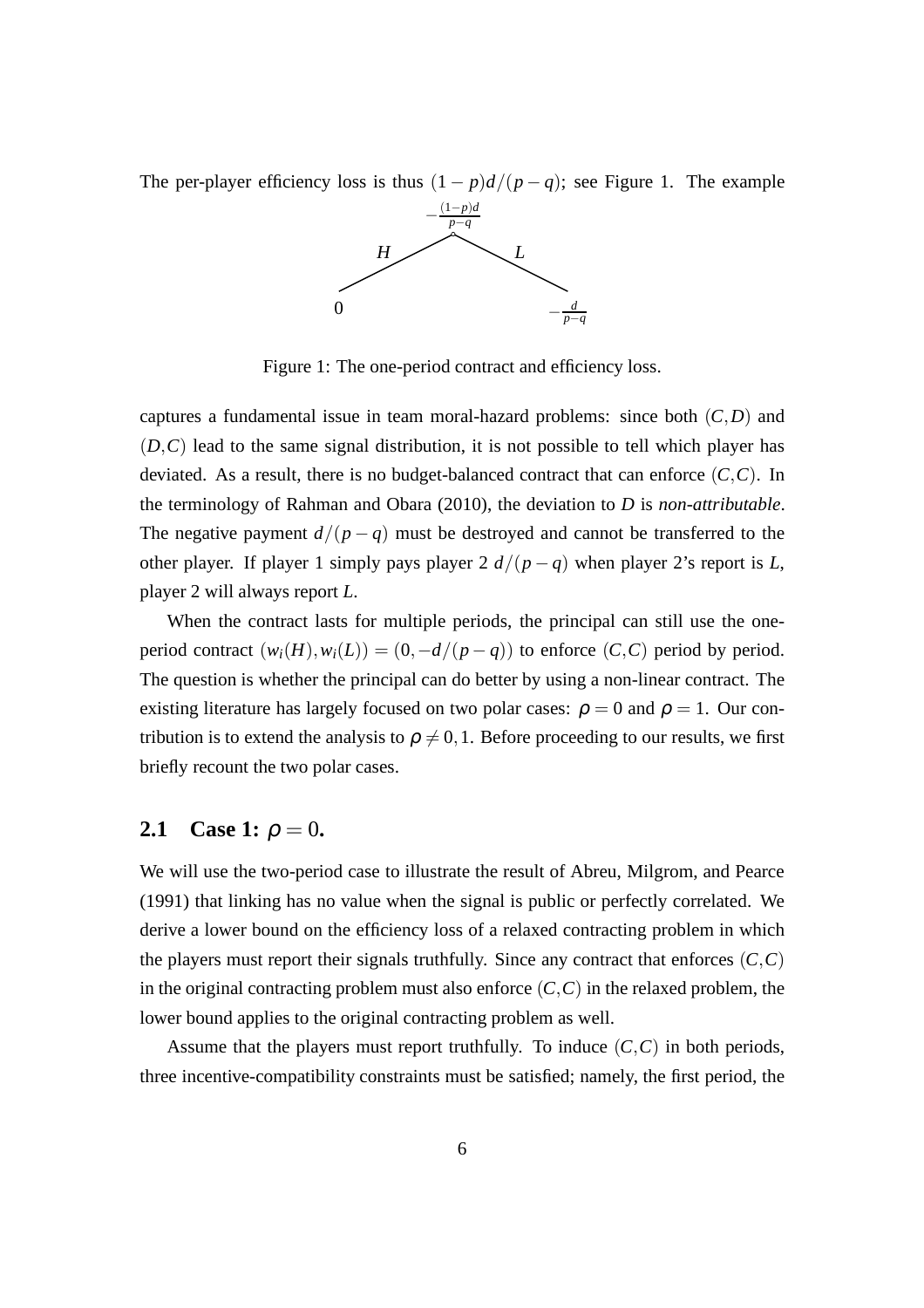second period after the players observe *H*, and the second period after the players observe *L*. <sup>5</sup> See Figure 2.



Figure 2: The two-period case.

Suppose  $w^2$  is a two-period contract that enforces  $(C, C)$  in both periods. Let  $E\left[w_i^2|y(1),CC\right]$  denote the expected payment to player *i* conditional on the first-period signal  $y(1)$  and the second-period action profile  $(C, C)$ . Since both players observe *H*, the values of  $w_i(L(1), H(2))$  and  $w_i(L(1), L(2))$  do not affect the players' incentives in the second period after  $H$ .<sup>6</sup> As a result, enforcing  $(C, C)$  in the second period after  $H$  is the same as enforcing  $(C, C)$  in a single-period game. Hence,

$$
E\left[w_i^2|H,CC\right] \le -(1-p)\frac{d}{p-q}.\tag{1}
$$

The incentive-compatibility constraint in period 1 requires that

$$
(p-q)\left(E\left[w_i^2|H,CC\right]-E\left[w_i^2|L,CC\right]\right)\geq d.\tag{2}
$$

Combining (1) and (2), we have

$$
E\left[w_i^2|L,CC\right] \leq -(2-p)\frac{d}{p-q},
$$

and

$$
pE\left[w_i^2|H,CC\right] + (1-p)E\left[w_i^2|L,CC\right] \le -2(1-p)\frac{d}{p-q}.
$$

Thus, the two-period per-player efficiency loss must be greater than twice the oneperiod efficiency loss. In this case, the players cannot do better than enforcing  $(C, C)$ 

<sup>&</sup>lt;sup>5</sup>Since the signals are perfectly correlated, we just mention the common signal.

<sup>&</sup>lt;sup>6</sup>Likewise, the values of  $w_i(H(1), H(2))$  and  $w_i(H(1), L(2))$  have no effect on the players' incentives in the second period after *L*.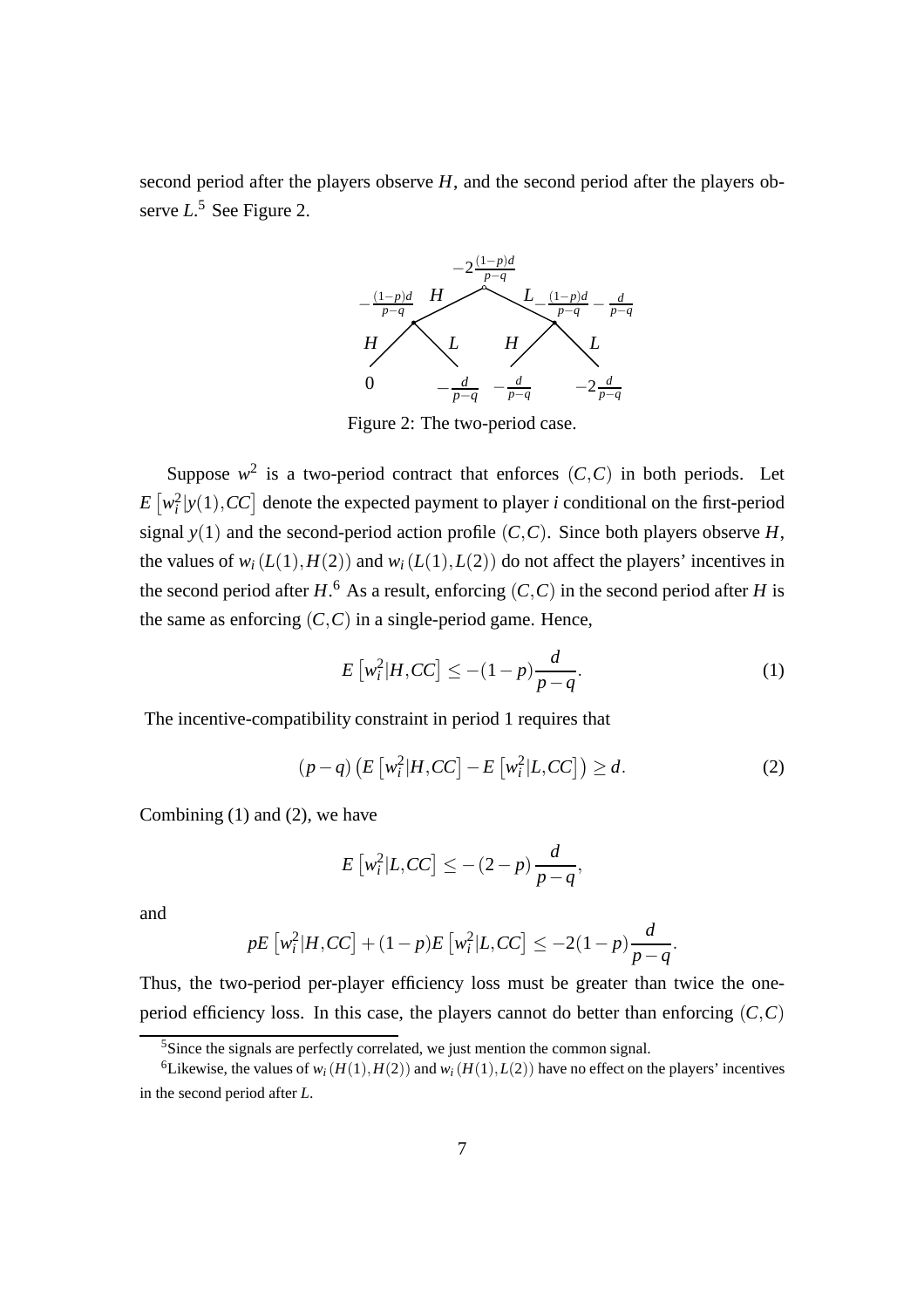period by period with two stage-game contracts. The argument can be extended to  $T > 2$  by induction. The following observation is the key lesson of this example.

**Observation 1.** *Incentives following different realizations of a public signal must be separately provided. As a result, the difference between the total payments following two different realizations of a public signal in a short-term contract imposes a lower bound on the long-term efficiency loss.*

In Section 4, we apply this insight to derive a lower bound on the long-term efficiency loss for general stage games (Theorem 1). We then prove that the bound is tight under a fairly weak condition (Theorem 2). It follows that Case 1 is representative of all inefficient long-term partnerships (Theorem 3).

#### **2.2** Case 2:  $\rho = 1$ .

Since the players may observe different signals, let us use *H<sup>i</sup>* and *L<sup>i</sup>* to denote the *H* and *L* signals observed by player *i*. Let  $y_i^T = (y_i(1), \ldots, y_i(T))$  denote the *T*-period profile of player *i*'s signal. Write  $y^T$  for  $(y_1^T, y_2^T)$ . For any  $y^T$ , denote the number of *L* signals that player  $-i$  observes in  $y^T$  by  $f(L_{-i}|y^T)$ .

Consider a "linear" contract  $\widetilde{w}^T$  that enforces  $(C, C)$  period by period. For  $i = 1, 2$ 

$$
\widetilde{w}_i^T(\widehat{y}^T) = -\left(f\left(L_{-i}|\widehat{y}^T\right) - T\left(1 - p - v\right)\right)\left(d/(p - q) + \varepsilon\right),\tag{3}
$$

where  $\hat{y}^T = (\hat{y}_1^T, \hat{y}_2^T)$  denotes the players' reports, and  $\varepsilon$  and  $v$  are small positive constants. The contract punishes player *i* by  $(d/(p-q)+\varepsilon)$  for every *L* signal that player −*i* reports. Since player *i*'s payment does not depend on his own reports, it is optimal to report truthfully. Since  $\varepsilon > 0$ , the contract strictly enforces  $(C, C)$ . However, it violates the constraint that the total payment be non-positive. When both players observe fewer than  $T(1 - p - v) L$  signals, each player will receive a strictly positive payment.

To satisfy the non-positive-payment constraint, we truncate  $\widetilde{w}_i^T$  at zero to obtain a "truncated" contract  $\hat{w}^T$ , where

$$
\widehat{w}_i^T(\widehat{y}^T) = -\max\left(f\left(L_{-i}|\widehat{y}^T\right) - T\left(1 - p - v\right), 0\right)\left(d/(p - q) + \varepsilon\right). \tag{4}
$$

Under  $\hat{w}_i^T$ , player *i* pays a penalty of  $(d/(p-q)+\varepsilon)$  for every *L* signal that player  $-i$ reports that is in excess of  $T(1 - p - v)$ . Note that  $\hat{w}_i^T$  is no longer linear in  $f(L_{-i}|\hat{y}^T)$ .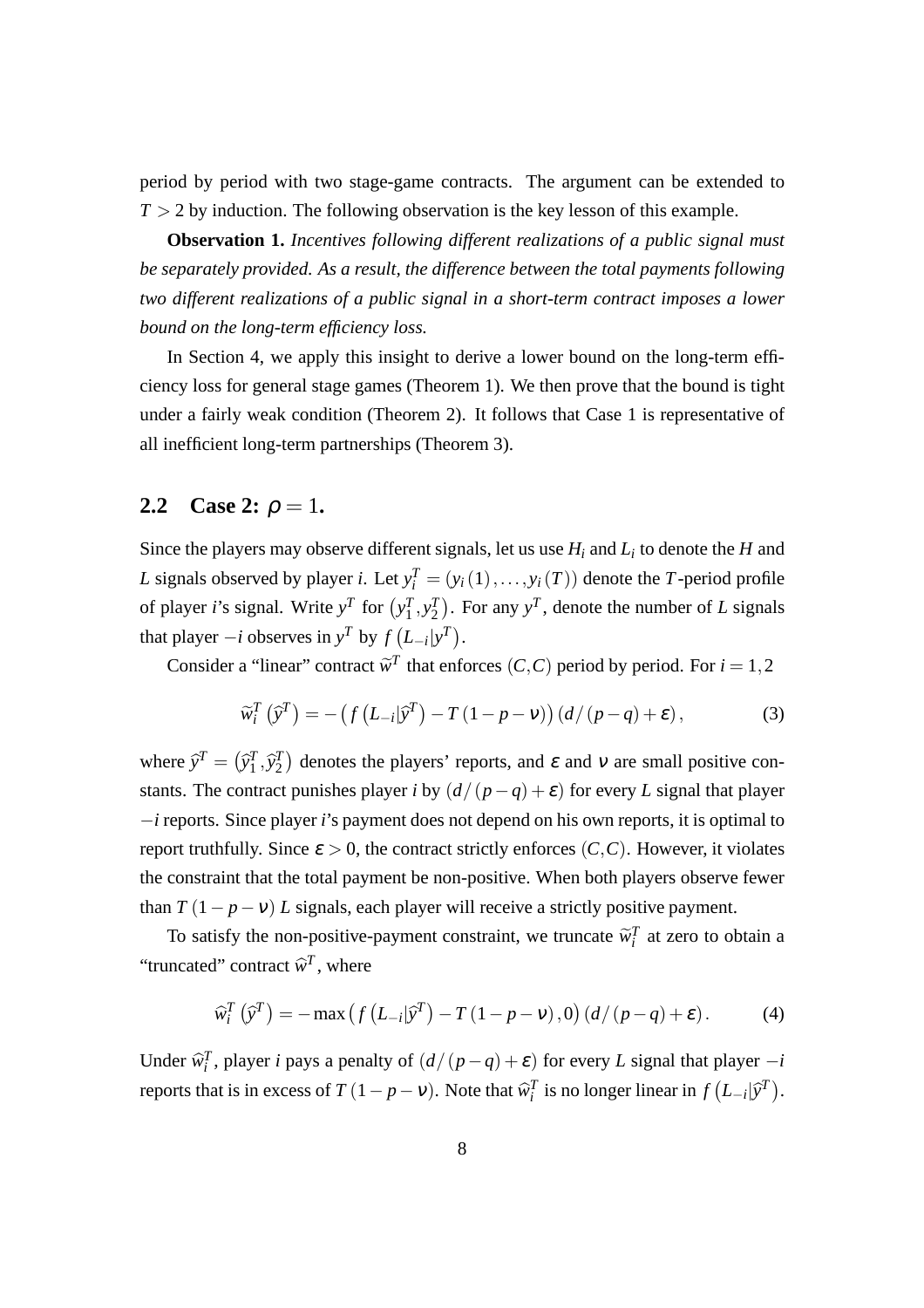Whether player *i* will be punished for an *L* signal that player −*i* observes in a certain period now depends on how many other *L* signals player −*i* observes during the contract. Player *i*'s incentives are thus *linked* across periods.

Compared to the linear contract  $\widetilde{w}_i^T$ , the truncated contract  $\widehat{w}_i^T$  does not "reward" the players when the number of *L* signals is below the threshold. The truncated incentive is

$$
R_i\left(\widehat{\mathrm{y}}^T\right) = -\min\left(f\left(L_{-i}|\widehat{\mathrm{y}}^T\right) - T\left(1 - p - v\right), 0\right)\left(d/(p - q) + \varepsilon\right). \tag{5}
$$

The distortionary effect of the truncation is very small when *T* is large. If player *i* chooses C in every period (assuming that player  $-i$  also chooses C), the average number of *L* signals that player −*i* should observe is *T* (1− *p*). In equilibrium player *i* expects player −*i* to report truthfully. By the law of large numbers, the probability that player  $-i$  reports observing less than  $T(1 - p - v) L$  signals is exceedingly small.<sup>7</sup> Since the signals are conditionally independent when  $\rho = 1$ , player *i* cannot learn about  $y_{-i}^T$  from his own signals. As a result, the distortionary effect remains very small throughout the contract and is compensated by the small extra punishment  $\varepsilon$ . Hence, it is optimal for each player to choose *C* in every period.

The expected per-player per-period efficiency loss caused by  $\hat{w}_i^T$  is approximately

$$
v\left(\frac{d}{p-q}\right)+\varepsilon
$$

As *T* becomes large, *v* and  $\varepsilon$  can be chosen so that the per-player per-period efficiency loss goes to zero.

**Observation 2.** *When T is large, it is "normal" for a player i to observe*  $(1-p)T$ *L signals during the contract. Instead of punishing player* −*i for every L<sup>i</sup> , it suffices to punish player* −*i when his long-term performance is worse than the mean.*

#### **2.3** Case 3:  $\rho \neq 0, 1$ .

Case 2 is essentially the argument of Abreu, Milgrom, and Pearce (1991). Our approach here follows more closely the review strategies of Rubinstein (1979), Rubinstein and Yaari (1983), and Fong, Gossner, Hörner, and Sannikov (2011). Note that the truncated contract  $\widehat{w}^T$  does not enforce  $(C, C)$  when  $\rho \neq 1$ . For example, when  $\rho \in (0, 1)$ , a

<sup>&</sup>lt;sup>7</sup>If player *i* chooses *D* in some periods, the probability will be even lower.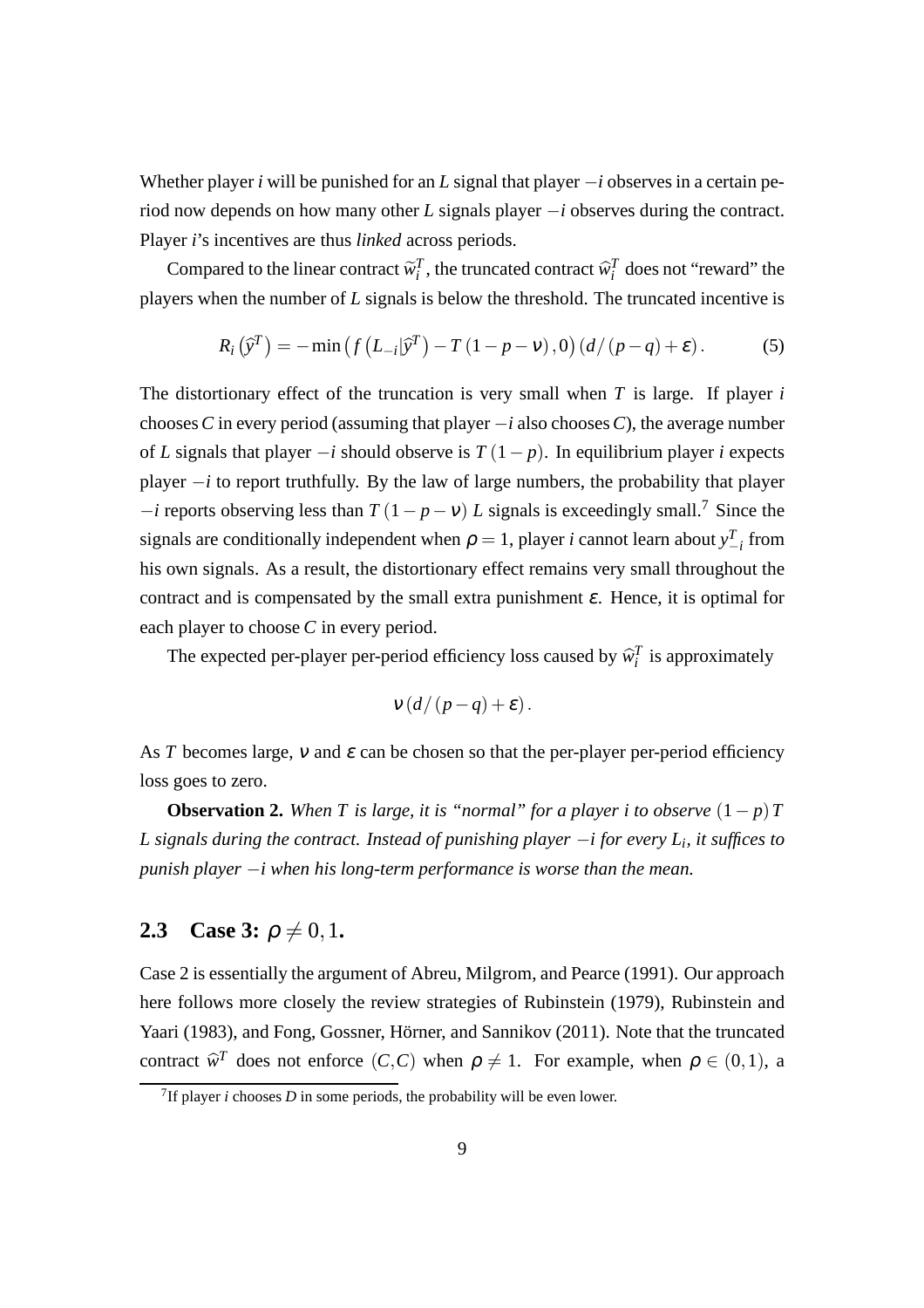player *i* who has observed very few *L* signals in the early periods will infer from his own signals that the probability that  $f(L_{-i}|y^T)$  is less than  $(1-p-v)T$  is non-trivial and, hence, may deviate in the remaining periods. This inference problem becomes more severe as the correlation between the two players' signals increases. One may therefore expect that linking would be less effective as  $\rho$  gets close to 0. It turns out that  $\rho = 0$  is a special case. As long as  $\rho \neq 0$ , we can enforce  $(C, C)$  almost efficiently by supplementing  $\widehat{w}^T$  with a nexus of side payments between players.

So what is special about  $\rho = 0$ ? When signal is public, any realization, no matter how unlikely ex ante, becomes common knowledge among the players.<sup>8</sup> For example, it may be extremely unlikely that the public signal is  $H$  in every period. But if it happens, it will still be common knowledge. This property holds only when  $\rho = 0$ . When  $\rho = 1$ , each player *i* can learn nothing about player −*i*'s signal from his own. As a result, when *T* is large, each player *i* believes that it is extremely unlikely for the realized signals of player  $-i$  to be different from the prior expectation. When  $\rho \neq 0,1$ , it is no longer true that player *i* cannot learn about player −*i*'s signal. Yet, it remains the case that when *T* is large, *any* realized signal distribution that is different significantly from prior expectation must be regarded as extremely unlikely by *some* player conditional on that player's private signals.

We formally state this result as a lemma. For any signal profile  $y^T$ , let  $f(y_i, y_{-i}|y^T)$ and  $f(y_i|y^T)$  denote the numbers of times  $(y_i, y_{-i})$  and  $y_i$  occur in  $y^T$ , respectively. The prior expectations of  $f(y_i, y_{-i}|y^T)$  and  $f(y_i|y^T)$ , conditional on  $(C, C)$  being chosen in every period, are

$$
E\left[f\left(y_i, y_{-i} | y^T\right)\right] = prob\left(y_i, y_{-i} | (C, C)\right)T; \tag{6}
$$

$$
E\left[f\left(y_i|y^T\right)\right] = prob\left(y_i|(C,C)\right)T. \tag{7}
$$

At the end of the contract, player *i* observes  $f(H_i|y^T)$  and  $f(L_i|y^T)$ . His posterior expectation about  $f(y_i, y_{-i}|y^T)$  conditional on  $y_i^T$  is

$$
E\left[f\left(y_i, y_{-i}|y^T\right)|y_i^T\right] = prob\left(y_i, y_{-i}|(C, C), y_i\right)f\left(y_i|y^T\right). \tag{8}
$$

Let

$$
Z^{T}(\xi) = \left\{ y^{T} | \exists (y_{i}, y_{-i}) \left| f (y_{i}, y_{-i} | y^{T}) - E \left[ f (y_{i}, y_{-i} | y^{T}) \right] \right| > T \xi \right\}
$$

<sup>&</sup>lt;sup>8</sup>For our purpose, the difference between common knowledge and common belief is unimportant.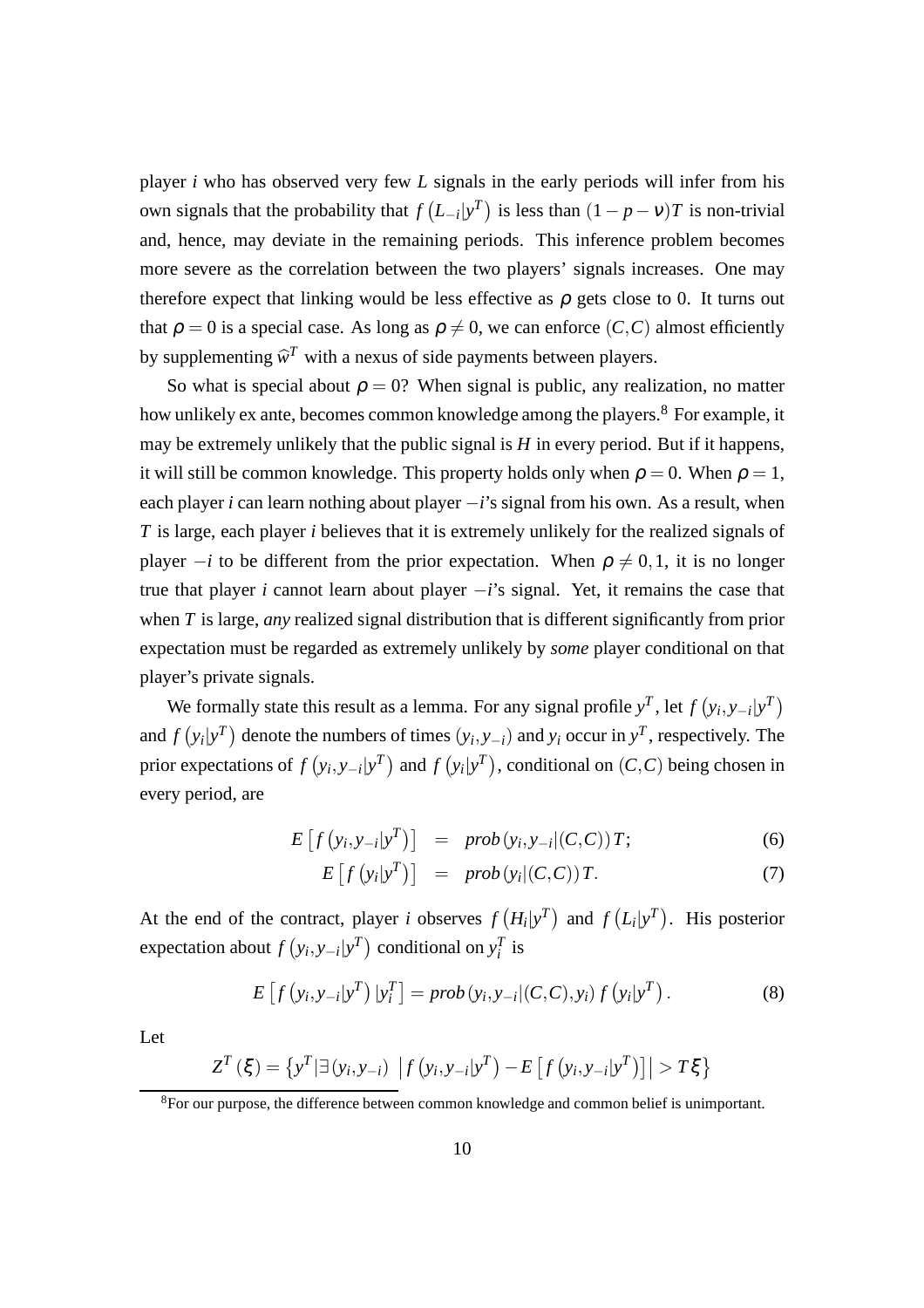denote the set of  $y<sup>T</sup>$  in which the occurrence of some outcome is different from the prior expectation by *T*ξ . Similarly, let

$$
Z_i^T(\xi) = \{ y^T | \exists (y_i, y_{-i}) | f (y_i, y_{-i} | y^T) - E [f (y_i, y_{-i} | y^T) | y_i^T] | > T\xi \}
$$

denote the set of  $y<sup>T</sup>$  in which the occurrence of some outcome is different from player *i*'s posterior expectation by  $T\xi$ . Note that the law of large numbers implies that for any  $\xi > 0$ , conditional on any  $y_i^T$ , it is extremely unlikely that  $y^T \in Z_i^T(\xi)$  when *T* is large.

**Lemma 1** (Posteriors Determine Prior). *In the Prisoners' Dilemma example, when*  $\rho \neq$ 0*, for any* ξ > 0*, there exists* ς > 0 *such that*

$$
Z^{T}(\xi) \subseteq Z_{1}^{T}(\zeta) \cup Z_{2}^{T}(\zeta).
$$
\n(9)

Lemma 1 says that, when  $\rho \neq 0$ , if the distribution of signals in some  $y^T$  is different from the prior, it must be different from the posterior expectation of some player.

Note that if we take the realized frequencies,  $f(\cdot|\mathbf{y}^T)/T$ , as a probability distribution, then the posterior distribution conditional on  $y_i^T$  is  $f(y_i, y_{-i}|y^T)/f(y_i|y^T)$ . By (6), (7) and (8), for any  $f(y_i|y^T) > 0$ ,  $f(y_i, y_{-i}|y^T)$  is equal to player *i*'s posterior expectation if and only if

$$
\frac{f(y_i, y_{-i}|y^T)}{f(y_i|y^T)} = prob(y_i, y_{-i}|(C, C), y_i),
$$

and  $f(y_i, y_{-i}|y^T)$  is equal to the prior expectation if and only if

$$
\frac{f(y_i, y_{-i}|y^T)}{T} = prob(y_i, y_{-i}|(C, C)).
$$

Hence, Lemma 1 essentially says that the mapping from a full-support prior distribution to the posterior distributions it generates is continuous and one-to-one.<sup>9</sup> To see that the mapping is one-to-one, note that the posterior distribution conditional on  $y_1 = H_1, L_1$ pins down the relative likelihood of  $(y_1, H_2)$  and  $(y_1, L_2)$ , while the posterior distribution conditional on  $H_2$  pins down the relative frequency of the signal pair  $(H_1, H_2)$  and  $(L_1, H_2)$ . These likelihood ratios jointly determine the prior distribution. Note that this argument applies as long as the signal distribution is connected; that is, the probability

<sup>&</sup>lt;sup>9</sup>The probability distribution has full support when  $\rho \neq 0$ .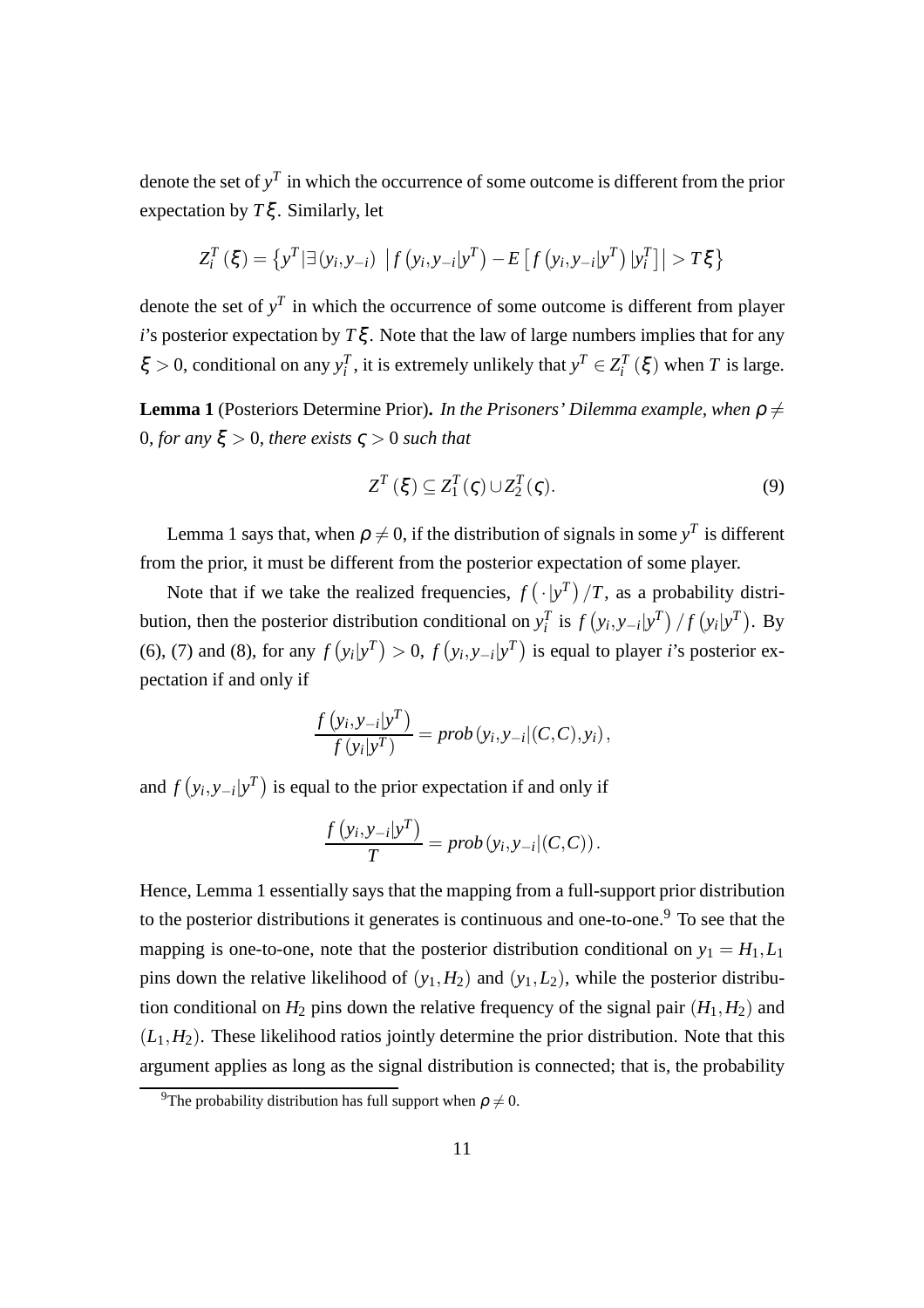of either  $(L_1, H_2)$  or  $(H_1, L_2)$  is strictly positive. In Section 4, we use the concept of self-evident event to prove a general version of Lemma 1.

We now introduce a contract that enforces  $(C, C)$  when  $\rho \neq 1$ . Start with the contract  $\hat{w}_i^T$  in Case 2. The set of  $\hat{y}^T$  where player *i*'s incentives will be truncated under  $\hat{w}_i^T$  is

$$
B_i^T(v) = \left\{ \widehat{y}^T | f(L_{-i}|\widehat{y}^T) < T(1 - p - v) \right\}.
$$

If  $\hat{y}^T \in B_i^T(v)$ , then either  $f(H_i, L_{-i}|\hat{y}^T)$  or  $f(L_i, L_{-i}|\hat{y}^T)$  must differ from the prior expectation. It then follows from Lemma 1 that there exists  $\varsigma$  such that

$$
B_i^T(v) \subseteq Z_1^T(\varsigma) \cup Z_2^T(\varsigma).
$$

Starting with the truncated contract  $\hat{w}^T$  in Case 2, we add a side-bet contract  $z^T =$  $(z_1^T, z_2^T)$ . For  $i = 1, 2$ ,

$$
z_i^T(\widehat{\mathrm{y}}^T)=R_i(\widehat{\mathrm{y}}^T)\left(1-I_i(\widehat{\mathrm{y}}^T)\right)-R_{-i}(\widehat{\mathrm{y}}^T)I_i(\widehat{\mathrm{y}}^T),
$$

where

$$
I_i(\hat{\mathbf{y}}^T) = \begin{cases} 1 & \text{if } \hat{\mathbf{y}}^T \in Z_i^T(\varsigma), \\ 0 & \text{otherwise.} \end{cases}
$$

Under the side-bet contract, each player *i* acts as an "internal budget-breaker" that pays an over-performance bonus to the other player when  $I_i = 1$ . Recall that  $R_i$  represents the truncated incentives defined in (5). If player *i* receives  $R_i$  from the side bet, then his total incentives will be "untruncated". Under this side-bet contract, player *i* receives  $R_i$ when  $\hat{y}^T \notin Z_i^T(\varsigma)$  and pays  $R_{-i}$  when  $\hat{y}^T \in Z_i^T(\varsigma)$ . The total payment of this side-bet contract is always negative. By (9), when  $R_i > 0$ , either  $I_i$  or  $I_{-i}$  must be equal to 1.<sup>10</sup> Hence, when player *i* receives a strictly positive  $R_i$  (i.e.,  $I_i = 0$ ), player  $-i$  must pay for it (i.e.,  $I_{-i} = 1$ ).

We first show that when  $T$  is large, it is optimal for player  $i$  to choose  $C$  in every period if he expects player −*i* to play *C* in every period and report truthfully. The Hoeffding inequality (Hoeffding, 1963) implies that if player *i* plays *C* in every period and reports truthfully, conditional on *any*  $y_i^T$  the probability that  $I_i = 1$  (i.e.,  $\hat{y}^T \in Z_i^T(\zeta)$ )

<sup>&</sup>lt;sup>10</sup>Under the current construction, the side-bet contract is not zero-sum, as it is possible that  $I_i(\hat{y}^T) = \hat{y}^T$  $I_{-i}(\hat{y}^T) = 1$ . This feature is not crucial. The contract can be modified (with extra notations) so that player −*i* will pay the bonus only when player *i* will receive it.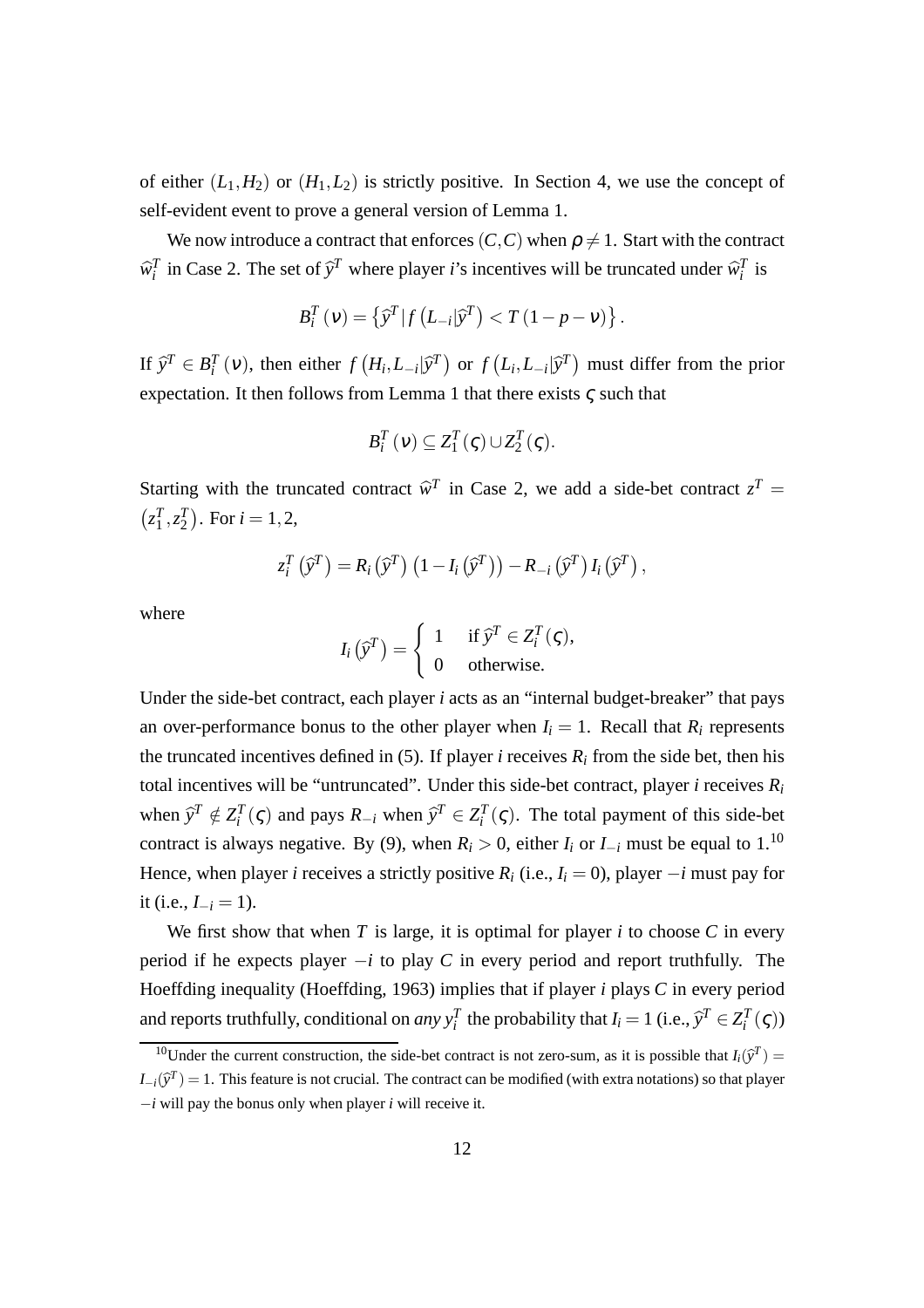converges to zero exponentially in *T*. As a result, in any period *during* the contract, a player *i* who has chosen*C* in all previous periods will believe that he will almost always receive  $R_i$  when  $R_i > 0$  but almost never pay  $R_{-i}$  when  $R_{-i} > 0$  if he continues to play *C* in the remaining periods. This implies that, *throughout* the contract, player *i* believes that if he plays *C* in every period, he will receive a payment that is equal to what he would receive under the linear contract,  $\tilde{w}^T$ , minus a term that converges to zero exponentially in *T*. By contrast, if player *i* deviates in any period, his payment will be *at most* equal to the payment he would receive under  $\tilde{w}^T$  (regardless of whether he mis-reports his signals or not).<sup>11</sup> Since  $\widetilde{w}^T$  strictly enforces  $(C, C)$ , player *i* will still be *strictly* better off playing *C* in every period when *T* is large.

Since player *i*'s payment in the truncated contract  $\hat{w}_i^T$  depends only on player  $-i$ 's reports, player *i*'s report may affect his own payment only through *R*−*<sup>i</sup>* , *I<sup>i</sup>* , and *I*−*<sup>i</sup>* . When *T* is large, a player *i* who chooses *C* in every period and reports truthfully will almost always receive  $R_i$  when  $R_i > 0$  and almost never need to pay  $R_{-i}$  when  $R_{-i} > 0$ . Hence, the potential gain from lying is small and converges to zero exponentially in *T*. <sup>12</sup> To induce truthful reporting, it is sufficient to add a third component

$$
e_i^T(\hat{\mathbf{y}}^T) = \xi \sum_{t=1}^T \log(prob(\hat{y}_{-i}(t)|\hat{y}_i(t)))
$$
\n(10)

to each player *i*'s payment.<sup>13</sup> It is straightforward to verify that when  $(C, C)$  is chosen in every period and player −*i* reports truthfully, any mis-reporting by player *i* will strictly reduce  $e_i^T$ .<sup>14</sup> Because player *i*'s incentive to lie from the side bets is weak, the constant  $\xi$  in (10) can be made very small.<sup>15</sup>

Thus, when  $T$  is large,  $(C, C)$  can be enforced by a contract

$$
w_i^{T*}(\widehat{\mathrm{y}}^T) = \widehat{w}_i^{T}(\widehat{\mathrm{y}}^T) + z_i^{T}(\widehat{\mathrm{y}}^T) + e_i^{T}(\widehat{\mathrm{y}}^T).
$$

<sup>12</sup>The best player *i* can achieve through lying is to increase the probability of receiving  $R_i$  when  $R_i > 0$ from almost one to one and reduce the probability of paying *R*−*<sup>i</sup>* when *R*−*<sup>i</sup>* > 0 from almost zero to zero.

<sup>&</sup>lt;sup>11</sup>The payment will be the same as that under  $\tilde{w}^T$  if player *i* receives  $R_i$  and does not need to pay  $R_{-i}$ . This is the best case scenario for player *i*. If the deviations reduce his chance of receiving  $R_i$  or increase his chance of paying *R*−*<sup>i</sup>* , his payment will be strictly lower.

 $13$ Note that in the proof of Theorem 2, we start with a stage-game contract that strictly induces truthful reporting. Hence, this step is not needed there.

<sup>&</sup>lt;sup>14</sup>The component  $e_i^T$  is an example of a scoring rule that induces a player to reveal his posterior belief. <sup>15</sup>Since  $\xi$  is small, it will still be optimal for player *i* to choose *C* in every period.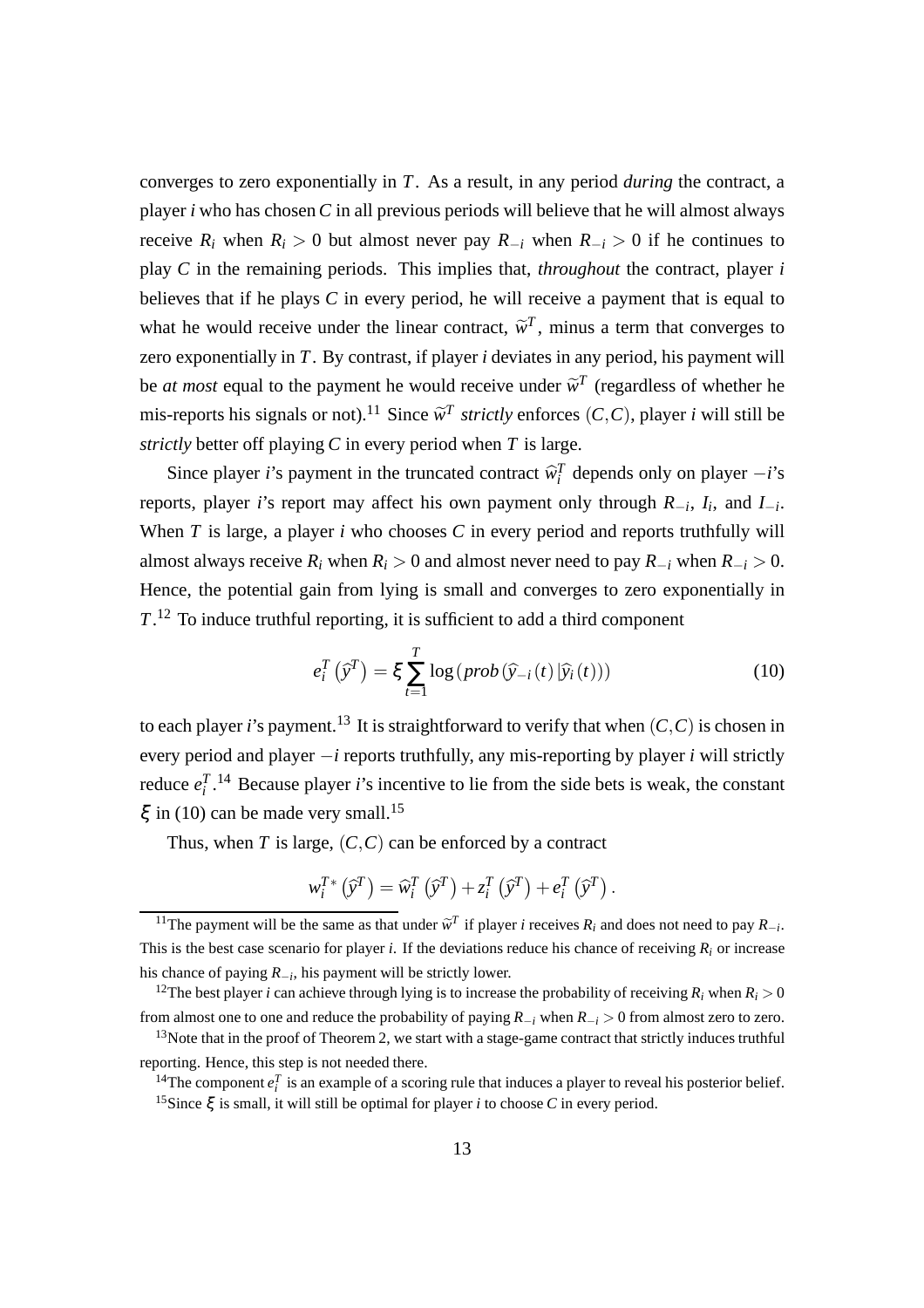We have already shown that the efficiency loss of the truncated contract is small. Since  $\xi$  is very small, the efficiency loss due to  $e_i^T$  is very small. The efficiency loss due to the side bets is also very small because, ex ante,  $R_1$  and  $R_2$  are almost always equal to zero when *T* is large.

**Observation 3.** *When*  $\rho \neq 0$ *, efficiency can be enhanced by players exchanging over-performance bonuses. In a short-term contract, making one player pay another is likely to perversely affect the incentives of the paying player. Here, Lemma 1 implies that the bonus can be assigned to be paid by a player who believes in equilibrium that he will almost never have to pay. As a result, the distortion is minimal.*

Theorem 2 uses the argument in this section to show that the bound established in Theorem 1 is tight.

#### **3 Model**

#### **3.1 Stage game**

Consider a finite stage game endowed with a correlating device. Let  $N = \{1, 2, ..., n\}$ denote a set of players,  $A = A_1 \times \cdots \times A_n$  a finite set of action profiles,  $\eta \in \Delta(A)$ a distribution over *A*, and  $g = (g_1, \ldots, g_n) : A \to \mathbf{R}^n$  a profile of stage-game payoff functions. In each period, the correlating device draws  $\tilde{a} = (\tilde{a}_1, \ldots, \tilde{a}_n) \in A$  according to  $\eta$  and privately recommends  $\tilde{a}_i$  to each player *i*. After learning  $\tilde{a}_i$ , each player  $i \in N$  privately chooses  $a_i \in A_i$ . Player *i*'s expected stage-game payoff is  $g_i(a)$ , where  $a = (a_1, \ldots, a_n)$ . The players do not directly observe the stage-game payoffs. Instead, each player *i* observes a signal  $y_i$ . The signal profile  $y = (y_1, \ldots, y_n)$  is drawn from a finite set  $Y = Y_1 \times \cdots \times Y_n$  according to a distribution  $p(\cdot|a) \in \Delta(Y)$ . At the end of the stage game, each player *i* observes  $(\tilde{a}_i, y_i)$ . We will refer to the recommendation and signal profile  $(\tilde{a}, y)$  as the *outcome* of the stage game.

To avoid extra notations we shall assume that all signals are associated with distinct posterior beliefs. All results go through without this assumption, although some may have to be rephrased to allow for the possibility of redundant signals.

**Assumption 1.** For each  $i \in N$ ,  $a \in A$ , and  $y_i, y'_i \in Y_i$ ,  $p(y_{-i}|a, y_i) \neq p(y_{-i}|a, y'_i)$  for some *y*−*<sup>i</sup>* ∈ *Y*−*<sup>i</sup>* .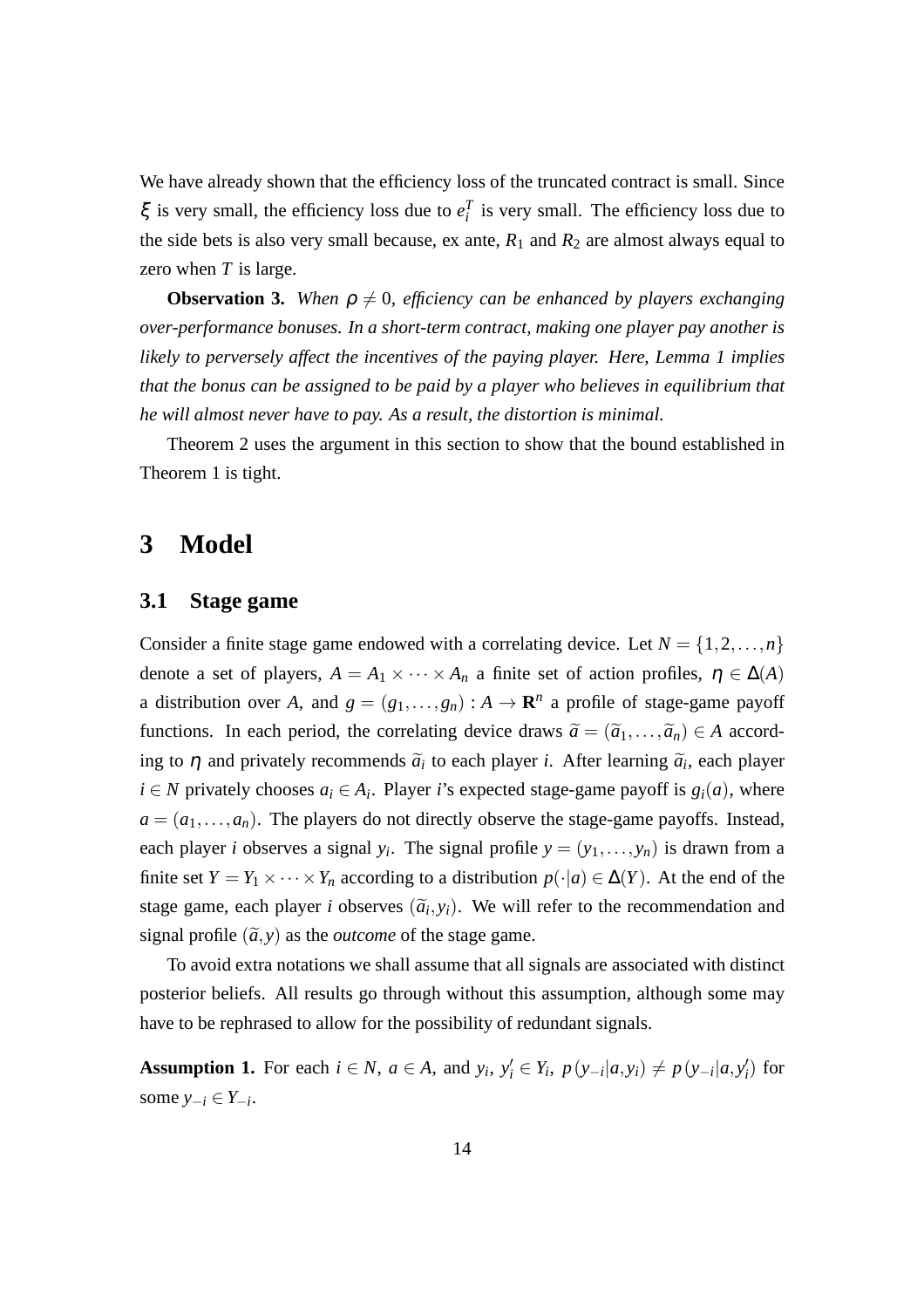We impose no further restriction on the correlation structure beyond Assumption 1. In general, the players' signals may be correlated and  $p(\cdot|a)$  may not have full support. It is therefore possible that players observe both private and public signals. For example, each player *i* may observe a two-dimensional signal  $y_i = (y_i^1, y_i^2)$  with  $y_i^1 \in Y_i^1$  and  $y_i^2 \in Y_i^2$ . The first component is public if  $Y_1^1 = \cdots = Y_n^1$  and for all  $a \in A$ ,  $p(y|a) > 0$  only if  $y_1^1 = \cdots = y_n^1$ . The game becomes one of public monitoring if the second component is a null signal.

#### **3.2** *T***-period contracting problem**

In period 0, a principal proposes a contract. After observing the contract, the players play the stage game for *T* periods. At the end of period *T*, the players report the private signals observed, and the correlating device reports the recommendations made during the *T* periods. In addition to the stage-game payoffs, at the end of the *T*-period game, each player receives a payment as stipulated by the contract. While the correlating device always reports honestly, players may lie.

For each variable *x*, we use  $x(t)$  to denote the period-*t* value of *x* and  $x^t = (x(1),...,x(t))$ to denote the history of *x* up to period *t*. Hence,  $\tilde{a}^T = (\tilde{a}(1), \ldots, \tilde{a}(T))$  is the history of recommendations. Let  $\widehat{y}_i^T = (\widehat{y}_i(1),...,\widehat{y}_i(T))$  denote the *T*-period signal-report of player *i* and  $\hat{y}^T = (\hat{y}_1^T, \dots, \hat{y}_n^T)$  denote the signal-report profile. A *T*-period contract consists of *n* functions  $w^T = (w_1^T, \dots, w_n^T)$ , where each  $w_i^T$  maps each  $(\tilde{a}^T, \tilde{y}^T) \in A^T \times Y^T$  into a payment. The total payment must be weakly negative; i.e.,

$$
\sum_{i=1}^{n} w_i^T(\tilde{a}^T, \tilde{y}^T) \le 0, \ \forall (\tilde{a}^T, \tilde{y}^T) \in A^T \times Y^T.
$$

Player *i*'s total discounted payoff is

$$
\frac{1-\delta}{1-\delta^T}\left(\sum_{t=1}^T \delta^{t-1} g_i(a(t)) + w_i^T(\widetilde{a}^T,\widehat{y}^T)\right),
$$

where  $\delta \in (0,1)$  is a common discount factor for the players.

Since *N*, *A*, and *g* are fixed in our analysis, we denote the *T*-period game by  $\Gamma(\eta, T, \delta, w^T)$ . For player *i*, a pure strategy consists of two components: an action strategy  $\alpha_i^T$  that maps each  $(\tilde{a}_i^t, a_i^{t-1})$  $i^{t-1}, y_i^{t-1}$  $\left( \bigcup_{s=1}^{T} \left( A_i^s \times A_i^{s-1} \times Y_i^{s-1} \right) \right)$  $\binom{s-1}{i}$  into an action  $a_i \in A_i$  and a reporting strategy  $\rho_i^T$  that maps each  $(\tilde{a}_i^T, a_i^T, y_i^T) \in A_i^T \times A_i^T \times Y_i^T$  into a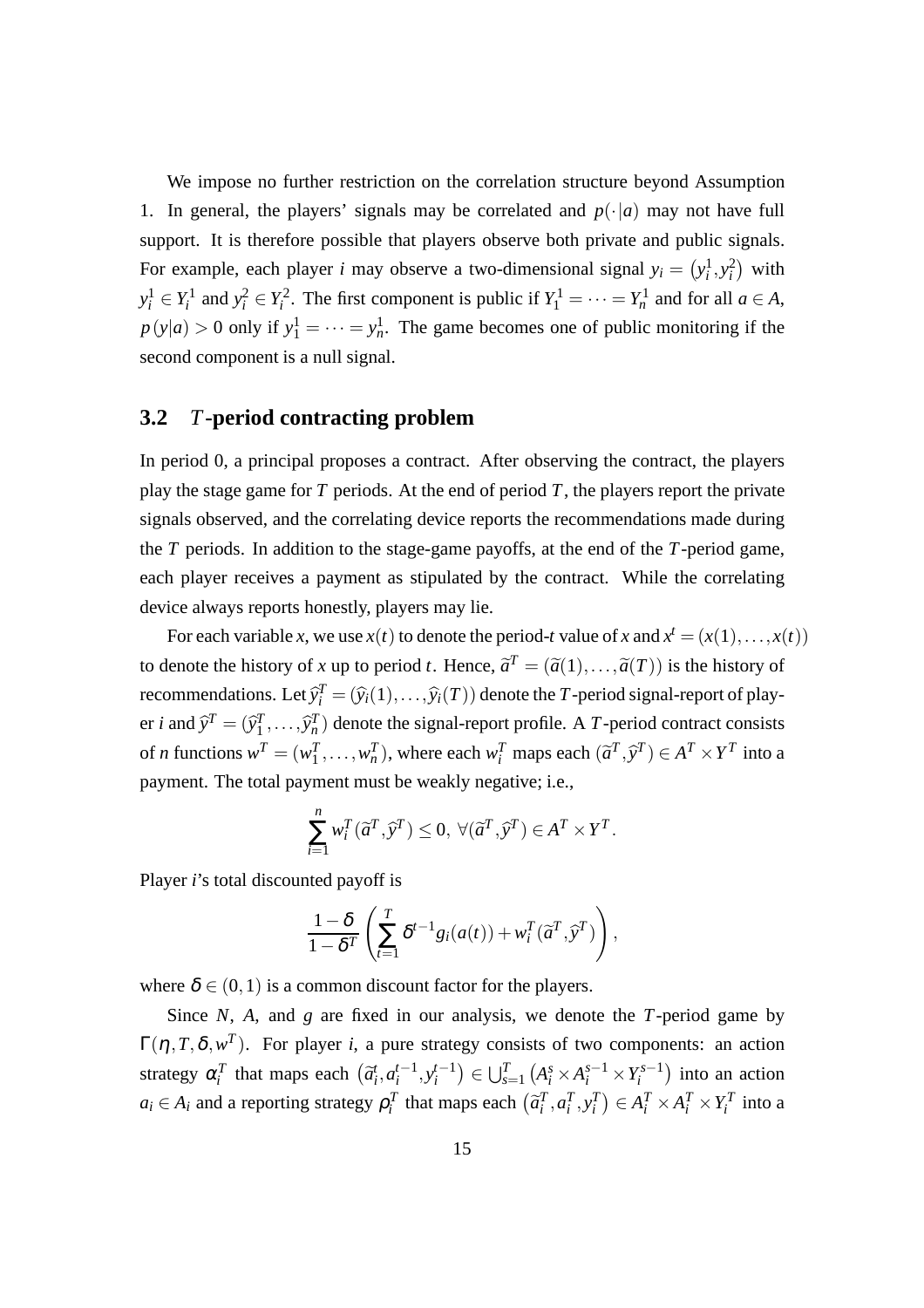report  $\hat{y}_i^T \in Y_i^T$ .<sup>16</sup> A mixed strategy  $\sigma_i^T$  is a probability distribution over the set of pure strategies  $(\alpha_i^T, \rho_i^T)$ . Let  $\Sigma_i^T$  denote the set of mixed strategies for player *i*.

Player *i*'s expected payoff conditional on  $\sigma^T = (\sigma_1^T, \dots, \sigma_n^T)$  is

$$
v_i^T(\sigma^T; w_i^T) \equiv \frac{1-\delta}{1-\delta^T} E\left[\sum_{t=1}^T \delta^{t-1} g_i(a(t)) + w_i^T(\widetilde{a}^T, \widehat{y}^T)\middle|\sigma^T\right],
$$

where the expectation is taken over  $(\tilde{a}^T, a^T, y^T, \tilde{y}^T)$  with respect to the distribution induced by  $σ<sup>T</sup>$ ,  $η$ , and  $p$ .

The contracting problem is to choose  $w^T$  to enforce the correlated outcome  $\eta$  throughout the contract. A strategy is called obedient if it follows recommendations in every period and reports signals truthfully. Let  $\sigma_i^{T*} = (\alpha_i^{T*}, \rho_i^{T*})$  denote the obedient strategy of player *i* and  $\sigma^{T*} = (\sigma_1^{T*}, \dots, \sigma_n^{T*})$ . By the revelation principle, we can focus on contracts that enforce the obedient strategies.

**Definition 1.** A contract  $w^T$  enforces  $\eta$  for  $T$  periods if  $\sigma^{T*}$  is a Nash equilibrium in  $\Gamma(\eta, T, \delta, w^T)$ . That is, if for all  $i \in N$  and  $\sigma_i^T \in \Sigma_i^T$ ,

$$
v_i^T\left(\sigma^{T*}; w_i^T\right) \geq v_i^T\left(\sigma_i^T, \sigma_{-i}^{T*}; w_i^T\right).
$$

The enforcement is strict if the inequality is strict for  $\sigma_i^T$  that deviates from the recommendations with positive probability. An outcome  $\eta$  is (strictly) enforceable if it can be (strictly) enforced by some  $w^T$ .

Because the total payment must be negative, enforcing a non-stage-game Nash equilibrium may come with a cost. The per-period efficiency loss of enforcing  $\eta$  with  $w^T$  in  $\Gamma(\eta,T,\delta,w^T)$  is

$$
W(\eta, T, \delta, w^T) \equiv -\sum_{i=1}^n \frac{1-\delta}{1-\delta^T} E\left[w_i(\widetilde{a}^T, \widehat{y}^T)|\sigma^{T*}\right].
$$

Let  $\mathcal{W}(\eta, T, \delta)$  be the set of  $w^T$  that enforces  $\eta$ . The minimum per-period efficiency loss to enforce  $\eta$  is

$$
W^*(\eta, T, \delta) = \min_{w^T \in \mathscr{W}(\eta, T, \delta)} W(\eta, T, \delta, w^T).
$$

<sup>&</sup>lt;sup>16</sup>As usual,  $a^0$  denotes the null history  $\theta$  and  $A^0$  denotes the set whose only element is  $a^0$ . Similar notations apply for signals.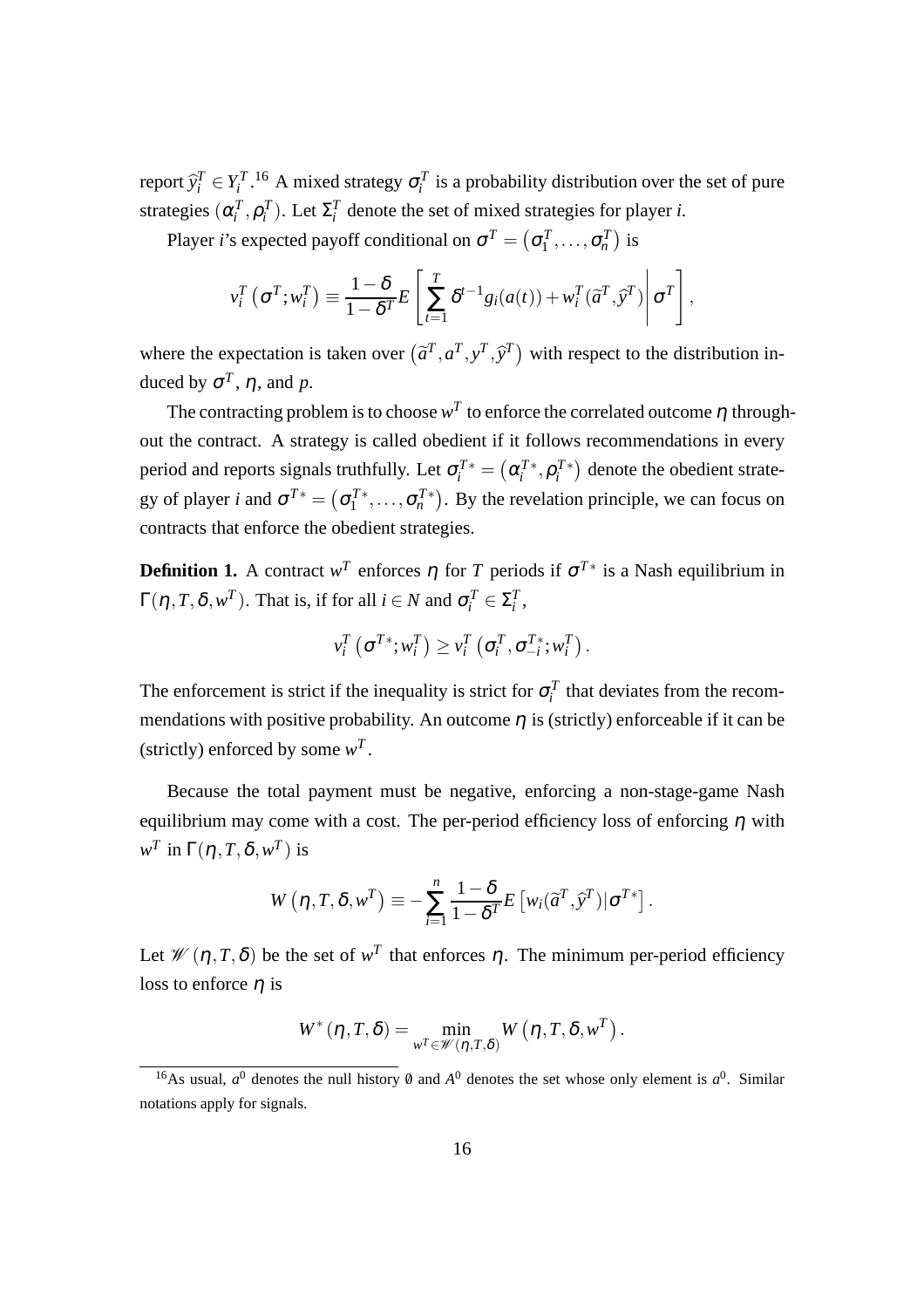Our objective is to characterize  $W^*(\eta, T, \delta)$  as *T* goes to infinity and  $\delta$  goes to 1.

An important special case is when  $T = 1$ . Write  $\sigma$  for  $\sigma^1$  and w for  $w^1$ . Let  $\mu$ denote the distribution over  $(\tilde{a}, v)$  induced by  $n$  and  $p$ . For all  $(\tilde{a}, v) \in A \times Y$ ,

$$
\mu(\widetilde{a},y) = p(y|\widetilde{a})\,\eta(\widetilde{a}).
$$

With a slight abuse of notation, we also use  $\mu$  to denote the distribution of  $(\tilde{a}, \tilde{y})$  induced by the obedient strategy profile  $\sigma^*$ . Let  $\pi^{\sigma_i}$  denote the distribution of  $(\tilde{a}, \tilde{y})$  when player *i* deviates to  $\sigma_i$ , while other players choose  $\sigma^*_{-i}$ . For any  $(\tilde{a}, \tilde{y}) \in A \times Y$ ,

$$
\pi^{\sigma_i}(\widetilde{a},\widehat{y}) = \sum_{(\alpha_i,\rho_i)} \sigma_i(\alpha_i,\rho_i) \sum_{y_i:\rho_i(\widetilde{a}_i,\alpha_i(\widetilde{a}_i),y_i)=\widehat{y}_i} p(y_i,\widehat{y}_{-i}|\widetilde{a}_{-i},\alpha_i(\widetilde{a}_i)) \eta(\widetilde{a}).
$$

**Definition 2.** A deviating strategy  $\sigma_i$  is *undetectable* if  $\pi^{\sigma_i} = \mu$ .

The following result from Rahman (2012) provides a necessary and sufficient condition for stage-game enforceability.

**Lemma 2** (Theorem 1, Rahman, 2012)**.** *An action profile* η *is enforceable for one*  $p$ eriod if and only if, for all  $i \in N$  and all undetectable  $\sigma_i$ ,

$$
\sum_{(\alpha_i,\rho_i)} \sigma_i(\alpha_i,\rho_i) \sum_{\widetilde{a}\in A} g_i(\alpha_i(\widetilde{a}_i),\widetilde{a}_{-i}) \eta(\widetilde{a}) \leq \sum_{\widetilde{a}\in A} g_i(\widetilde{a}) \eta(\widetilde{a}).
$$

Obviously, if  $\eta$  cannot be enforced when  $T = 1$ , then it cannot be enforced when *T* > 1. Conversely, if  $\eta$  can be enforced when *T* = 1 by *w*, then it can be enforced for any *T* by applying *w* period by period. Thus, Lemma 2 is also necessary and sufficient for the enforceability of *n* for  $T > 1$ .<sup>17</sup>

Since  $\delta$  does not matter when  $T = 1$ , we use  $W(n, w)$  to denote the efficiency loss of enforcing  $\eta$  with *w*, and  $W^*(\eta)$  to denote the minimum efficiency loss of enforcing  $\eta$  in a stage game. Since the principal can always choose to enforce  $\eta$  by means of a series of stage-game contract,

$$
W^{\ast}(\eta, T, \delta) \leq W^{\ast}(\eta).
$$

We say that linking is valuable if the above inequality is strict.

Before we proceed, a couple of comments are in order.

<sup>&</sup>lt;sup>17</sup>Same for strict enforceability.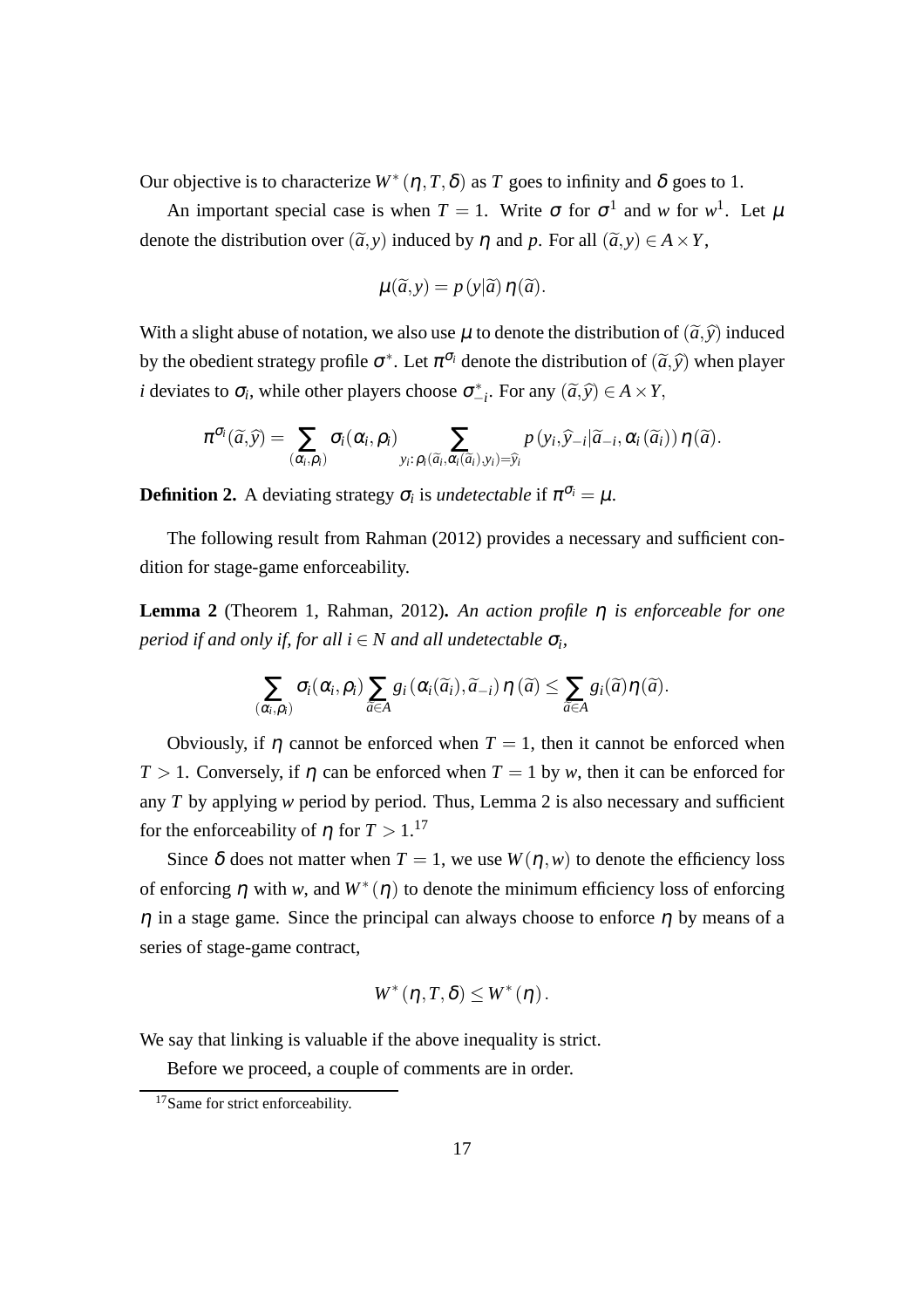(1) The assumption that the correlating device directly recommends  $\eta$  is without loss of generality. Consider a correlating device that sends each player a private message and a contract that maps each message and signal-report profile to payments to the players. If this correlating device and contract induces a Nash equilibrium in which  $\eta$ is the equilibrium action profile, then, by the revelation principle, there exists in our setup a contract *w* that enforces  $\eta$  with the same efficiency loss as the original contract.<sup>18</sup>

(2) As is well known, Nash equilibrium imposes no restriction on players' responses off the equilibrium path. In our model, it is consistent with Nash equilibrium for players who observe signals inconsistent with the equilibrium actions to report honestly. Theorem 1, which establishes a lower bound on efficiency loss, continues to hold if the stronger notion of sequential equilibrium is used instead. Following Kandori and Matsushima (1998), Theorem 2, which establishes the tightness of the bound, can be made consistent with sequential equilibrium by assuming that the support of the signal distribution is invariant with *a*. Extending the result without invariant support would require specifying and keeping track of the players' diverging beliefs (as well as their beliefs about other players' continuation strategies) after one or multiple players observe inconsistent signals. We do not pursue this issue in this paper.

#### **3.3 Self-evident events**

As we saw in Section 2, the long-term efficiency of a partnership depends critically on what the players know at the end of each period. Players' beliefs are more complicated in the general model. At the end of each period, each player *i* observes  $(\tilde{a}_i, y_i)$  and forms beliefs about the full outcome profile  $(\tilde{a}, y)$ . Conditional on  $\eta$  being played in every period, the outcome  $(\tilde{a}, y)$  is distributed identically and independently according to  $\mu$  in every period. Write supp( $\mu$ ) for the support of  $\mu$ . Let  $P_i$  denote player *i*'s information partition of supp $(\mu)$ . The element of  $P_i$  that contains  $(\tilde{a}, y)$  is denoted by *P*<sub>*i*</sub>( $\tilde{a}$ , *y*). Conditional on ( $\tilde{a}$ <sub>*i*</sub>, *y*<sub>*i*</sub>), player *i* believes that ( $\tilde{a}$ , *y*) belongs to *P*<sub>*i*</sub>( $\tilde{a}$ , *y*); that is,

$$
P_i(\widetilde{a},y) = \{(\widetilde{a}',y') \in \text{supp}(\mu) : (\widetilde{a}'_i,y'_i) = (\widetilde{a}_i,y_i)\}.
$$

Hence,  $(\tilde{a}', y') \in P_i(\tilde{a}, y)$  if and only if  $(\tilde{a}'_i, y'_i) = (\tilde{a}_i, y_i)$ .

<sup>&</sup>lt;sup>18</sup>See Proposition 47.1 of Osborne and Rubinstein (1994).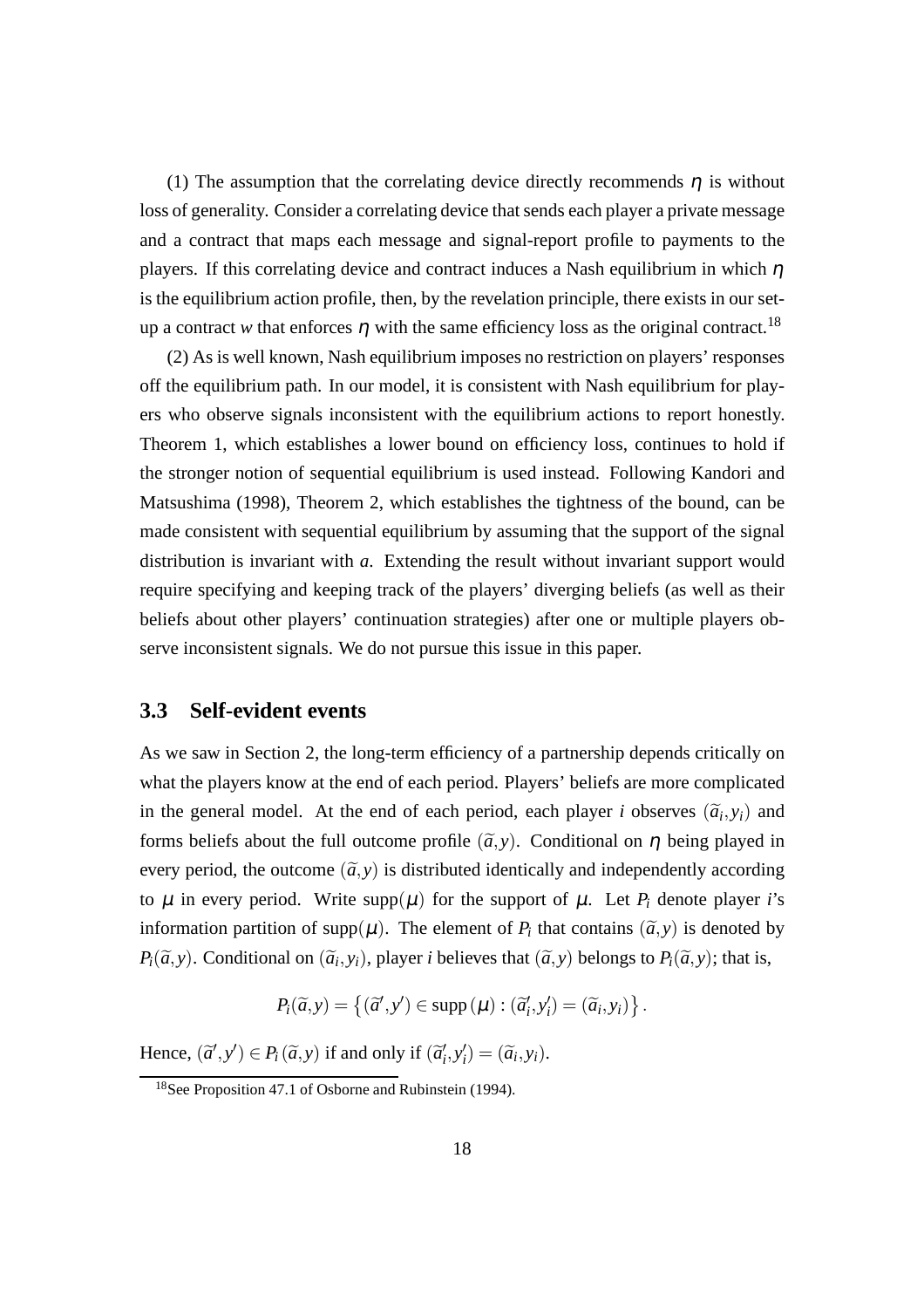The vector  $(P_1, \ldots, P_n)$  describes the players' knowledge structure when  $\eta$  is chosen. A subset *E* of supp $(\mu)$  is called an event. What a player knows at a certain outcome depends on what he observes at the outcome. Player *i* "knows" event *E* at  $(\tilde{a}, y)$  if

$$
P_i(\widetilde{a}, y) \subseteq E. \tag{11}
$$

That player *i* knows *E* is itself an event that consists of all  $(\tilde{a}, y)$  where (11) is true. Thus, we can talk about player *j* knowing that player *i* knows *E*. An event *E* is common belief among the players at  $(\tilde{a}, y)$  if every player knows E, knows that everyone knows E, and so on. An event *E* is self-evident if it is common belief at every  $(\tilde{a}, v) \in E$ .

Self-evident events are closely related to (but more general than) public signals. Every realization of a public signal is self-evident conditional on *any* stage-game strategy.<sup>19</sup> But, a self-evident event may not be related to any public signal, and an event may be self-evident conditional on one stage-game strategy but not conditional on another. In the following, when we say that an event is self-evident, it is always with respect to the equilibrium action profile  $\eta$ .

A self-evident event is irreducible if none of its proper subsets is self-evident. Let *P* denote the meet of  $(P_1, \ldots, P_n)$  (i.e., the least common coarsening). It is well known that any element of *P* is self-evident and irreducible (Chapter 5 of Osborne and Rubinstein, 1994). In Section 2, we show that Lemma 1 holds if and only if  $\rho \neq 0$ . The crucial difference between  $\rho = 0$  and  $\rho \neq 0$  is that *P* contains two elements:  $\{(H_1, H_2)\}\$  and  $\{(L_1, L_2)\}\$  when  $\rho = 0$ , and only one:  $\{(H_1, H_2), (H_1, L_2), (L_1, H_2), (L_1, L_2)\}\$  when  $\rho \neq 0$ 0.

#### **4 Main Results**

In Section 2 we saw a connection between long-term efficiency and short-term incentives that vary across self-evident events. In a general stage game, incentives may vary across self-evident events, as well as within self-evident events.

Recall that the efficiency loss of enforcing  $\eta$  in a stage game with *w* is

$$
W(\eta, w) = -\sum_{i=1}^n E\left[w_i(\widetilde{a}, \widehat{y}) | \sigma^*\right].
$$

 $19$ To be precise, the set of outcomes consistent with a specific realization of a public signal is selfevident.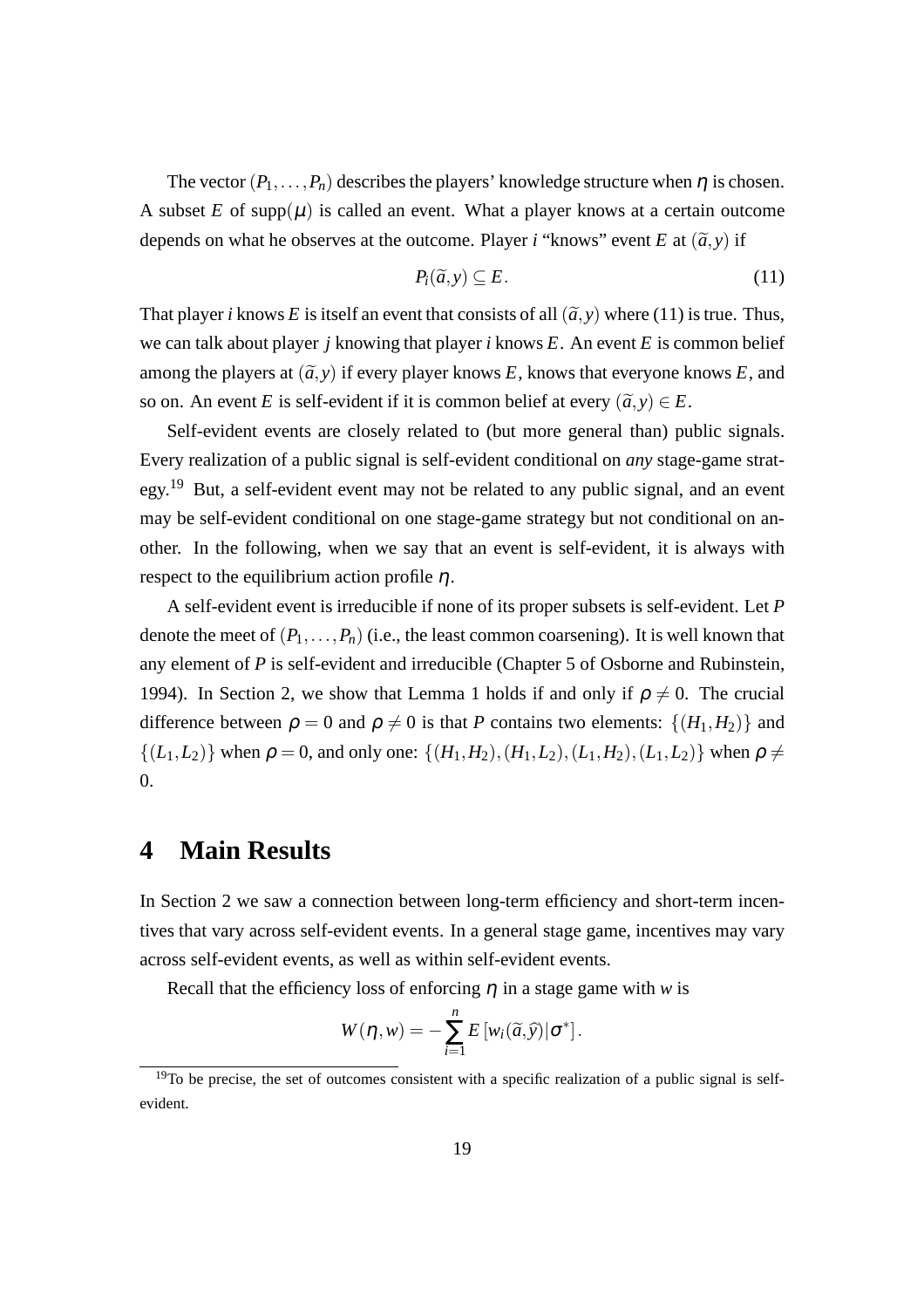Write  $\omega$  for a typical element of *P*. Let  $\mathcal{W}(\eta)$  denote the set of stage-game contracts that enforce  $\eta$ . For any stage-game contract  $w \in \mathcal{W}(\eta)$ , let  $E[w_i(\tilde{a}, \tilde{y})|\sigma^*, \omega]$  denote player *i*'s expected payment conditional on  $\sigma^*$  and  $\omega$ , and let

$$
\omega_{\max} \in \arg \max_{\omega \in P} \sum_{i=1}^{n} E\left[w_i(\widetilde{\alpha}, \widehat{y}) | \sigma^*, \omega\right]
$$

denote the element of *P* with the maximum expected total payment. We say that the total incentives vary across  $\omega$  and  $\omega_{\text{max}}$  if

$$
\sum_{i=1}^{n} \left( E\left[w_i\left(\widetilde{a}, \widehat{y}\right) | \sigma^*, \omega_{\text{max}}\right] - E\left[w_i\left(\widetilde{a}, \widehat{y}\right) | \sigma^*, \omega\right] \right) > 0.
$$

The total incentives that vary across self-evident events under contract *w* are defined as

$$
L(\eta, w) = \sum_{\omega \in P} \left( \sum_{i=1}^{n} \left( E\left[w_i\left(\widetilde{a}, \widehat{y}\right) | \sigma^*, \omega_{\max}\right] - E\left[w_i\left(\widetilde{a}, \widehat{y}\right) | \sigma^*, \omega\right] \right) \right) \mu(\omega)
$$
  
= 
$$
\sum_{i=1}^{n} E\left[w_i\left(\widetilde{a}, \widehat{y}\right) | \sigma^*, \omega_{\max}\right] - \sum_{i=1}^{n} E\left[w_i\left(\widetilde{a}, \widehat{y}\right) | \sigma^*\right].
$$

In Section 2, when  $\rho = 0$ , *P* has two elements:  $\{(H_1, H_2)\}$  and  $\{(L_1, L_2)\}$ , and  $L(\eta, w)$ is equal to the difference in total payments between these two elements. When  $\rho \neq 0$ , *P* is a singleton and, hence,  $L(\eta, w)$  is zero for all *w*.

It is straightforward to see that

$$
W(\eta, w) = L(\eta, w) - \sum_{i=1}^{n} E\left[w_i\left(\tilde{a}, \tilde{y}\right) | \sigma^*, \omega_{\text{max}}\right].\tag{12}
$$

In the following, we will refer to  $L(\eta, w)$  and  $-\sum_{i=1}^{n} E[w_i(\tilde{a}, \hat{y})|\sigma^*, \omega_{max}]$  as the selfevident efficiency loss and non-self-evident efficiency loss of *w*, respectively.

Let

$$
L^*(\eta) \equiv \min_{w \in \mathcal{W}(\eta)} L(\eta, w)
$$
\n(13)

denote the minimum self-evident efficiency loss among  $w \in \mathcal{W}(\eta)$ .

**Theorem 1.** For any enforceable  $\eta$ ,  $W^*(\eta, T, \delta) \geq L^*(\eta)$  for any  $T \geq 1$  and  $\delta \leq 1$ .

*Proof.* See Appendix A.

 $\Box$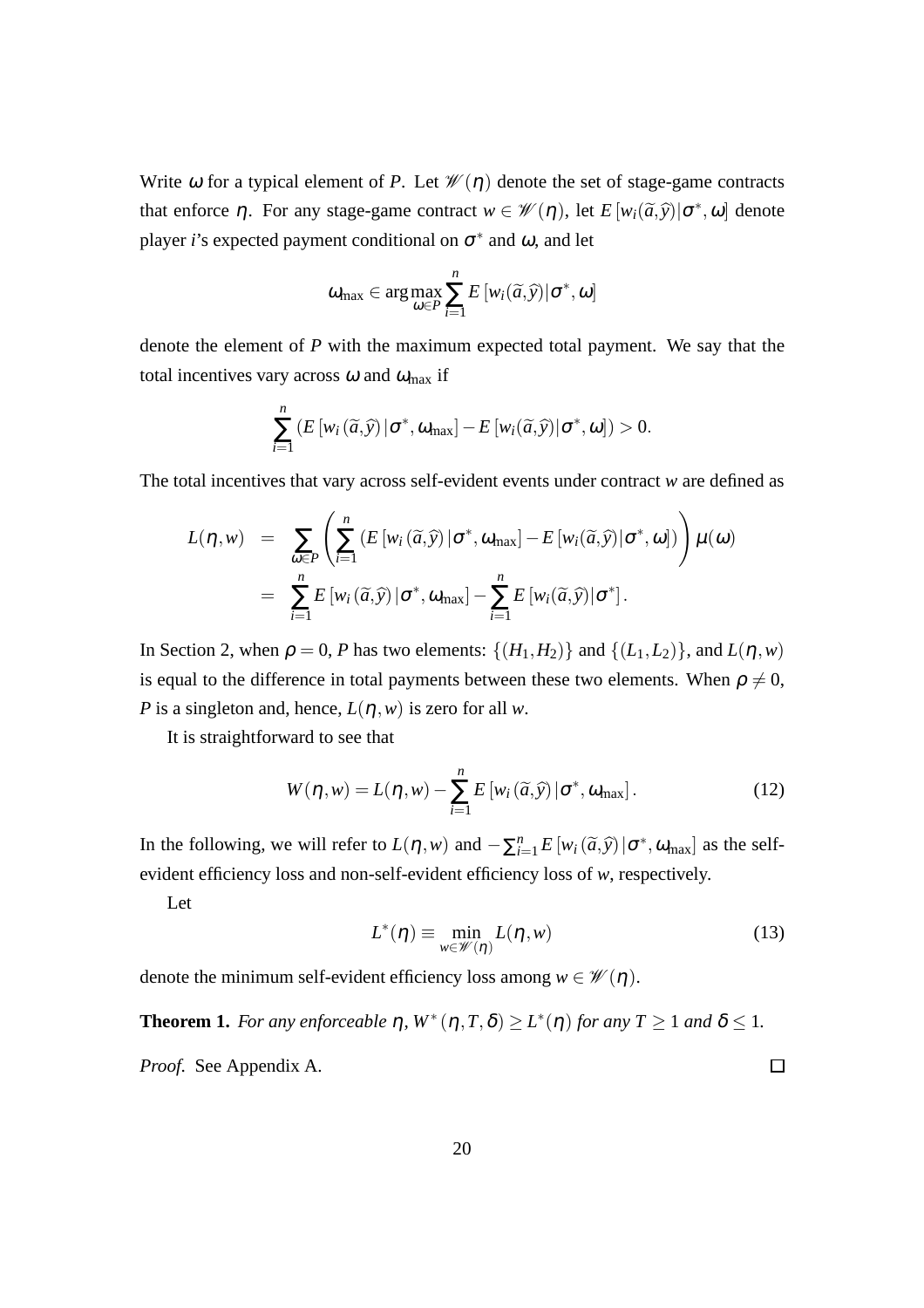Theorem 1 is a generalization of Case 1 of Section 2. It connects the long-term efficiency of a partnership to the short-term self-evident efficiency loss.

As in Case 1, the crucial observation is that for any  $\omega, \omega' \in P$ , the incentives after  $\omega$ and the incentives after  $\omega'$  are completely separated, as players following  $\omega$  assign zero probability to the first-period outcome  $(\tilde{a}(1), y(1))$  not belonging to  $\omega$ . As a consequence, enforcing  $\eta$  in the remaining  $(T - 1)$  periods after  $\omega$  is equivalent to enforcing  $\eta$  in a  $(T-1)$ -period contracting game. The only complication here is that in this new contracting game, the players observe an additional correlating device that recommends  $(\widetilde{a}_i, y_i)$  to each player *i* according to the distribution  $\mu(\cdot|\omega)$ . However, as we explained in Section 3, having an extra correlating device does not improve efficiency. Hence, the efficiency loss for enforcing  $\eta$  in the continuation game after  $\omega$  would be the same as enforcing  $\eta$  in a  $(T - 1)$ -period contracting game. This, together with the fact that any  $w^T \in \mathscr{W}(\eta, T, \delta)$  must enforce  $\eta$  in the first period, implies Theorem 1.

Recall that  $W^*(\eta)$  is the minimum efficiency loss when  $T = 1$ . Since  $L(\eta, w) \leq$  $W(\eta, w)$  for every  $w \in \mathcal{W}(\eta)$ ,

$$
L^*(\eta) \le W^*(\eta). \tag{14}
$$

In general,  $L^*(\eta)$  could be strictly lower than  $W^*(\eta)$ . A special case is when  $\eta$  is pure and the signal structure is public. In this case, every  $(\tilde{a}, y)$  in the support of  $\mu$  is selfevident. Let *w*<sup>\*</sup> be a contract that minimizes  $L(\eta, w)$  among all  $w \in \mathcal{W}(\eta)$ . Let *y*<sup>\*</sup> be the signal profile that maximizes the total payment  $\sum_{i=1}^{n} w_i^* (\tilde{a}, y)$ . We have

$$
L^*(\eta) = \sum_{i=1}^n w_i^* (\widetilde{a}, y^*) - \sum_{i=1}^n E\left[w_i^* (\widetilde{a}, \widehat{y}) \middle| \sigma^*\right].
$$

Define a new contract *w*<sup> $\prime$ </sup> by subtracting a constant  $w_i^* (\tilde{a}, y^*)$  from the payment of every player *i*. It is obvious that *w*<sup>'</sup> also enforces  $\eta$ . Furthermore, for every  $(\tilde{a}, \tilde{y})$  in the support of  $\mu$ ,

$$
\sum_{i=1}^n w'(\widetilde{a}, \widehat{y}) = \sum_{i=1}^n (w_i^*(\widetilde{a}, \widehat{y}) - w_i^*(\widetilde{a}, y^*)) \le 0.
$$

Hence, the contract *w'* also belongs to  $\mathscr{W}(\eta)$ . It follows that

$$
L^*(\eta) = -\sum_{i=1}^n E\left[w'_i(\widetilde{a}, \widehat{y})|\sigma^*\right] \geq W^*(\eta).
$$

This, together with (14), implies the following corollary.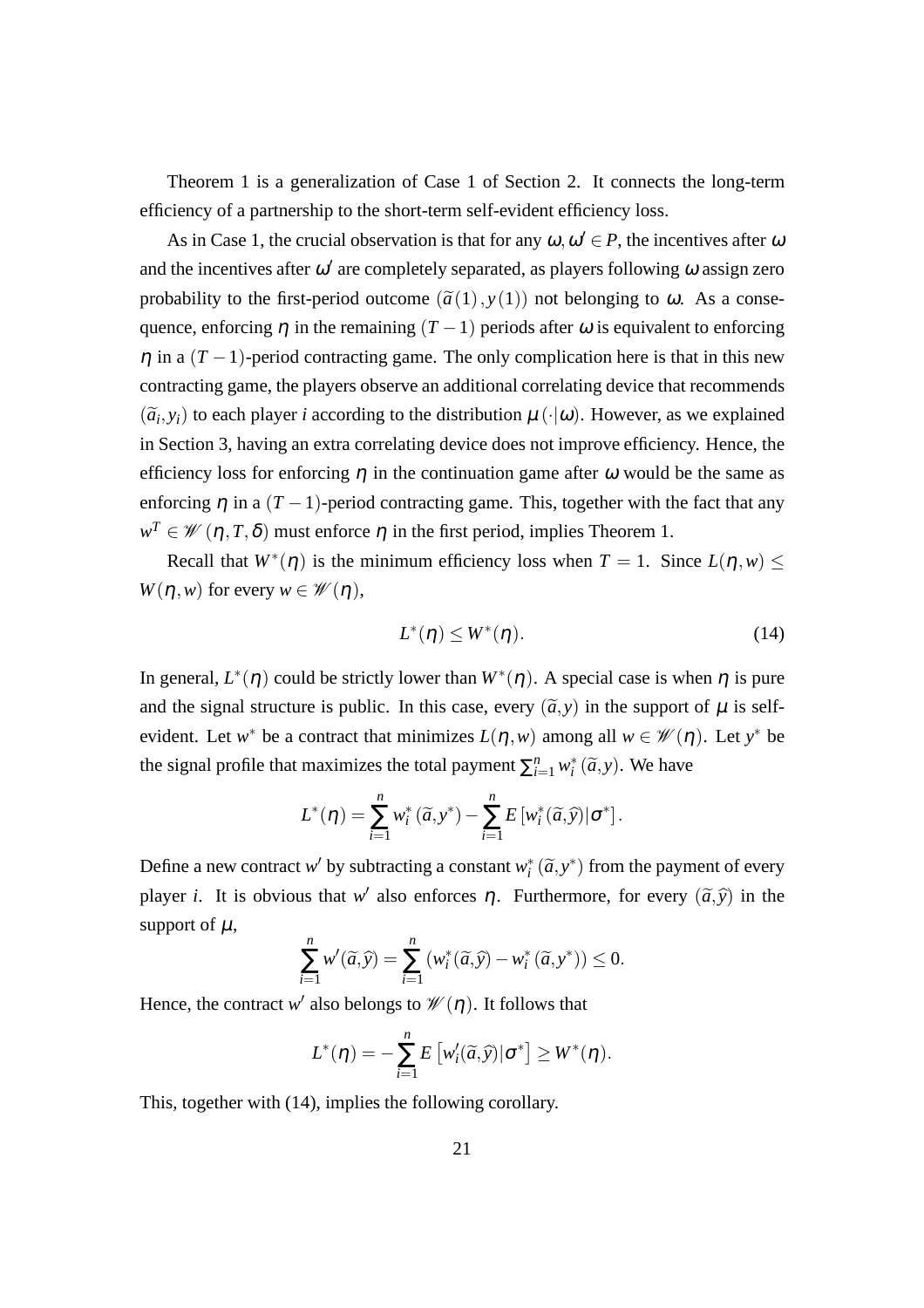**Corollary 1.** *When an enforceable* η *is pure and the signal structure is public, linking has no value, and the minimum long-term efficiency loss can be achieved by a series of short-term contracts.*

The converse of Theorem 1 holds under an additional condition. Following Blackwell (1953), we can think of a player's action as an experiment to generate information about the actions and signals of the other players. One experiment is more informative than another if the latter can be expressed as a garbling of the former. Let  $\eta_i$  denote the marginal distribution of player *i*'s action under  $\eta$ . Let  $\gamma_i \in \Delta(A_i)$  denote a mixed action for player *i*, where  $\gamma_i(a_i)$  is the probability of choosing  $a_i$ .

**Definition 3.** For any  $\gamma_i, \gamma'_i \in \Delta(A_i)$ ,  $\gamma_i$  is more informative than  $\gamma'_i$  at the recommendation  $\widetilde{a}_i \in \text{supp}(\eta_i)$  if for any  $(a_i, y_i) \in A_i \times Y_i$ , there exists a distribution  $\lambda_{(a_i, y_i)}(\cdot, \cdot) \in$  $\Delta(A_i \times Y_i)$  such that for all  $(\widetilde{a}_{-i}, y_{-i}) \in A_{-i} \times Y_{-i}$  and all  $(a'_i, y'_i) \in A_i \times Y_i$ ,

$$
\sum_{(a_i, y_i) \in A_i \times Y_i} \lambda_{(a_i, y_i)} (a'_i, y'_i) \gamma(a_i) p(y_{-i}, y_i | \widetilde{a}_{-i}, a_i) \eta(\widetilde{a}) = \gamma'(a'_i) p(y_{-i}, y'_i | \widetilde{a}_{-i}, a'_i) \eta(\widetilde{a}).
$$
\n(15)

An action  $\gamma_i$  is strictly more informative than  $\gamma'_i$  if  $\gamma_i$  is more informative than  $\gamma'_i$  but not vice versa.

Equation (15) requires that for every  $\tilde{a}_{-i}$  with  $\eta(\tilde{a}_i, \tilde{a}_{-i}) > 0$  (assuming that the other players are following the recommendations) <sup>γ</sup>*<sup>i</sup>* must lead to the same distribution of *y*<sub>−*i*</sub> that  $\gamma'_i$  induces, and must be more informative than  $\gamma'_i$  in the Blackwell sense. Since  $\{\lambda_{(a_i,y_i)}(\cdot)| (a_i,y_i) \in A_i \times Y_i\}$  can be interpreted as a mixed reporting strategy, an equivalent definition is to say that  $\gamma_i$  is more informative than  $\gamma'_i$  if player *i* can choose  $\gamma_i$  and mis-report  $y_i$  to mimic the distribution of *y* under  $\gamma'_i$ .

**Definition 4.** An action profile *n* satisfies the no-free-information condition if

$$
\sum_{a_i \in A_i} \gamma_i(a_i) \sum_{\widetilde{a}_{-i} \in A_{-i}} g(a_i, \widetilde{a}_{-i}) \eta(\widetilde{a}) < \sum_{\widetilde{a}_{-i} \in A_{-i}} g(\widetilde{a}) \eta(\widetilde{a})
$$

for any  $i \in N$ ,  $\tilde{a}_i \in \text{supp}(\eta_i)$ , and  $\gamma_i$  strictly more informative than  $\tilde{a}_i$  at  $\tilde{a}_i$ .

In words,  $\eta$  satisfies the no-free-information condition if any deviation that generates more information for a player must strictly lower his stage-game payoff. Under a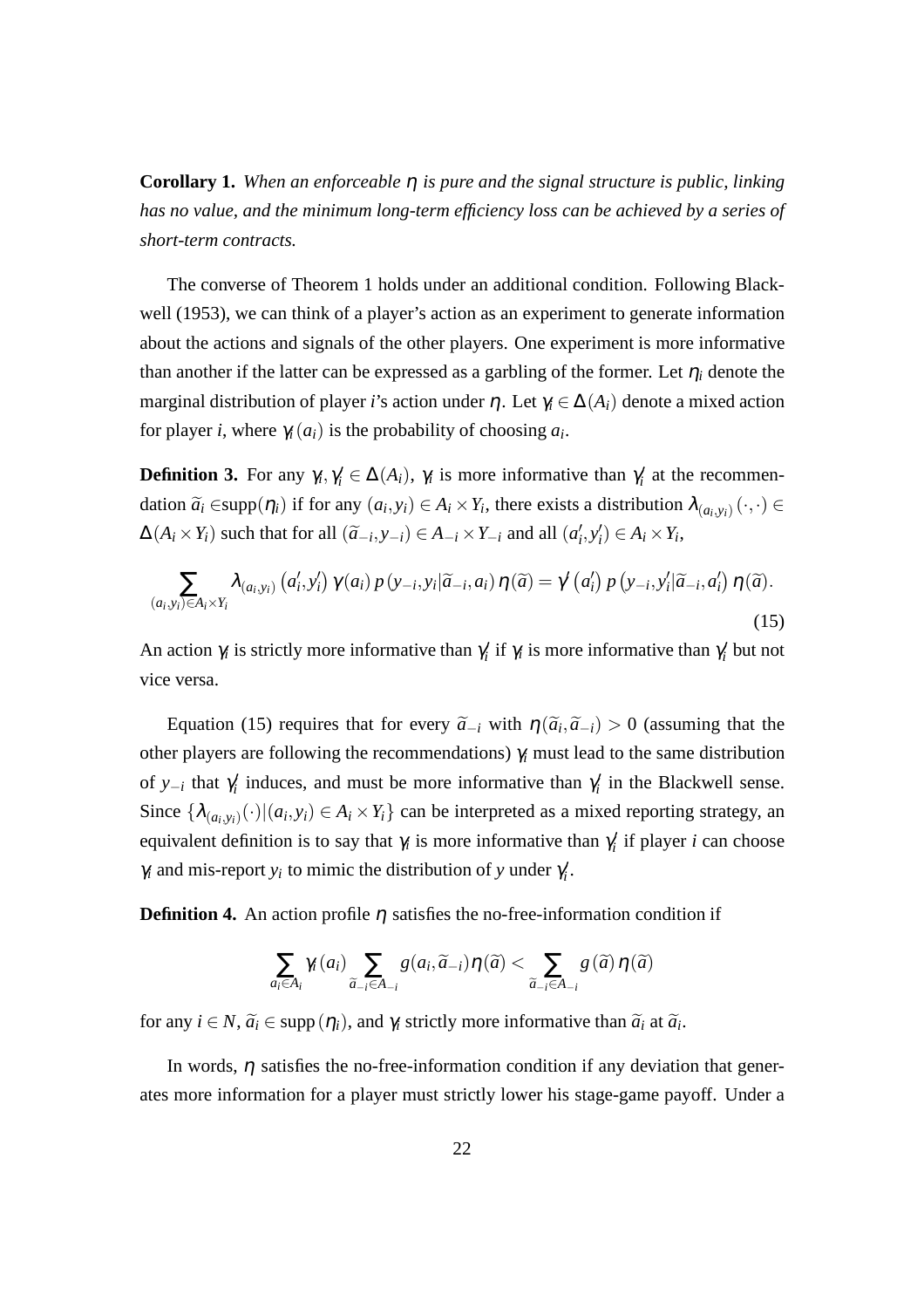non-stationary contract, players have incentives to deviate to actions that generate more information about the private information of the other players. For example, under the truncated contract in Case 2 of Section 2, a player will gain if he learns whether the truncation is likely to occur. The no-free-information condition ensures that no player can do so undetectably without paying a cost.

**Theorem 2.** *If* η *is enforceable and satisfies the no-free-information condition, then for any*  $\varepsilon > 0$ , there exists  $T_0$  such that, for any  $T \geq T_0$  and  $\delta \geq 1 - T^{-2}$ ,  $W^*(\eta, T, \delta) \leq$  $L^*(\eta) + \varepsilon$ *.* 

Theorem 2 says that the bound established in Theorem 1 is tight when  $\eta$  satisfies the no-free-information condition. Note that the condition does not impose a lower bound on the cost of acquiring more information. As *T* becomes large, the potential gain from having more information can be made arbitrarily small (but not zero).

Theorem 2 implies that  $\eta$  can be enforced almost efficiently when  $L^*(\eta) = 0$ . The following corollary follows from the fact that  $L^*(\eta) = 0$  when  $\eta$  is pure and *P* is a singleton.

**Corollary 2.** *An enforceable pure-action profile that satisfies the no-free-information condition can be enforced almost efficiently in the long term if P is a singleton.*

In the literature of repeated games with private monitoring, the full support of the signal distribution is often invoked as a simplifying assumption. In fact, since full support implies that  $P$  is a singleton, the assumption, by itself, implies the almostefficient enforcement of any enforceable pure-action profile that satisfies the no-freeinformation condition.

We prove Theorem 2 by constructing a long-term contract that approaches the efficiency bound in the limit. The details of the proof are provided in Appendix C. Below we outline the main steps of the construction. The contract is a general version of the one in Case 3 of Section 2. In Case 3 we start with a stage-game contract that strictly enforces the desired actions  $(C, C)$  plus a scoring rule that induces truthful reporting. The no-free-information condition ensures that there exists a stage-game contract such that "almost all" deviations can be strictly deterred.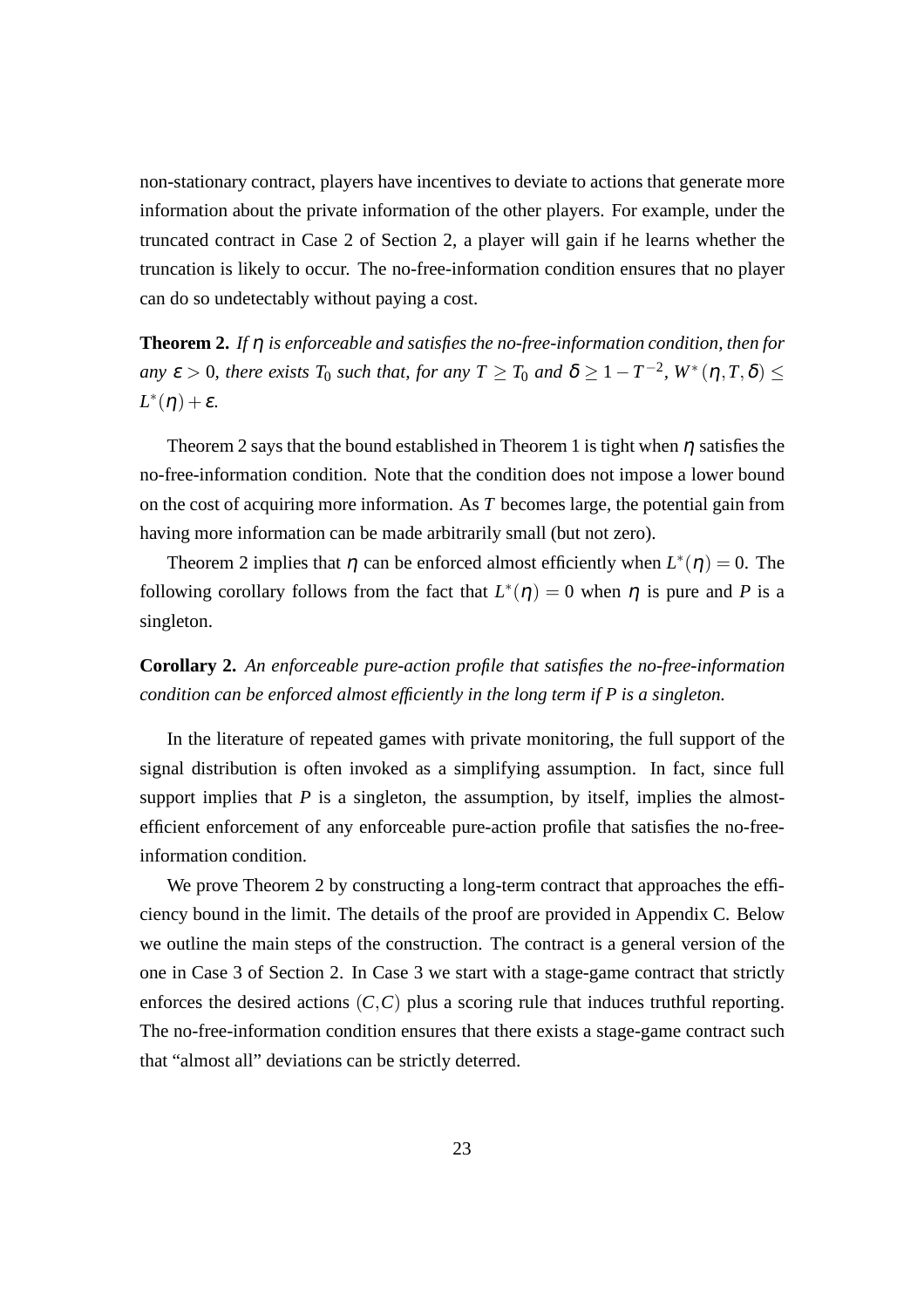**Definition 5** (Almost-strict enforceability). A contract *w* almost strictly enforces  $\eta$  if, for any player *i* and any strategy  $\sigma_i \in \Sigma_i$ ,

$$
v_i(\sigma^*; w_i) \geq v_i\left(\sigma_i, \sigma^*_{-i}; w_i\right),
$$

with the inequality strict for any detectable  $\sigma_i$ . An action profile is almost-strictly enforceable if it can be enforced almost strictly by some *w*.

**Lemma 3.** *An enforceable action profile that satisfies the no-free-information condition is almost-strictly enforceable.*

Lemma 3 follows from the theory of alternatives. A formal proof is provided in an online appendix.<sup>20</sup> Note that if  $\eta$  can be enforced by both *w* and *w'*, the latter almost strictly, then any linear combination of *w* and  $w'$  also enforces  $\eta$  almost strictly. Hence, the no-free-information condition implies that for any  $\varepsilon > 0$ , there exists a stage-game contract  $w^*$  that enforces  $\eta$  almost strictly with

$$
L(\eta, w^*) < L^*(\eta) + \varepsilon. \tag{16}
$$

Under  $w^*$ , any deviation (in action or reporting) that is detectable or generates more information is strictly deterred.<sup>21</sup> While there may exist non-detectable deviating actions that generate the same stage-game payoff and are as informative as the obedient strategy, a player will not strictly gain from choosing such a deviating action in any period.<sup>2223</sup>

The stage-game contract  $w_i^*$  can be decomposed into two components:

$$
w_i^*(\widetilde{a}, \widehat{y}) = w_{i,a}^*(\widetilde{a}, \widehat{y}) + w_{i,b}^*(\widetilde{a}, \widehat{y}),
$$
\n(17)

 $20$ The converse of Lemma 3 is false as almost-strict enforceability does not rule out pure undetectable deviations that are strictly more informative than the obedient strategy. As a result, Theorem 2 does not hold if the no-free-information condition is replaced with almost-strict enforceability. We provide an example of this in an online Appendix.

<sup>&</sup>lt;sup>21</sup>Since strict enforceability rules out any profitable deviation from the recommendation, it implies the no-free-information condition. The no-free-information condition is weaker than strict enforceability.

<sup>&</sup>lt;sup>22</sup>Such deviation will result in the same distribution of outcomes in the current period and does not generate information that allows the player to deviate profitably in future periods.

 $^{23}$ Because of the possibility of such actions, the combination of enforceability and the no-freeinformation condition is weaker than strict enforceability.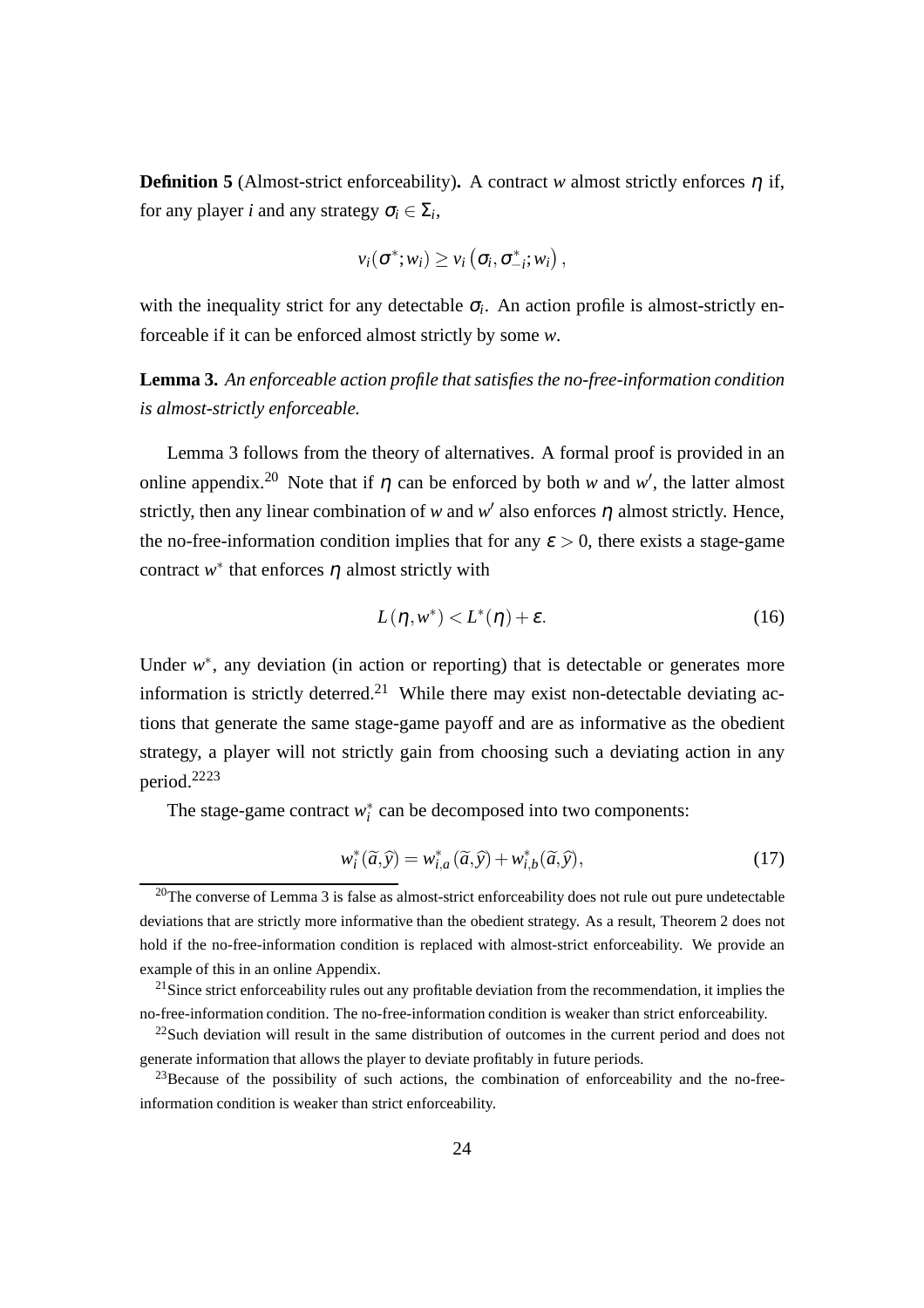where

$$
w_{i,a}^*(\tilde{a}, \tilde{y}) \equiv w_i^*(\tilde{a}, \tilde{y}) - w_{i,b}^*(\tilde{a}, \tilde{y})
$$
  

$$
w_{i,b}^*(\tilde{a}, \tilde{y}) \equiv E\left[w_i^*\left(\tilde{a}', \tilde{y}'\right)|\sigma^*, P(\tilde{a}, \tilde{y})\right] - E\left[w_i^*\left(\tilde{a}', \tilde{y}'\right)|\sigma^*, \omega_{\max}\right].
$$

It is straightforward to verify that

$$
E\left[w_{i,a}^*(\widetilde{a},\widehat{y})|\sigma^*,\omega\right] = E\left[w_i^*\left(\widetilde{a}',\widehat{y}'\right)|\sigma^*,\omega_{\text{max}}\right], \quad \forall i \in \mathbb{N}, \forall \omega \in \mathbb{P};\qquad(18)
$$

$$
\sum_{i=1}^{n} E\left[w_{i,b}^*(\widetilde{a}, \widehat{y})|\sigma^*\right] = L(\eta, w^*).
$$
\n(19)

Intuitively,  $w_{i,b}^*$  captures incentives that vary across self-evident events, while  $w_{i,a}^*$  captures incentives that vary within self-evident events.

From Theorem 1, we know that the loss associated with the self-evident component,  $w_{i,b}^*$ , cannot be eliminated by linking. We prove Theorem 2 by showing that the loss associated with the self-evident component,  $w_{i,a}^*$ , can be reduced by linking. As in Case 3 of Section 2, we replace the *T*-period version of  $w_{i,a}^*$  with the combination of a truncated contract and a set of side-bet contracts. To reduce efficiency loss, the truncated contract punishes player *i* only when the *T*-period value of  $w_{i,a}^*$  falls below a *T*-period performance standard. The side-bet contracts make up for the truncation by ensuring that a player who consistently over-performs is also likely to receive a bonus from the other players.

The key to ensure that the side bets do not have a perverse effect on the incentives of the paying players is the following general version of Lemma 1 that applies to all stage games. Consider an outside observer who observes at the end of each period which element of *P* has occurred. With a slight abuse of terminology, we will continue to refer to the expectation of this outside observer as the "prior" and the expectations of the players conditional on their private information the "posteriors." For any outcome history  $(\tilde{a}^T, y^T)$  and stage-game outcome  $(\tilde{a}, \tilde{y})$ , let  $f(\tilde{a}, y | \tilde{a}^T, y^T)$ ,  $f(\tilde{a}_i, y_i | \tilde{a}^T, y^T)$ , and  $f(P(\tilde{a}, y))|\tilde{a}^T, y^T$  denote, respectively, the numbers of occurrences of  $(\tilde{a}, y)$ ,  $(\tilde{a}_i, y_i)$ , and  $P(\tilde{a}, y)$  in  $(\tilde{a}^T, y^T)$ . For any  $(\tilde{a}, y)$ , the prior expectation of  $f(\tilde{a}, y | \tilde{a}^T, y^T)$  is

$$
E_0\left[f(\widetilde{a},y|\widetilde{a}^T,y^T)\right] = \mu(\widetilde{a},y|P(\widetilde{a},y))f(P(\widetilde{a},y)|\widetilde{a}^T,y^T),
$$

while player *i*'s posterior expectation of  $f(\tilde{a}, y | \tilde{a}^T, y^T)$  is

$$
E_i\left[f(\widetilde{a},y|\widetilde{a}^T,y^T)\right] = \mu(\widetilde{a},y|\widetilde{a}_i,y_i)f(\widetilde{a}_i,y_i|\widetilde{a}^T,y^T).
$$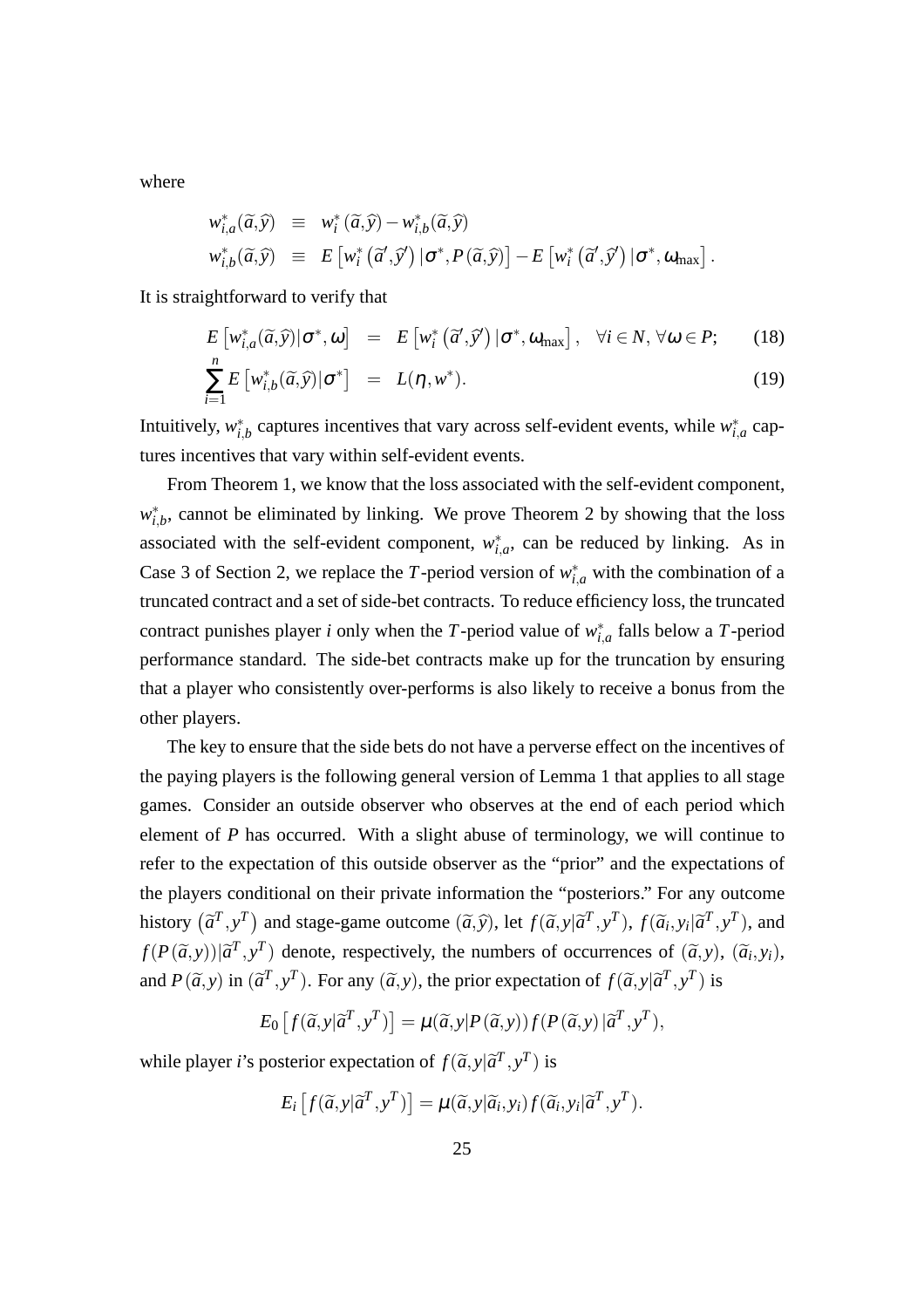For any  $\xi > 0$ , let

$$
Z^{T}(\xi) = \left\{ \left( \tilde{a}^{T}, y^{T} \right) | \exists (\tilde{a}, y) \in \text{supp}(\mu) : \left| f(\tilde{a}, y | \tilde{a}^{T}, y^{T}) - E_{0} \left[ f(\tilde{a}, y | \tilde{a}^{T}, y^{T}) \right] \right| > \xi T \right\}
$$

denote the set of histories in which the frequency of some outcome is different from the prior expectation by ξ*T*. Similarly, let

$$
Z_i^T(\xi) = \{ (\widetilde{a}^T, y^T) | \exists (\widetilde{a}, y) \in \text{supp}(\mu) : |f(\widetilde{a}, y|\widetilde{a}^T, y^T) - E_i [f(\widetilde{a}, y|\widetilde{a}^T, y^T)] | > \xi T \}
$$

denote the set of histories in which the frequency of some outcome is different from player *i*'s posterior expectation by ξ*T*.

**Lemma 4** (Posteriors Determine Prior). *For any*  $t > 0$ *, there exists*  $\varepsilon > 0$  *such that* for any T and any  $(\tilde{a}^T,y^T) \in \text{supp}(\mu)^T$ , if  $(\tilde{a}^T,y^T) \in Z^T$  (t), then  $(\tilde{a}^T,y^T) \in Z_i^T$  ( $\varepsilon$ ) for *some player i.*

#### *Proof.* See Appendix B.

In words, Lemma 4 says that when the frequencies of realized outcomes are different from the expected frequencies conditional on information that is self-evident among players, they must also be different from the expected frequencies conditional of the private information of some player.<sup>24</sup> As in Case 3 of Section 2, using Lemma 4, we can construct side-bet contracts as follows.

When a player *i* consistently over-performs, the frequencies of realized outcomes must be different from the "prior" expected frequencies. By Lemma 4, there exists a player *j* such that they are also different from *j*'s "posterior" expected frequencies. In the side-bet contracts, player *j* is asked to pay a bonus to player *i*. This additional bonus makes up for the truncated incentives.

By the law of large numbers, conditional on any  $y_i^T$ , it is extremely unlikely that  $y^T \in Z_i^T(\varepsilon)$  when *T* is large. That is, player *i* believes that he will almost never have to

 $\Box$ 

 $24$ Lemma 4 is closely related to a result in Samet (1998) that shows that in an incomplete information games, if the meet of the players' information partitions is a singleton, then there is at most one common prior that can generate the posterior beliefs. Samet (1998) uses this result to show that when a common prior exists, the players' higher-order beliefs about any random variable will converge to the prior expectation of the random variable. Our innovation is to exploit the *continuity* of the mapping from the prior to posteriors to derive implications on the players' posterior expectations when they repeatedly observe the realization of a random variable.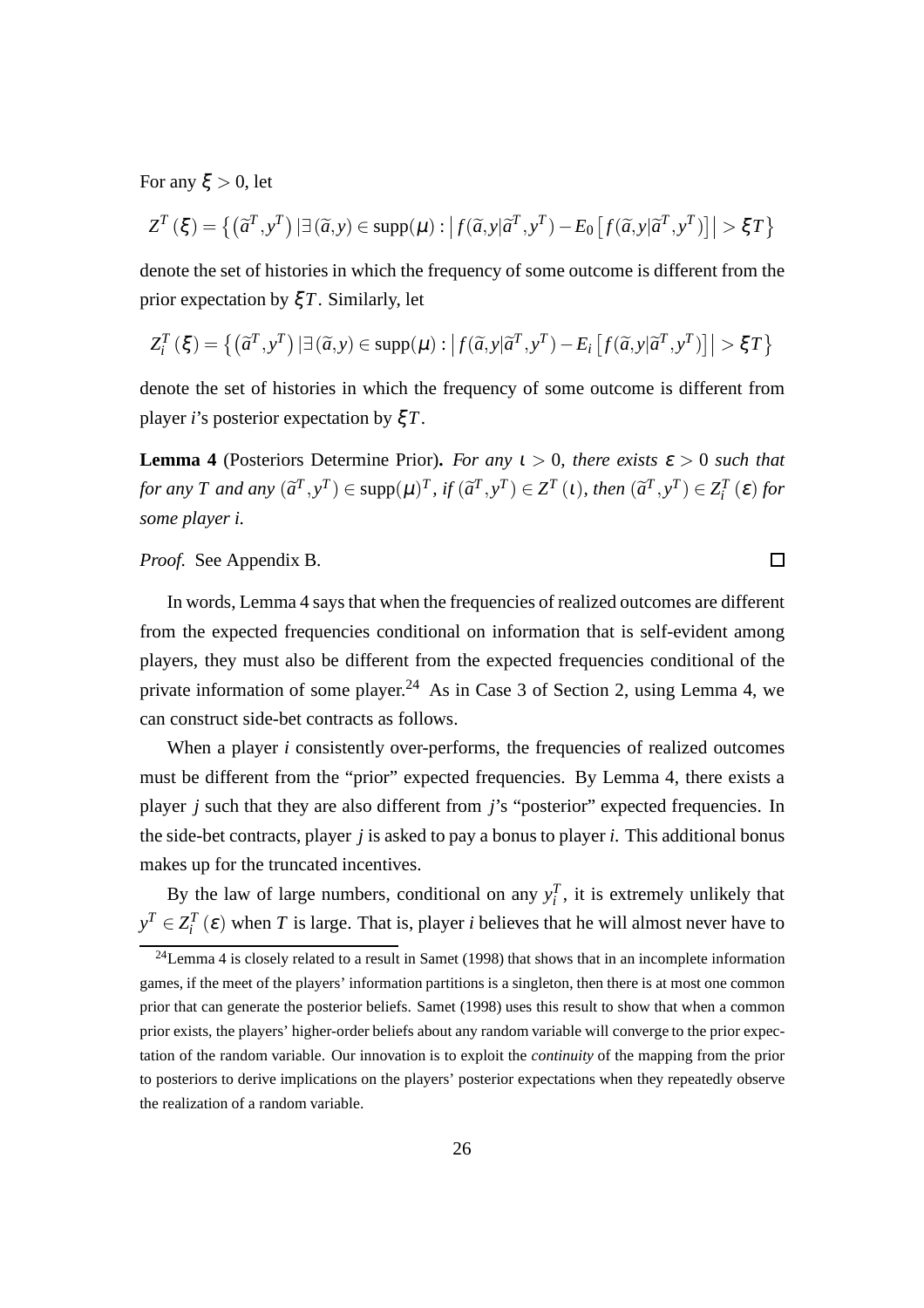pay the bonus and he will almost sure to receive a bonus when he needs one. The side bets, therefore, do not create a perverse effect on the incentives of the paying players.

### **5 Long-Term Efficiency Loss**

Theorems 1 and 2 show that the long-term efficiency of a partnership depends on a simple criterion; namely, whether incentives need to vary across self-evident events to enforce the desired action in a stage game. A partnership will be inefficient if there are some deviations that can only be deterred by incentives that vary across self-evident events; for example, a deviation to *D* in Case 1 of Section 2.

More generally, deviations that satisfy the following two properties can be deterred only with incentives that vary across the self-evident events. First, a deviating strategy profile  $(\sigma_1, \ldots, \sigma_n)$  is called *unattributable* if each unilateral deviation  $\sigma_i$  leads to the same distribution of outcomes; that is,

$$
\pi^{\sigma_1}=\cdots=\pi^{\sigma_n}.
$$

Second, a deviation  $\sigma$ <sub>*i*</sub> is *non-detectable within self-evident events* if it does not change the distribution of  $(\tilde{a}, \tilde{y})$  conditional on any member in *P*. The set of detectable deviating strategy profiles that are both unattributable and non-detectable within self-evident events is

$$
\mathcal{Q}(\eta) \equiv \left\{\sigma \in \Sigma | \pi^{\sigma_1} = \cdots = \pi^{\sigma_n} \in \text{co}\left(\left\{\mu(\cdot | \omega) \mid \omega \in P\right\}\right) / \left\{\mu\right\}\right\}.
$$

For any <sup>σ</sup>*<sup>i</sup>* , let

$$
d(\sigma_i) \equiv \sum_{(\alpha_i,\rho_i)} \sigma_i(\alpha_i,\rho_i) \sum_{\widetilde{a} \in A} (g_i(\widetilde{a}_{-i},\alpha_i(\widetilde{a}_i)) - g_i(\widetilde{a})) \eta(\widetilde{a})
$$

denote player *i*'s gain from the deviation  $\sigma_i$ . Write  $l(\sigma_i) \equiv \max_{\omega \in P} \pi^{\sigma_i}(\omega) / \mu(\omega)$ .

The following theorem characterizes  $L^*(\eta)$  in terms of the primitives of the stage game.

**Theorem 3.** *For any enforceable* <sup>η</sup>,

$$
L^{*}(\eta) = \sup_{(\sigma_1, ..., \sigma_n) \in Q(\eta)} \quad \frac{\max\left(\sum_{i=1}^n d(\sigma_i), 0\right)}{l(\sigma_1) - 1}
$$

*if*  $Q(\eta)$  *is nonempty. Otherwise,*  $L^*(\eta) = 0$ *.*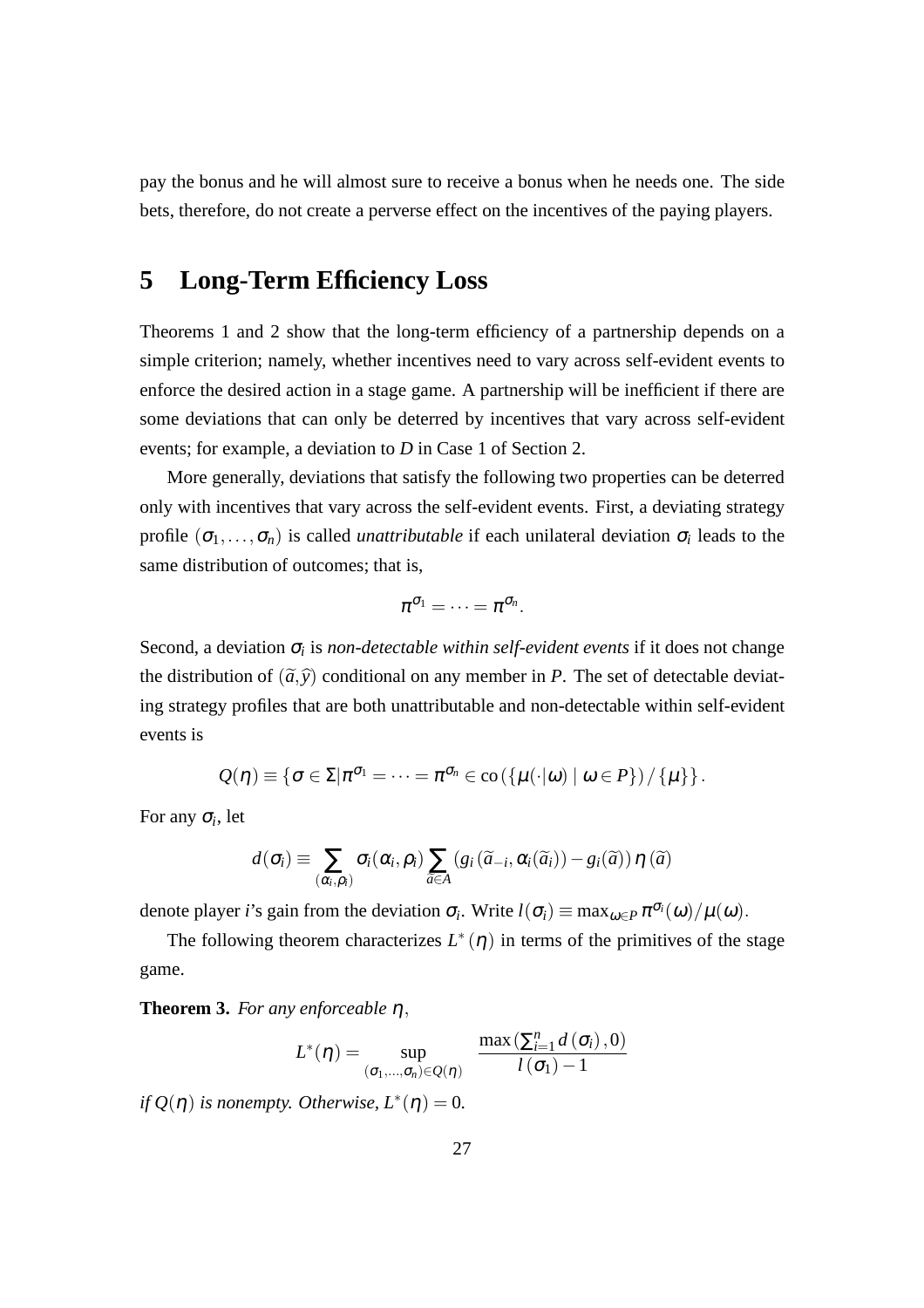*Proof.* See Appendix D.

Intuitively, since  $(\sigma_1,\ldots,\sigma_n) \in Q(\eta)$  is unattributable, every player must be punished, and the total punishment must be greater than  $\sum_{i=1}^{n}$  $\sum_{i=1}^{n} d(\sigma_i)$ , the total deviating gain. The resulting efficiency loss is equal to the total deviating gain multiplied by a factor that measures the difference between  $\pi^{\sigma_i}$  and  $\mu$ . For example, in Case 1 of Section 2, *d*(*D*) = *d* and  $l(D) = (1 - q)/(1 - p)$ . Hence,

$$
\frac{\sum_{i=1}^{2} d(D)}{l(D)-1} = \frac{2(1-p)d}{p-q}.
$$

When  $Q(\eta)$  contains multiple deviating strategy profiles, Theorem 3 says that  $L^*(\eta)$  is entirely determined by the member in  $Q(\eta)$  that is the hardest to deter.

An immediate corollary of Theorem 3 is that  $L^*(\eta) = 0$  when  $Q(\eta)$  is empty.

**Corollary 3.** For any enforceable  $\eta$ ,  $L^*(\eta) = 0$  if for any player  $i \in N$ , each deviating *strategy*  $\sigma_i \in \Sigma_i / \{\sigma_i^*\}$  *satisfies one of the following conditions:* 

- *1. There exists*  $(\tilde{a}, \tilde{y})$  *such that*  $\pi^{\sigma_i}(\tilde{a}, \tilde{y}) > 0$  *and*  $\mu(\tilde{a}, \tilde{y}) = 0$ .
- 2. There exists  $\omega \in P$  such that  $\pi^{\sigma_i}(\cdot | \omega) \neq \mu(\cdot | \omega)$ .
- 3. There exists a player  $j \in N$  such that there is no  $\sigma_j$  with  $\pi^{\sigma_j} = \pi^{\sigma_i}$ .

 $Q(\eta)$  is empty if every deviation satisfies one of the following three conditions: first, it may result in an outcome outside of the support of  $\mu$ ; second, it may change the distribution of  $(\tilde{a}, \tilde{y})$  conditional on some  $\omega \in P$ ; third, it is attributable. The first type of deviation can be deterred costlessly by a contract that punishes all players severely when an out-of-support  $(\tilde{a}, \tilde{y})$  occurs. The second type can be deterred by a contract whose total expected payment is constant across members of *P*. The third type can be deterred by a budget-balance contract (Rahman and Obara, 2010).

The literature on repeated games with private monitoring and communication can be divided into two strands. One strand applies the linking idea to enhance efficiency. Another strand (Fudenberg, Levine, and Maskin, 1994; Kandori and Matsushima, 1998; Rahman and Obara, 2010) identifies conditions that ensure that the desired actions can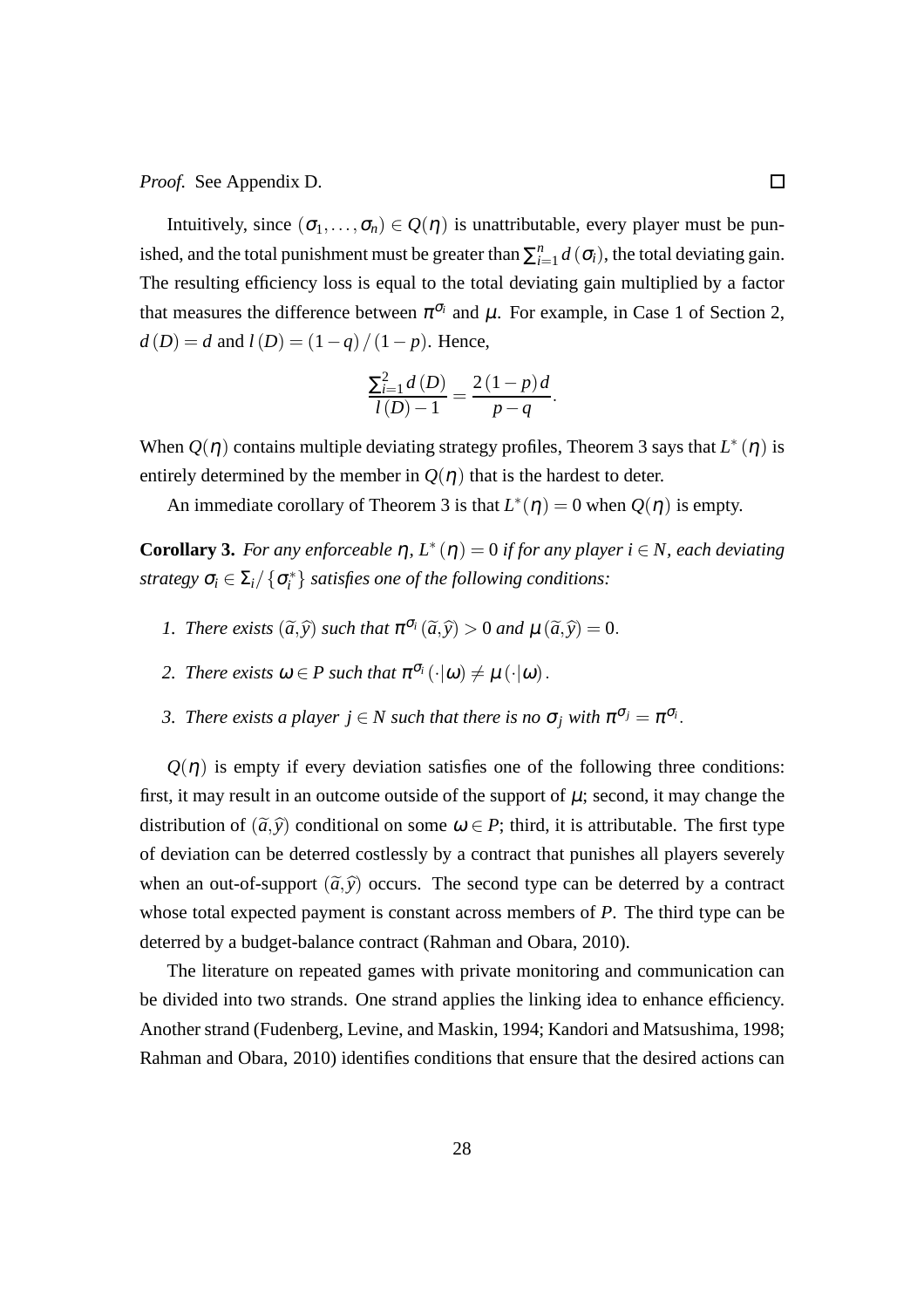be enforced by a budget-balanced contract. Theorem 3, together with Theorem 2, implies that an outcome can be enforced almost efficiently in the long-term if every deviating strategy can be deterred *either* by a contract that is budget-balanced or whose total expected payment is constant across self-evident events. Theorems 1 and 3 connect the efficiency results in the repeated-game literature with the inefficiency result of Abreu, Milgrom, and Pearce (1991). They imply that the two approaches in the repeated-game literature are, in fact, the only approaches to achieve long-term efficiency.

#### **5.1 Changing information structure**

Theorem 3 illustrates how a mechanism designer may improve the long-term efficiency by changing the information structure. In the following, we consider two modifications to Case 1 of Section 2.

**Example 1.** Suppose, in addition to the public signal  $y \in \{H, L\}$ , each player *i* also observes a private signal  $z_i \in \{h_i, l_i\}$ . The distribution of the private signals has full support conditional on *y* and  $(C, C)$ . The meet of the players' information partitions (conditional on  $(C, C)$ ) is therefore equal to

*P* : {(*H*,*h*1,*h*2),(*H*,*h*1,*l*2),(*H*,*l*1,*h*2),(*H*,*l*1,*l*2)}, {(*L*,*h*1,*h*2),(*L*,*h*1,*l*2),(*L*,*l*1,*h*2),(*L*,*l*1,*l*2)}.

Let  $p(z_1, z_2|a, y)$  denote the conditional probability of  $(z_1, z_2)$ . Theorem 3 implies that if, for some  $y' \in \{H, L\}$ ,

$$
p(\cdot|CC,y') \neq p(\cdot|DC,y') = p(\cdot|CD,y'),
$$

then  $L^*(C, C) = 0$ . By contrast, if for all  $y \in \{H, L\}$ ,

$$
p(\cdot|CC, y) = p(\cdot|DC, y) = p(\cdot|CD, y),
$$

then  $L^*(C, C) = 2(1-p)d/(p-q)$ . Intuitively, adding the private signals improves efficiency only when the signals are informative about the players' actions *conditional* on the public signal.

**Example 2.** Instead of adding extra signals, the players may alter the information structure by changing actions. Suppose that, instead of  $(C, C)$ , the players implement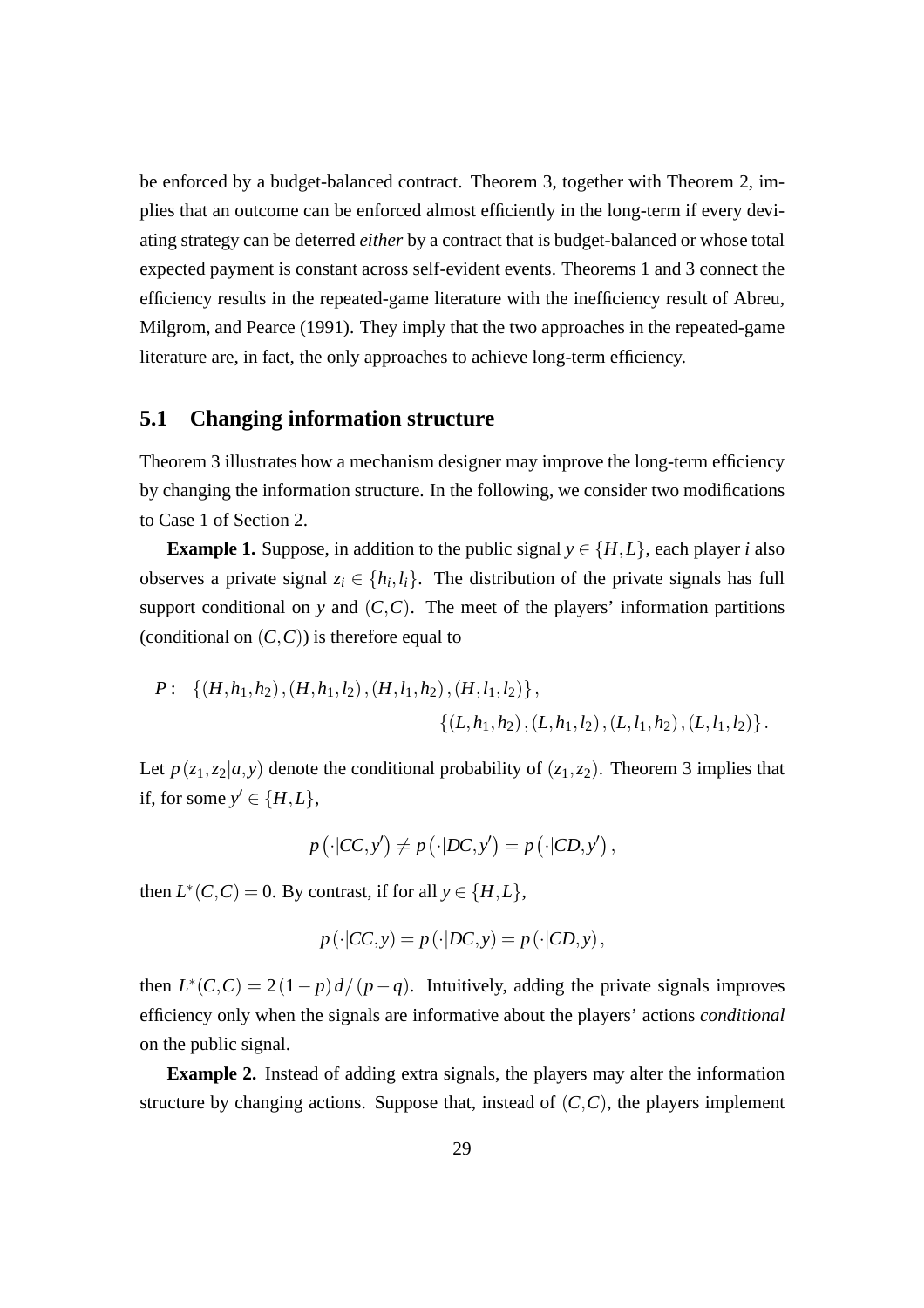the correlated strategy profile  $\overline{\eta}$  where

$$
\overline{\eta}(C,C) = 1 - \varepsilon; \overline{\eta}(C,D) = \overline{\eta}(D,C) = 0.5\varepsilon.
$$

When  $\varepsilon$  is small,  $\overline{\eta}$  is close to the pure-strategy profile  $(C, C)$ . Yet, the support of the distribution of the action-signal profiles under  $\overline{\eta}$  is very different from the support under (*C*,*C*). Now each *P<sup>i</sup>* consists of four elements. In particular,

$$
P_1
$$
 : {CCH,CDH}, {CCL,CDL}, {DCH}, {DCL}  
\n $P_2$  : {CCH, DCH}, {CCL, DCL}, {CDH}, {CDL},

and the meet is

$$
P: \{CCH, CDH, DCH\}, \{CCL, CDL, DCL\}.
$$

It is straightforward to see that  $\overline{\eta}$  is enforceable.<sup>25</sup> Let  $\alpha_i^{xy}$  $i$ <sup>ty</sup> denote the strategy of choosing *x* when *C* is recommended and *y* when *D* is recommended. Each player has four pure action strategies:  $\alpha_i^{CD}$ ,  $\alpha_i^{DD}$ ,  $\alpha_i^{CC}$ , and  $\alpha_i^{DC}$ . In Table 3, each row gives the probabilities of outcomes with an *H* signal under a different pure strategy of player 1 (assuming that player 2 plays  $\alpha_2^{CD}$  $_{2}^{CD}$ ).

|                 | CCH                                                          | DCH CDH |  |
|-----------------|--------------------------------------------------------------|---------|--|
| $\alpha_1^{CD}$ | $(1-\varepsilon)p$ 0.5 $\varepsilon q$ 0.5 $\varepsilon q$   |         |  |
| $\alpha_1^{DD}$ | $(1-\varepsilon)q$ 0.5 $\varepsilon q$ 0.5 $\varepsilon r$   |         |  |
| $\alpha_1^{CC}$ | $(1 - \varepsilon)p$ 0.5 $\varepsilon p$ 0.5 $\varepsilon q$ |         |  |
| $\alpha_1^{DC}$ | $(1-\varepsilon)q$ 0.5 $\varepsilon p$ 0.5 $\varepsilon r$   |         |  |

Table 3: The probability for each outcome with an *H* signal.

Notice that the ratio of the relative probability of *CCH* over *DCH* is strictly higher when player 1 follows the recommendation and plays  $\alpha_1^{CD}$  $_1^{CD}$ . Intuitively, the recommendation *DC* serves as a "benchmark" for player 1. Given that player 2 is choosing *C*, player 1 choosing *D* minimizes the probability of *H*. If player 1 deviates to *D* when told to choose *C*, he must lower the relative probability of *CCH* over *DCH*. Hence, every deviation is detectable with respect to the self-evident event {*CCH*,*CDH*,*DCH*}.

<sup>25</sup>Action *D* is enforceable because it is a best response to *C*.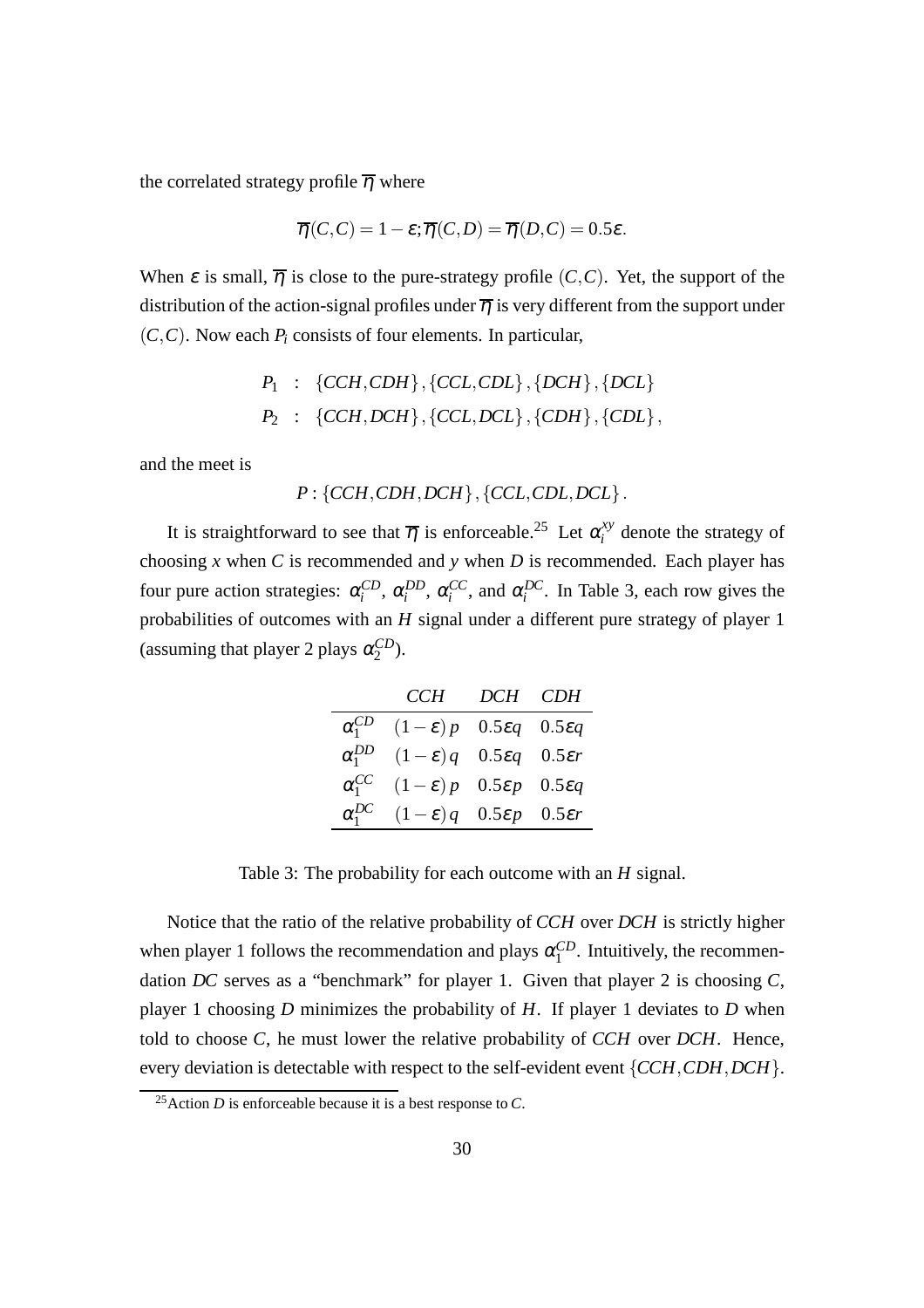Theorem 3 implies that  $L^*(\overline{\eta}) = 0$ . Since any unilateral deviation from  $\overline{\eta}$  is detectable,  $\overline{\eta}$  satisfies the no-free-information condition. Hence, by Theorem 2,  $\overline{\eta}$  can be enforced almost efficiently in the long term. The idea behind the example applies generally. We prove the following theorem in an online Appendix.

**Theorem 4.** *For any strictly enforceable*  $\eta$  *and any*  $\varepsilon > 0$ *, there exists an enforceable correlated action profile*  $\overline{\eta}$  *that satisfies the no-free-information condition,* max $_{\tilde{a} \in A}$  | $\eta(\tilde{a})$  –  $|\overline{\eta}(\widetilde{a})| \leq \varepsilon$ , and  $L^*(\overline{\eta}) = 0$ .

Thus, even when  $\eta$  cannot be enforced efficiently in the long term, there is always a correlated action profile close to it that can be enforced almost efficiently. The only restriction is that  $\eta$  can be strictly enforced.<sup>26</sup>

The idea of using correlated strategies to enhance efficiency comes from Rahman (2014). As in our case, players in Rahman (2014) are also secretly recommended to deviate secretly. These deviations serve as "secret tests" that prevent each player from learning his own punishment. By contrast, in our method, the deviations from efficient actions serve as benchmarks that ensure that each player's punishment is not learned by *other* players. Rahman (2014)'s method requires that an outcome be *conditionally identifiable*. Our construction, by contrast, applies to all strictly enforceable outcomes.

### **6 Relation to the Repeated Game Literature**

In a seminal paper, Abreu, Milgrom, and Pearce (1991) demonstrate the importance of the timing of information to the efficiency of long-term partnerships. They consider two scenarios that correspond to Cases 1 and 2 in Section 2. In the first scenario, players observe a public signal at the end of each period. In this case linking has no value. In the second scenario, players observe signals in the previous *T* periods at the end of every *T* periods. When *T* becomes large, there exists an almost-efficient equilibrium in which incentives are linked across periods to economize on the cost of imperfect monitoring.

<sup>&</sup>lt;sup>26</sup>Theorem 4 does not hold if  $\eta$  merely satisfies the no-free-information condition but is not strictly enforceable. The strict enforceability of  $\eta$ , together with the fact that  $\overline{\eta}$  is close to  $\eta$ , ensures that under  $\overline{\eta}$ no player can deviate undetectably without strictly reducing his stage-game payoff when recommended to choose an action in the support of  $\eta$ .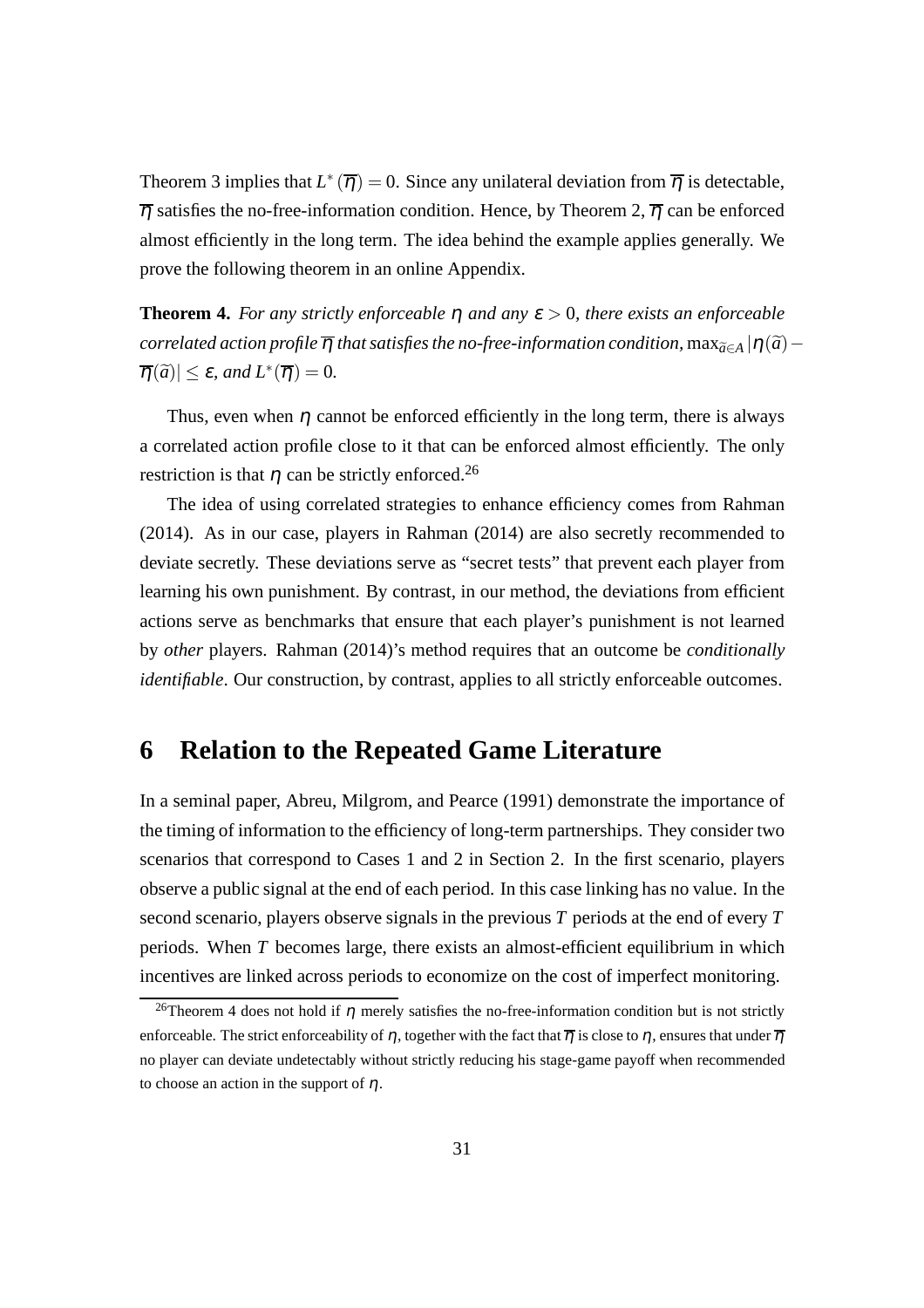Subsequent research applies the second result of Abreu, Milgrom, and Pearce (1991) to repeated games with private monitoring and communication. While players observe private signals at the end of every period in a repeated game, they may delay the arrival of information by communicating infrequently. The only problem is that players may update their beliefs about other players' signals on the basis of their own. Compte (1998) finesses this problem by assuming that signals are conditionally independent. Obara (2009) considers imperfectly correlated signals and identifies a necessary and sufficient condition on the signal distribution that ensures the existence of a performance measure that the players cannot learn from their own signals. Rahman (2014) identifies a similar condition when correlated strategies are allowed.

This paper uses the notion of a self-evident event to generalize the insights of Abreu, Milgrom, and Pearce (1991). Working with a *T*-period contracting problem allows us to focus on the mechanism of linking and abstract away from the problem of implementing transfers through continuation strategies. Theorem 1 extends the first result of Abreu, Milgrom, and Pearce (1991). Theorem 2 extends the second result of Abreu, Milgrom, and Pearce (1991). Taken together, the two theorems describe how the effectiveness of linking is limited by the information that becomes self-evident at the end of each period.

The proof of Theorem 2, which corresponds to Case 3 in Section 2, exploits the differential beliefs between players. Fong, Gossner, Hörner, and Sannikov (2011), in a repeated Prisoners' Dilemma similar to the example in Section 2, use the fact that each player expects the other player to observe fewer excess *L* signals than he does to support an approximately efficient equilibrium. Our approach can be viewed as a generalization of their result. Since our approach does not depend on players not learning their own payoffs, it is more general than Compte (1998), Obara (2009), and Rahman (2014) (which correspond to Case 2 in Section 2). In our earlier work Chan and Zhang (2016), we consider a repeated game in which each player's private signal is his own stagegame payoff and the distribution of stage-game payoffs has full support. It shows that any strictly efficient action profile can be enforced almost efficiently using bilateral side payments. Theorem 2 clarifies the logic behind Chan and Zhang (2016). It does not impose restrictions on the monitoring structure and applies to all enforceable action profiles that satisfy the no-free-information condition. In two recent papers, Sugaya (2017a,b) derives upper and lower bounds in equilibrium payoffs in repeated games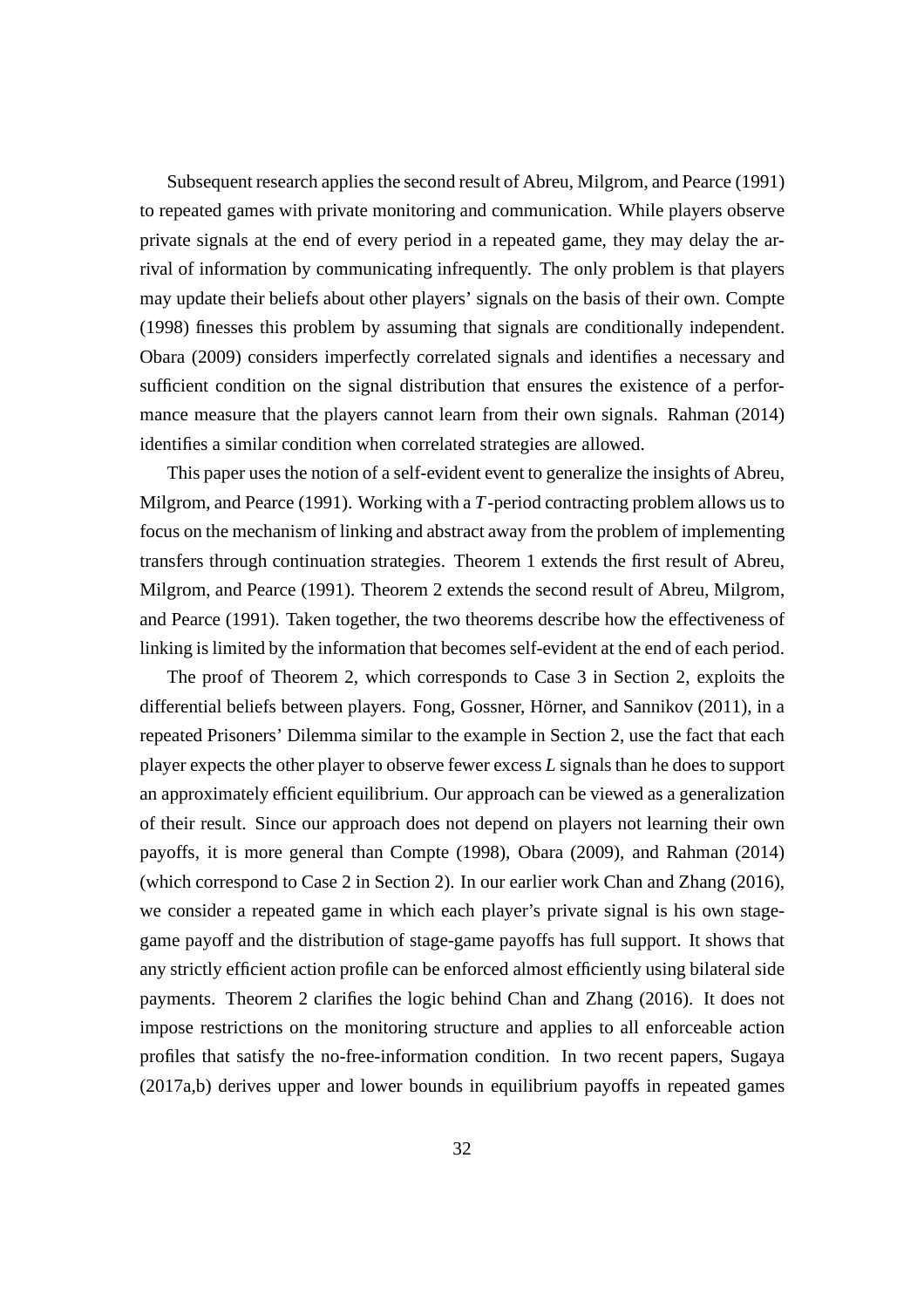with private monitoring and correlated strategies. Sugaya's method always requires a correlating device, while ours requires one only when the outcome is correlated.

### **7 Conclusion**

Players in a long-term relationship can reduce incentive costs by linking incentives across periods, but the value of linking is limited by the information the players obtain during the course of the relationship. We show that the long-term per-period efficiency loss in enforcing an action profile is bounded from below by the incentive cost that becomes self-evident at the end of each period, and the bound is tight when players cannot obtain free information undetectably.

### **A Proof of Theorem 1**

By definition,  $W^*(\eta) \geq L^*(\eta)$ . Hence, Theorem 1 holds for  $T = 1$ . Suppose the theorem holds for  $T - 1$ . Consider the *T*-period case.

Let  $\tilde{a}^{2,T}$  and  $\tilde{y}^{2,T}$  denote, respectively, the value of  $\tilde{a}^{T}$  and  $\tilde{y}^{T}$  from period 2 through *T*. Fix  $w^T \in W(\eta, T, \delta)$ . For each *i* and each  $(\tilde{a}(1), \tilde{y}(1)) \in A \times Y$ , let

$$
w_i(\widetilde{a}(1),\widehat{y}(1)) \equiv \sum_{(\widetilde{a}^2,\widetilde{y}^2,T)} w_i^T(\widetilde{a}(1),\widetilde{a}^{2,T},\widehat{y}(1),\widehat{y}^{2,T}) \prod_{t=2}^T \mu(\widetilde{a}(t),\widehat{y}(t))
$$

denote the expected value of  $w_i^T$  conditional on  $(\tilde{a}(1), \tilde{y}(1))$  (assuming that players follow the equilibrium strategy). Since  $w^T$  enforces  $\eta$  for  $T$  periods,  $w = (w_1, \ldots, w_n)$ must enforce  $\eta$  in the first period. Hence,  $w \in \mathcal{W}(\eta)$ .

For each *i*, each  $(\tilde{a}^{2,T}, \tilde{y}^{2,T})$  and each  $\omega \in P$ , let

$$
w_i^{T-1,\omega}(\tilde{a}^{2,T},\tilde{y}^{2,T}) \equiv \sum_{\left(\tilde{a}(1),\tilde{y}(1)\right) \in \omega} w_i^T\left(\tilde{a}^T,\tilde{y}^T\right) \mu\left(\tilde{a}(1),\tilde{y}(1)|\omega\right)
$$

denote the value of  $w_i^T$  as a function of  $(\tilde{a}^{2,T}, \tilde{y}^{2,T})$ , conditional on  $(\tilde{a}(1), \tilde{y}(1)) \in \omega$ (assuming that players follow the equilibrium strategy). Since  $\omega$  is self-evident, the continuation game following  $\omega$  can be treated as a  $(T-1)$ -period game with an extra randomization device  $\mu(\cdot|\omega)$ , and the contract  $\delta^{-1}w^{T-1,\omega}$  must enforce  $\eta$  in this game.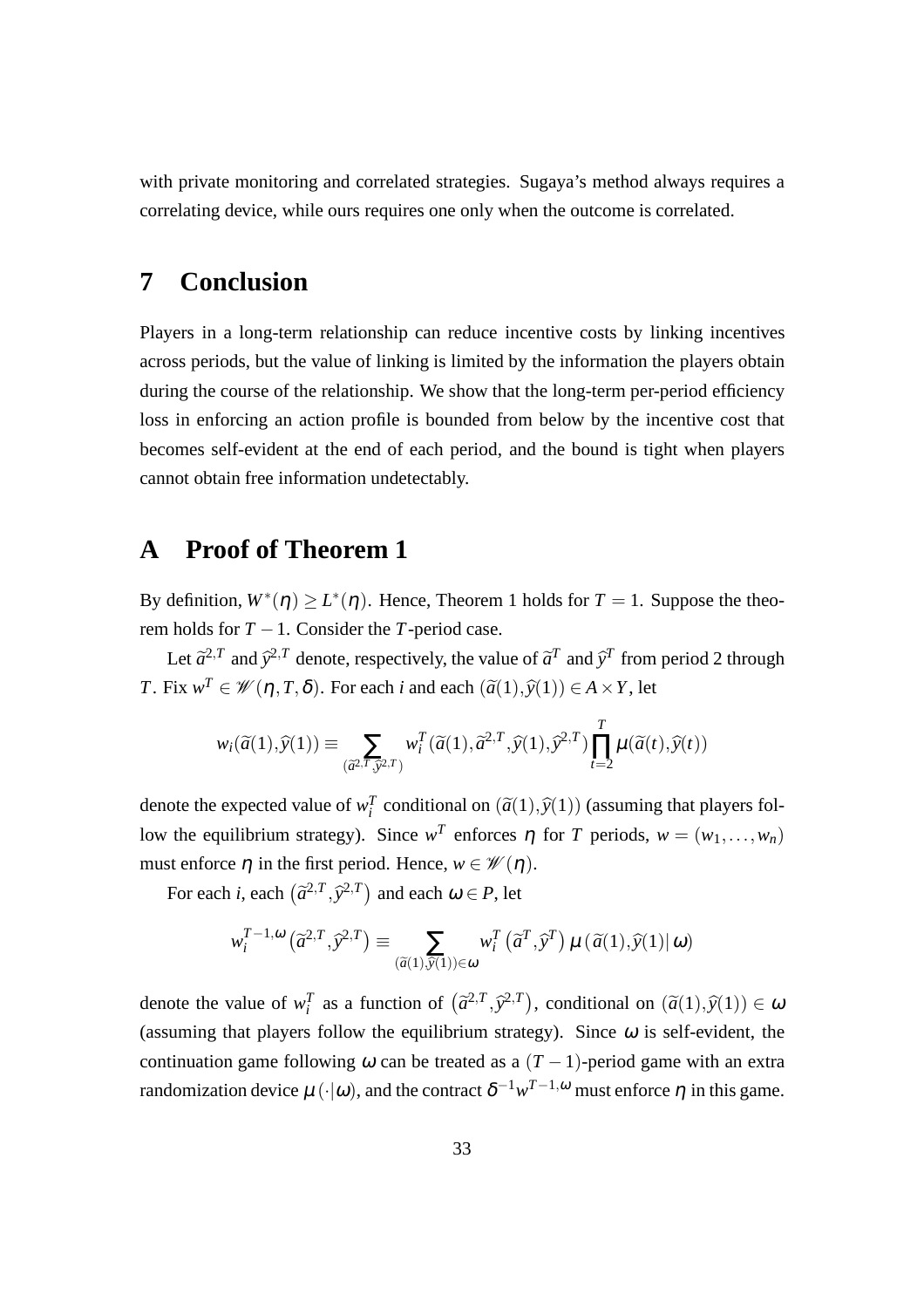By the revelation principle, if  $\eta$  can be enforced by a contract and some correlating device, it can be enforced with the same efficiency loss by a correlating device that directly recommends  $\eta$ . Hence, having an extra randomization device does not enhance efficiency. By the supposition that Theorem 1 holds for  $(T - 1)$ , the expected efficiency loss of the contract  $\delta^{-1} w^{T-1, \omega}$ , which is equal to

$$
-\delta^{-1}\sum_{i=1}^n w_i(\widetilde{a}(1),\widehat{y}(1))\mu(\widetilde{a}(1),\widehat{y}(1)|\omega),
$$

must be greater than  $\frac{1-\delta^{T-1}}{1-\delta}$  $\frac{-\delta^{I-1}}{1-\delta}L^*(\eta)$ . Let

$$
\omega_{\max} \in \arg \max_{\omega \in P} \sum_{i=1}^{n} E\left[w_i\left(\widetilde{a}(1), \widehat{y}(1)\right) | \sigma^*, \omega\right].
$$

It follows that

$$
-\sum_{i=1}^{n} E[w_i^T(\tilde{a}^T, \tilde{y}^T)|\sigma^{T*}] = -\sum_{i, (\tilde{a}(1), \tilde{y}(1))} w_i(\tilde{a}(1), \tilde{y}(1))\mu(\tilde{a}(1), \tilde{y}(1))
$$
  
\n
$$
\geq L^*(\eta) - \sum_{i, (\tilde{a}(1), \tilde{y}(1)) \in \omega_{\text{max}}} w_i(\tilde{a}(1), \tilde{y}(1))\mu(\tilde{a}(1), \tilde{y}(1))\omega_{\text{max}})
$$
  
\n
$$
\geq L^*(\eta) + \delta \frac{1 - \delta^{T-1}}{1 - \delta} L^*(\eta)
$$
  
\n
$$
= \frac{1 - \delta^T}{1 - \delta} L^*(\eta).
$$

The first inequality follows from the fact that  $w \in \mathcal{W}(\eta)$ .

### **B Proof of Lemma 4**

We will prove the contrapositive: for any  $t > 0$ , there exists  $\varepsilon > 0$  such that for all  $(\tilde{a}^T, y^T) \in \text{supp}(\mu)^T$ , if  $(\tilde{a}^T, y^T) \notin Z_i^T(\varepsilon)$  for each player *i*, then  $(\tilde{a}^T, y^T) \notin Z^T(\iota)$ .

Fix  $\tilde{a}^T$ ,  $y^T$  and  $\varepsilon > 0$ . Suppose that for each player *i* and each  $(\tilde{a}, y)$ ,

$$
\left| f(\tilde{a}, y|\tilde{a}^T, y^T) - \mu(\tilde{a}, y|\tilde{a}_i, y_i) f(\tilde{a}_i, y_i|\tilde{a}^T, y^T) \right| \le \varepsilon T.
$$
 (20)

Since the game is finite, there is some constant *K* such that any  $(\tilde{a}', y') \in \text{supp}(\mu)$ is reachable from any  $(\tilde{a}'', y'') \in P(\tilde{a}', y')$  in less than *K* steps. That is, there exists a sequence  $(\tilde{a}^1, y^1)$ ,  $(\tilde{a}^2, y^2)$ , ...,  $(\tilde{a}^k, y^k)$  and a sequence  $i_1, i_2, \ldots, i_{k-1}$  such that (i)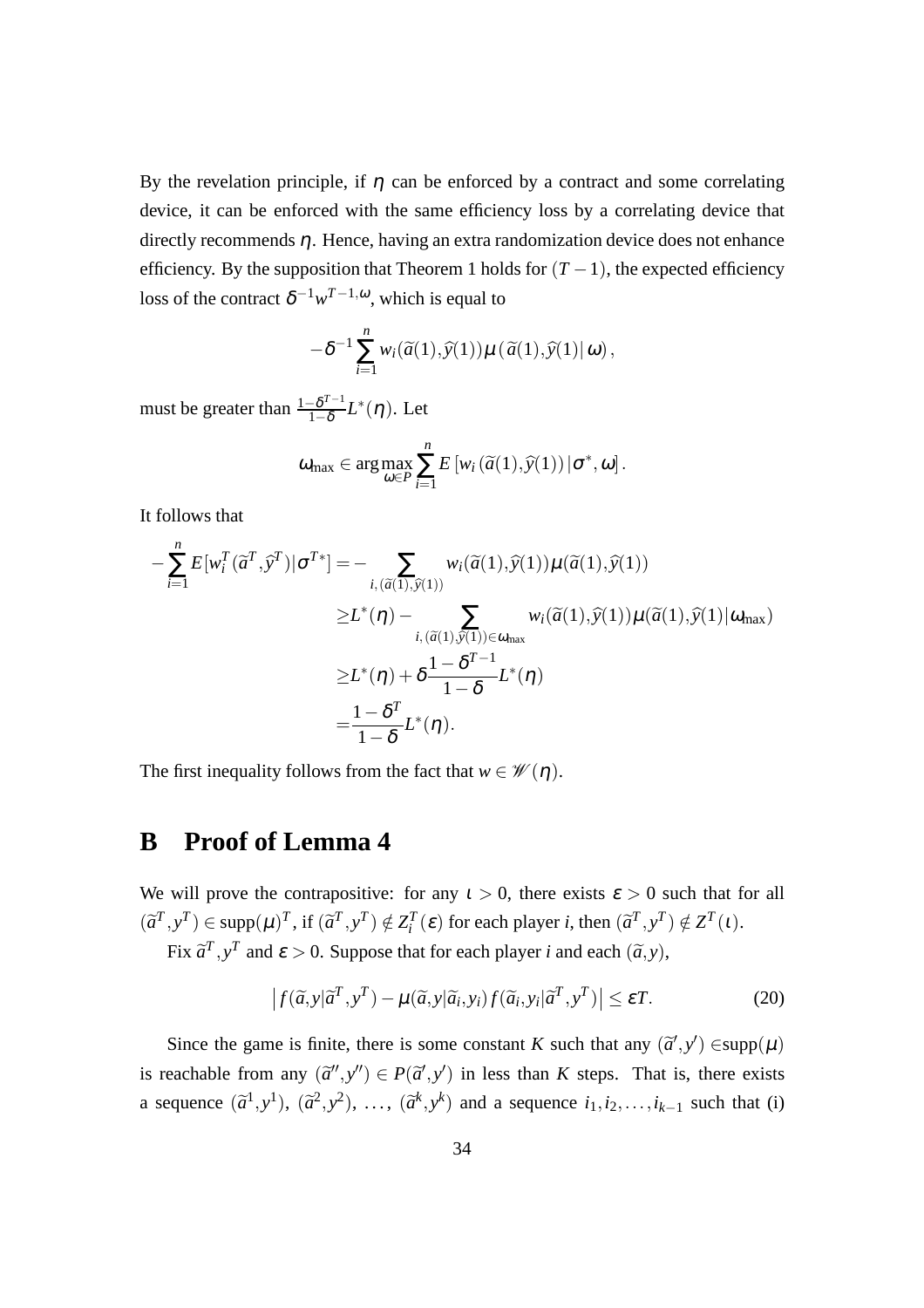$(\tilde{a}^1, y^1) = (\tilde{a}^1, y^1)$  and  $(\tilde{a}^k, y^k) = (\tilde{a}^1, y^1)$ , (ii)  $k \le K$ , (iii)  $(\tilde{a}^s, y^s) \in P(\tilde{a}^1, y^1)$  for each  $s \le k$ and (iv) for any  $s = 1, \ldots, k-1$ ,  $(\tilde{a}^s, y^s), (\tilde{a}^{s+1}, y^{s+1}) \in P_{i_s}(\tilde{a}^s, y^s)$  (see, e.g., Aumann, 1976; Geanakoplos, 1994).<sup>27</sup>

Let  $c_0 \equiv \min_{(\tilde{a}, y) \in \text{supp}(\mu)} \mu(\tilde{a}, y | P(\tilde{a}, y))$ . Substituting  $(\tilde{a}^s, y^s)$  for  $(\tilde{a}, y)$  and  $i_s$  for *i* in (20) and dividing both sides by  $\mu(\tilde{a}^s, y^s | P(\tilde{a}^s, y^s))$ , we have

$$
\left| \frac{f(\widetilde{a}^s, y^s | \widetilde{a}^T, y^T)}{\mu(\widetilde{a}^s, y^s | P(\widetilde{a}^s, y^s))} - \frac{f(\widetilde{a}^s_i, y^s_{i_s} | \widetilde{a}^T, y^T)}{\mu(\widetilde{a}^s_i, y^s_{i_s} | P(\widetilde{a}^s, y^s))} \right| \leq \frac{\varepsilon T}{\mu(\widetilde{a}^s, y^s | P(\widetilde{a}^s, y^s))} \leq \frac{\varepsilon T}{c_0}.
$$
 (21)

Then, by (21) and property (iv), for any  $s \leq k - 1$ ,

$$
\begin{split}\n&\left|\frac{f(\widetilde{a}^{s},y^{s}|\widetilde{a}^{T},y^{T})}{\mu(\widetilde{a}^{s},y^{s}|P(\widetilde{a}^{s},y^{s}))} - \frac{f(\widetilde{a}^{s+1},y^{s+1}|\widetilde{a}^{T},y^{T})}{\mu(\widetilde{a}^{s+1},y^{s+1}|P(\widetilde{a}^{s+1},y^{s+1}))}\right| \\
&\leq \left|\frac{f(\widetilde{a}^{s},y^{s}|\widetilde{a}^{T},y^{T})}{\mu(\widetilde{a}^{s},y^{s}|P(\widetilde{a}^{s},y^{s}))} - \frac{f(\widetilde{a}^{s}_{i_{s}},y^{s}_{i_{s}}|\widetilde{a}^{T},y^{T})}{\mu(\widetilde{a}^{s}_{i_{s}},y^{s}_{i_{s}}|P(\widetilde{a}^{s},y^{s}))}\right| \\
&\quad + \left|\frac{f(\widetilde{a}^{s+1},y^{s+1}|\widetilde{a}^{T},y^{T})}{\mu(\widetilde{a}^{s+1},y^{s+1}|P(\widetilde{a}^{s+1},y^{s+1}))} - \frac{f(\widetilde{a}^{s+1}_{i_{s}},y^{s+1}|\widetilde{a}^{T},y^{T})}{\mu(\widetilde{a}^{s+1}_{i_{s}},y^{s+1}|\widetilde{a}^{s+1},y^{s+1}))}\right|\n\end{split} \tag{22}
$$

Applying (22) repeatedly, we have

$$
\left|\frac{f(\widetilde{a}',y'|\widetilde{a}^T,y^T)}{\mu(\widetilde{a}',y'|P(\widetilde{a}',y'))}-\frac{f(\widetilde{a}'',y''|\widetilde{a}^T,y^T)}{\mu(\widetilde{a}'',y''|P(\widetilde{a}',y'))}\right|\leq \frac{2K\epsilon T}{c_0}.
$$

If follows that

$$
f(\tilde{a}^{\prime\prime}, y^{\prime\prime}|\tilde{a}^T, y^T) > f(P(\tilde{a}^{\prime}, y^{\prime})|\tilde{a}^T, y^T) \mu(\tilde{a}^{\prime\prime}, y^{\prime\prime}|P(\tilde{a}^{\prime}, y^{\prime})), \tag{23}
$$

.

if

$$
\frac{f(\widetilde{a}', y'|\widetilde{a}^T, y^T)}{\mu(\widetilde{a}', y'|P(\widetilde{a}', y'))} - f(P(\widetilde{a}', y')|\widetilde{a}^T, y^T) > \frac{2K\epsilon T}{c_0}
$$

Note that (23) would apply to all  $(\tilde{a}'', y'') \in P(\tilde{a}', y')$ . But this is impossible as

$$
\sum_{\substack{(\tilde{a}'',y'')\in P(\tilde{a}',y')\\ \vdots\\(\tilde{a}'',y'')\in P(\tilde{a}',y'')}} f(\tilde{a}'',y'|\tilde{a}^T,y^T) = f(P(\tilde{a}',y')|\tilde{a}^T,y^T) \\
= \sum_{\substack{(\tilde{a}'',y'')\in P(\tilde{a}',y')\\ \vdots\\(\tilde{a}'',y'')\in P(\tilde{a}',y')}} \mu(\tilde{a}'',y'|\tilde{P}(\tilde{a}',y'))f(P(\tilde{a}',y')|\tilde{a}^T,y^T).
$$

<sup>27</sup>Recall that  $(\tilde{a}'_i, y'_i) = (\tilde{a}_i, y_i)$  for all  $(\tilde{a}'', y') \in P_i(\tilde{a}, y)$ .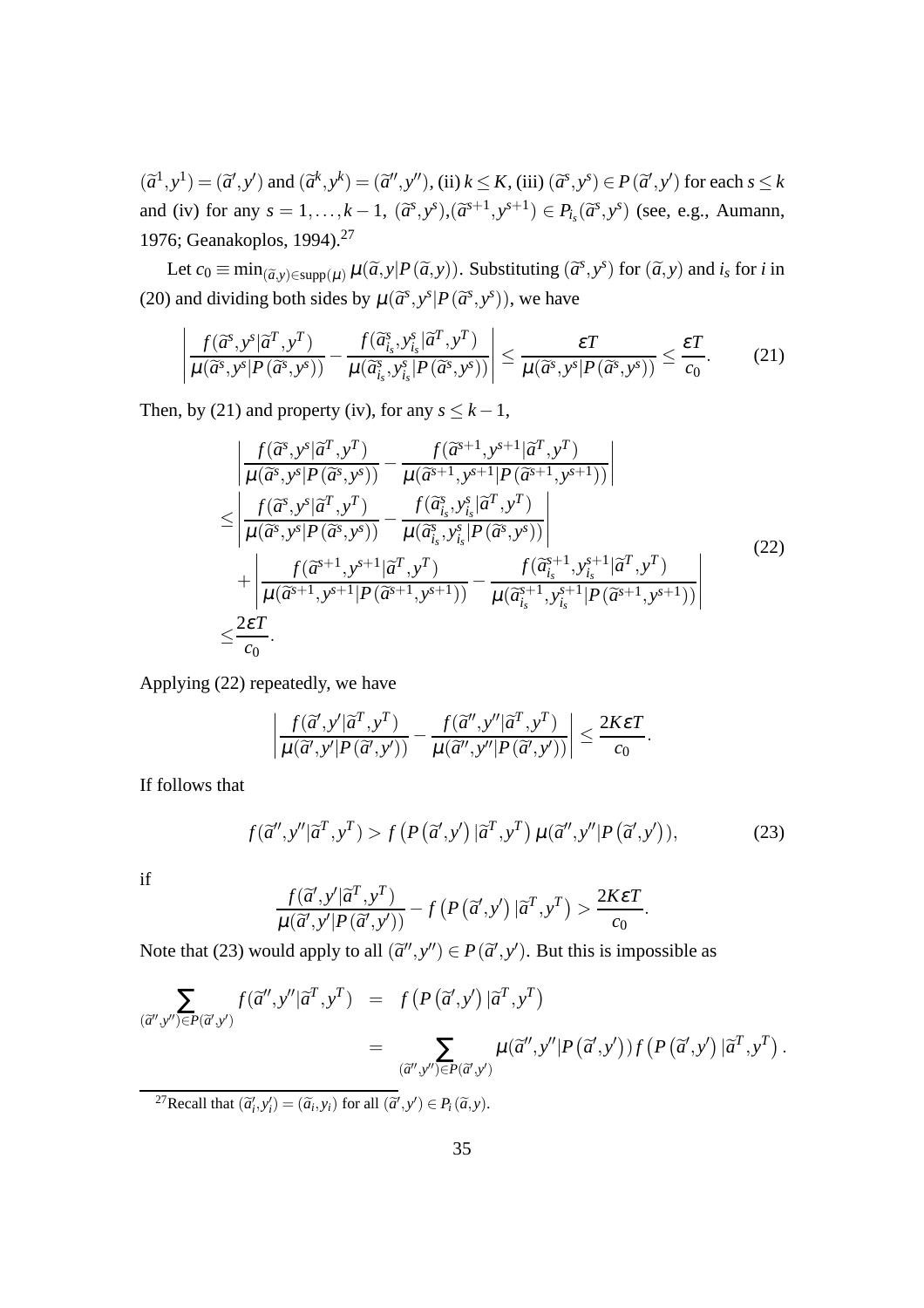Thus, if (20) holds for all *i* and  $(\tilde{a}, y)$ , then for all  $(\tilde{a}', y')$ 

$$
f(\vec{a}', y'|\vec{a}^T, y^T) - f(P(\vec{a}', y')|\vec{a}^T, y^T) \mu(\vec{a}', y'|P(\vec{a}', y')) \leq \frac{2K\epsilon T\mu(\vec{a}', y'|P(\vec{a}', y'))}{c_0}
$$
  

$$
\leq \frac{2K\epsilon T}{c_0}.
$$
 (24)

By similar logic,

$$
- \left( f(\tilde{a}', y' | \tilde{a}^T, y^T) - f\left( P\left( \tilde{a}', y' \right) | \tilde{a}^T, y^T \right) \mu(\tilde{a}', y' | P\left( \tilde{a}', y' \right)) \right) \le \frac{2K\epsilon T}{c_0}.
$$
 (25)

Combining (24) and (25), we have that for any  $(\tilde{a}^T, y^T)$ , if (20) holds for all *i* and  $(\tilde{a}, y)$ , then for all  $(\tilde{a}', y')$ 

$$
\left|f(\widetilde{a}', y'|\widetilde{a}^T, y^T) - f(P(\widetilde{a}', y')|\widetilde{a}^T, y^T)\mu(\widetilde{a}', y'|P(\widetilde{a}', y'))\right| \leq \frac{2K\epsilon T}{c_0}.
$$

The contrapositive of the lemma can be obtained by setting  $\varepsilon = \frac{ic_0}{2K}$ .

## **C Proof of Theorem 2**

We prove Theorem 2 in two steps. In Step 1, we construct a *T*-period contract *w <sup>T</sup>*∗∗. In Step 2, we show that  $w^{T**}$  enforces  $\eta$  and achieves the efficiency bound  $L^*(\eta) + \varepsilon$ .

### **C.1** Step 1. Constructing the *T*-period contract  $w^{T**}$ .

Recall that  $(w_{i,a}^*, w_{i,b}^*)$  is the decomposition of  $w_i^*$  in (17). Let  $w_{i,a}^{T*}$ ,  $w_{i,b}^{T*}$  $T^*_{i,b}$ , and  $w_i^{T*}$  denote the *T*-period versions of  $w_{i,a}^*$ ,  $w_{i,b}^*$ , and  $w_i$ , respectively. That is, for all  $i \in N$  and all  $(\widetilde{a}^T, \widehat{y}^T)$ ,

$$
w_{i,a}^{T*}(\tilde{a}^T, \tilde{y}^T) = \sum_{t=1}^T \delta^{t-1} w_{i,a}^*(\tilde{a}(t), \tilde{y}(t))
$$
  

$$
w_{i,b}^{T*}(\tilde{a}^T, \tilde{y}^T) = \sum_{t=1}^T \delta^{t-1} w_{i,b}^*(\tilde{a}(t), \tilde{y}(t))
$$
  

$$
w_i^{T*}(\tilde{a}^T, \tilde{y}^T) = \sum_{t=1}^T \delta^{t-1} w_i^*(\tilde{a}(t), \tilde{y}(t)).
$$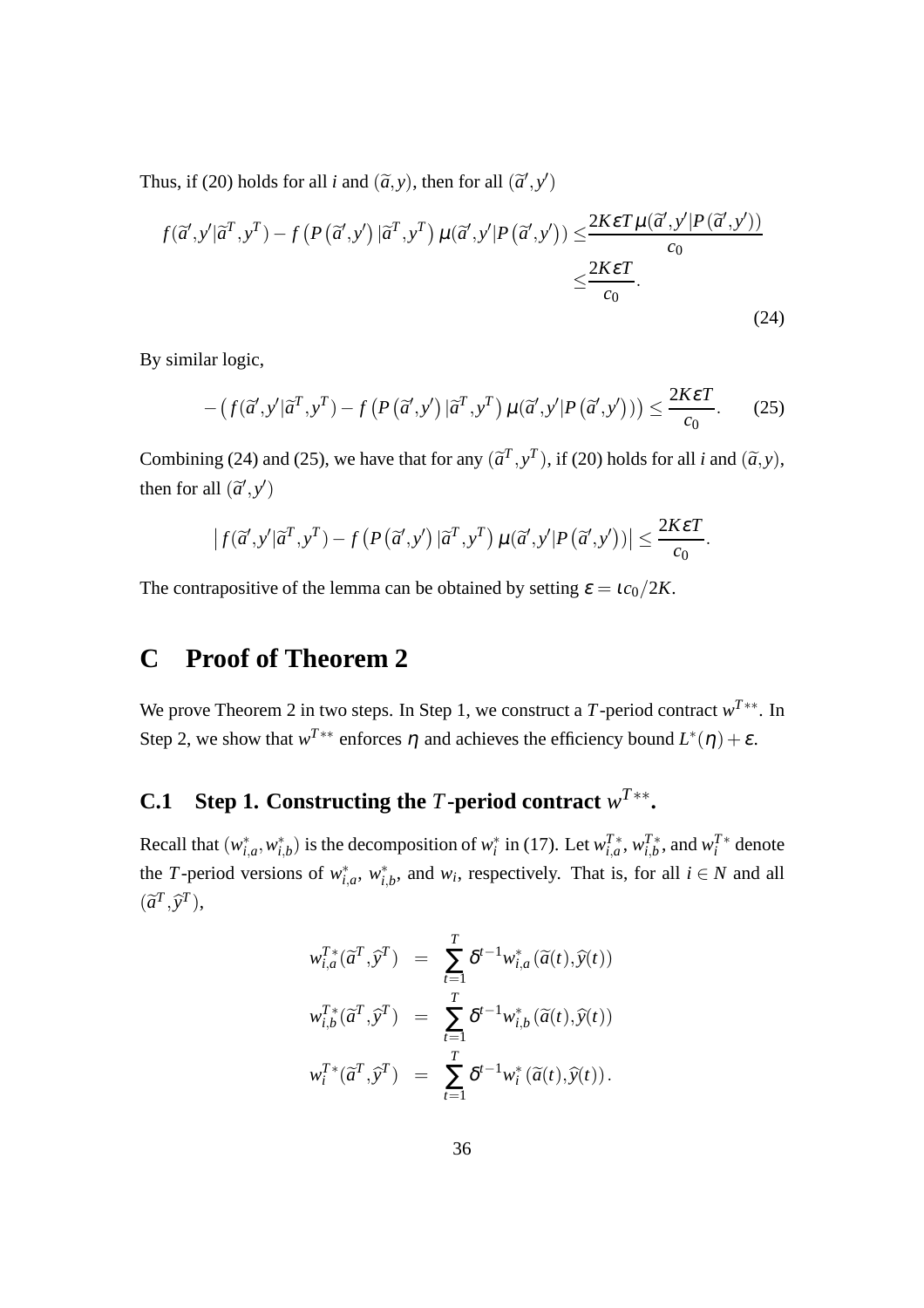The action  $\eta$  can be enforced by a contract that pays  $w_{i,a}^{T*} + w_{i,b}^{T*}$  $I_{i,b}^T$  to each player *i*. To prove Theorem 2, we show that  $w_{i,a}^{T*}$  can be replaced by a truncated contract similar to the one in Case 3 of Section 2. Fix some small  $\kappa > 0$ . Define

$$
R_i^+(\tilde{a}^T, \tilde{y}^T, \kappa) = \max (0, w_{i,a}^{T*}(\tilde{a}^T, \tilde{y}^T) - E[w_{i,a}^{T*}(\tilde{a}^{T'}, \tilde{y}^{T'}) | \sigma^{T*}] - \kappa T);
$$
  
\n
$$
R_i^-(\tilde{a}^T, \tilde{y}^T, \kappa) = \min (0, w_{i,a}^{T*}(\tilde{a}^T, \tilde{y}^T) - E[w_{i,a}^{T*}(\tilde{a}^{T'}, \tilde{y}^{T'}) | \sigma^{T*}] - \kappa T).
$$

Intuitively,  $E[w_{i,a}^{T*}(\tilde{a}^{T'}, \tilde{y}^{T'})|\sigma^{T*}] + \kappa T$  can be taken as a long-term performance standard, and  $R_i^+$  $i<sub>i</sub>$  and  $R<sub>i</sub>$ <sup>-</sup> measure, respectively, the extent of over- and under-performance with respect to the standard.

Let

$$
B_i^T(\kappa) = \{ (\tilde{a}^T, \tilde{y}^T) \in A^T \times Y^T | R_i^+(\tilde{a}^T, \tilde{y}^T, \kappa) > 0 \}
$$

denote the set of  $(\tilde{a}^T, \tilde{y}^T)$  where player *i* over-performs. By (18), the expected value of  $w_{i,a}^{T*}$  is constant across *P*. Hence, for player *i* to over-perform, the distribution of outcomes must deviate from the distribution of outcomes conditional on the distribution of  $\omega \in P$ . It then follows from Lemma 4 that any  $(\tilde{a}^T, \tilde{y}^T) \in B_i^T(\kappa)$  must deviate from the posterior expectation of some player. Formally, there exists  $\xi > 0$  such that

$$
B_i^T(\kappa) \subseteq \bigcup_{j \in N} Z_j^T(\xi).
$$
 (26)

(Recall that  $Z_i^T(\xi)$ , defined in Section 4, is the set of  $(\tilde{a}^T, \tilde{y}^T)$  that deviates from the posterior expectation of player *i* by ξ*T*.)

Define a new contract  $w^{T**}$ . For all  $(\tilde{a}^T, \tilde{y}^T)$ , set

$$
w_i^{T**}(\tilde{a}^T, \tilde{y}^T, \kappa) = R_i^-(\tilde{a}^T, \tilde{y}^T, \kappa) + w_{i,b}^{T*}(\tilde{a}^T, \tilde{y}^T)
$$
  
+ 
$$
\left[ R_i^+(\tilde{a}^T, \tilde{y}^T, \kappa) \left( 1 - I_i(\tilde{a}^T, \tilde{y}^T, \kappa) \right) - \sum_{j \neq i} R_j^+(\tilde{a}^T, \tilde{y}^T, \kappa) I_i(\tilde{a}^T, \tilde{y}^T, \kappa) \right], \quad (27)
$$

where

$$
I_i\left(\widetilde{a}^T,\widehat{y}^T,\kappa\right) = \begin{cases} 1 & \text{if } \left(\widetilde{a}^T,\widehat{y}^T\right) \in Z_i^T(\xi), \\ 0 & \text{otherwise.} \end{cases}
$$

Under  $w^{T**}$ , player *i* receives the self-evident component  $w_{i,b}^{T*}$  $I_{i,b}^{\gamma}$  in full, and pays an underperformance penalty  $(R_i^-)$  $\bar{i}$ ) when  $w_{i,a}^T$  falls below the performance standard. In addition, he receives an over-performance bonus when  $w_{i,a}^{T*}$  is above the performance standard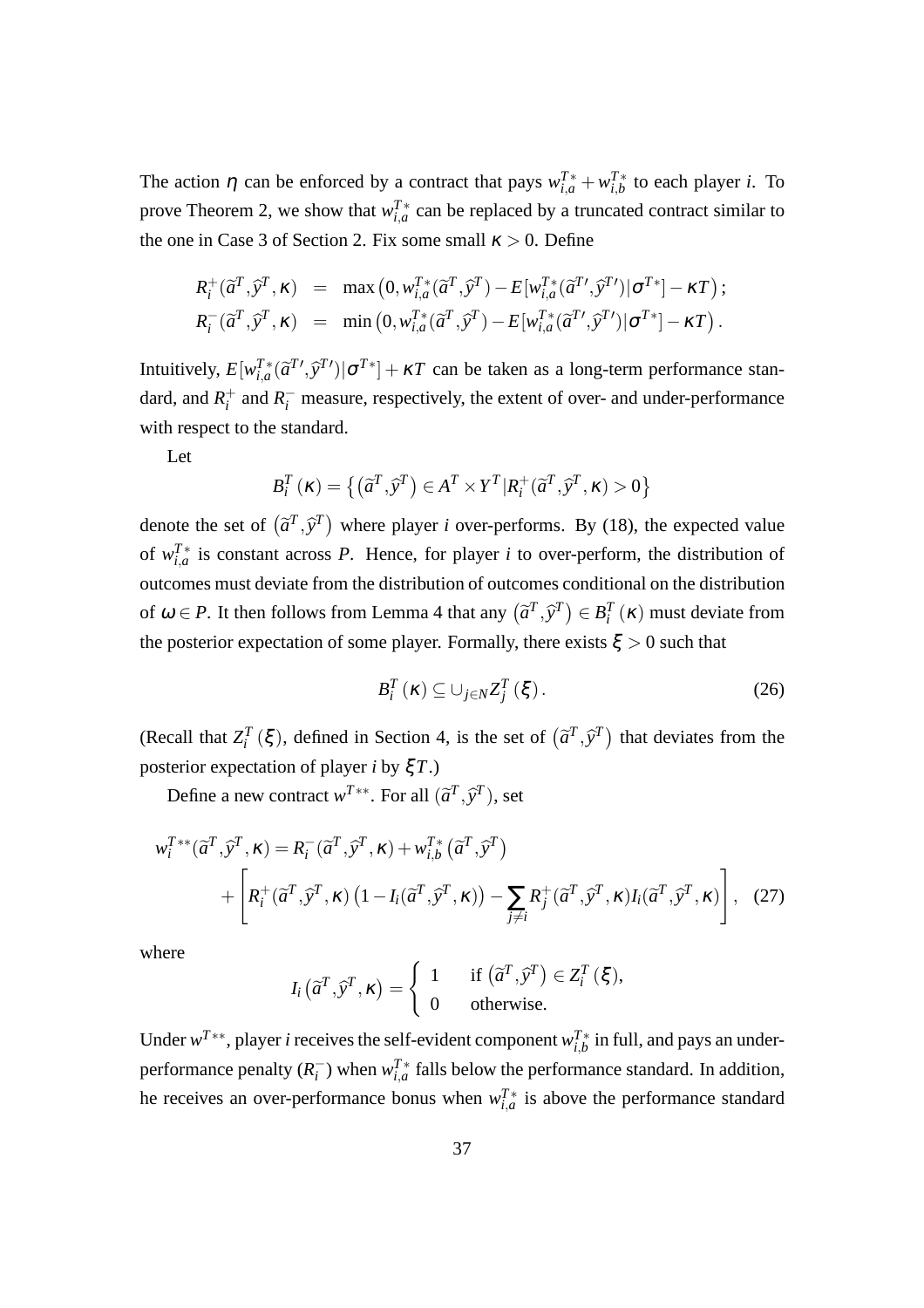and *I*<sub>*i*</sub> = 0, and pays an over-performance bonus to each player *j* when  $w_{j,a}^{T*}$  is above the performance standard and  $I_i = 1$ .

The total payment is negative for all  $(\tilde{a}^T, \tilde{y}^T)$ . By definition, for all  $(\tilde{a}^T, \tilde{y}^T)$ ,

$$
\sum_{i=1}^{n} \left( R_i^-(\widetilde{a}^T, \widehat{y}^T, \kappa) + w_{i,b}^{T*}(\widetilde{a}^T, \widehat{y}^T) \right) \le 0.
$$

The sum of the third component inside the square bracket in (27) is also negative, as, by (26), for any player *i* and any  $(\tilde{a}^T, \tilde{y}^T) \in B_i^T(\kappa), I_j(\tilde{a}^T, \tilde{y}^T, \kappa) = 1$  for some player *j*.

Rearranging the terms on the right-hand side of (27), we can write

$$
w_i^{T**}(\tilde{a}^T, \tilde{y}^T, \kappa) = w_i^{T*}(\tilde{a}^T, \tilde{y}^T) - E[w_{i,a}^{T*}(\tilde{a}^T', \tilde{y}^T')] \sigma^{T*}] - \kappa T - \phi_i(\tilde{a}^T, \tilde{y}^T, \kappa), \quad (28)
$$

where

$$
\phi_i(\widetilde{a}^T, \widehat{y}^T, \kappa) = \sum_{j=1}^n R_j^+(\widetilde{a}^T, \widehat{y}^T, \kappa) I_i(\widetilde{a}^T, \widehat{y}^T, \kappa)
$$

measures the distortion in incentives.

# **C.2** Step 2. Showing that  $w^{T**}$  enforces  $\eta$  and achieves the efficien**cy** bound  $L^*(\eta) + \varepsilon$ .

We say that a pure-action strategy  $\alpha_i$  is equally informative to  $\alpha_i^*$  if for each  $\tilde{a}_i$  that may be recommended with strictly positive probability under  $\eta$ , there is a one-to-one mapping  $\chi_{\tilde{a}_i}: Y_i \to Y_i$  such that for any  $(\tilde{a}_{-i}, y_{-i}) \in A_{-i} \times Y_{-i}$ ,

$$
p(y_i,y_{-i}|\alpha_i(\widetilde{a}_i),\widetilde{a}_{-i})=p(\chi_{\widetilde{a}_i}(y_i),y_{-i}|\widetilde{a})
$$

We say that a pure stage-game strategy  $(\alpha_i, \rho_i)$  is a duplicate for  $(\alpha_i^*, \rho_i^*)$  if  $\alpha_i$  is as informative as  $\alpha_i^*$  and  $\rho_i(\tilde{a}_i, \alpha_i(\tilde{a}_i), \cdot) = \chi_{\tilde{a}_i}^{-1}$  $\frac{\tilde{a}_i}{\tilde{a}_i}$ .

Note that if some  $(\alpha_i, \rho_i)$  is not a duplicate of  $(\alpha_i^*, \rho_i^*)$ , then either it is detectable or  $\alpha_i$  is strictly more informative than  $\alpha_i^*$ . The number of pure stage-game strategies is finite. Since  $w_i^*$  is almost strict and  $\eta$  satisfies the no-free-information condition, there exists  $\Delta_0 > 0$  such that for all non-duplicate  $(\alpha_i, \rho_i),$ 

$$
v_i(\sigma^*; w_i^*) - v_i(\sigma_{-i}^*, \alpha_i, \rho_i; w_i^*) > \Delta_0.
$$
\n
$$
(29)
$$

Because  $\eta$  is enforceable, any duplicate action strategy must generate a lower stagegame payoff for player *i* than  $\alpha_i^*$ . Player *i*, therefore, will receive a higher payoff if he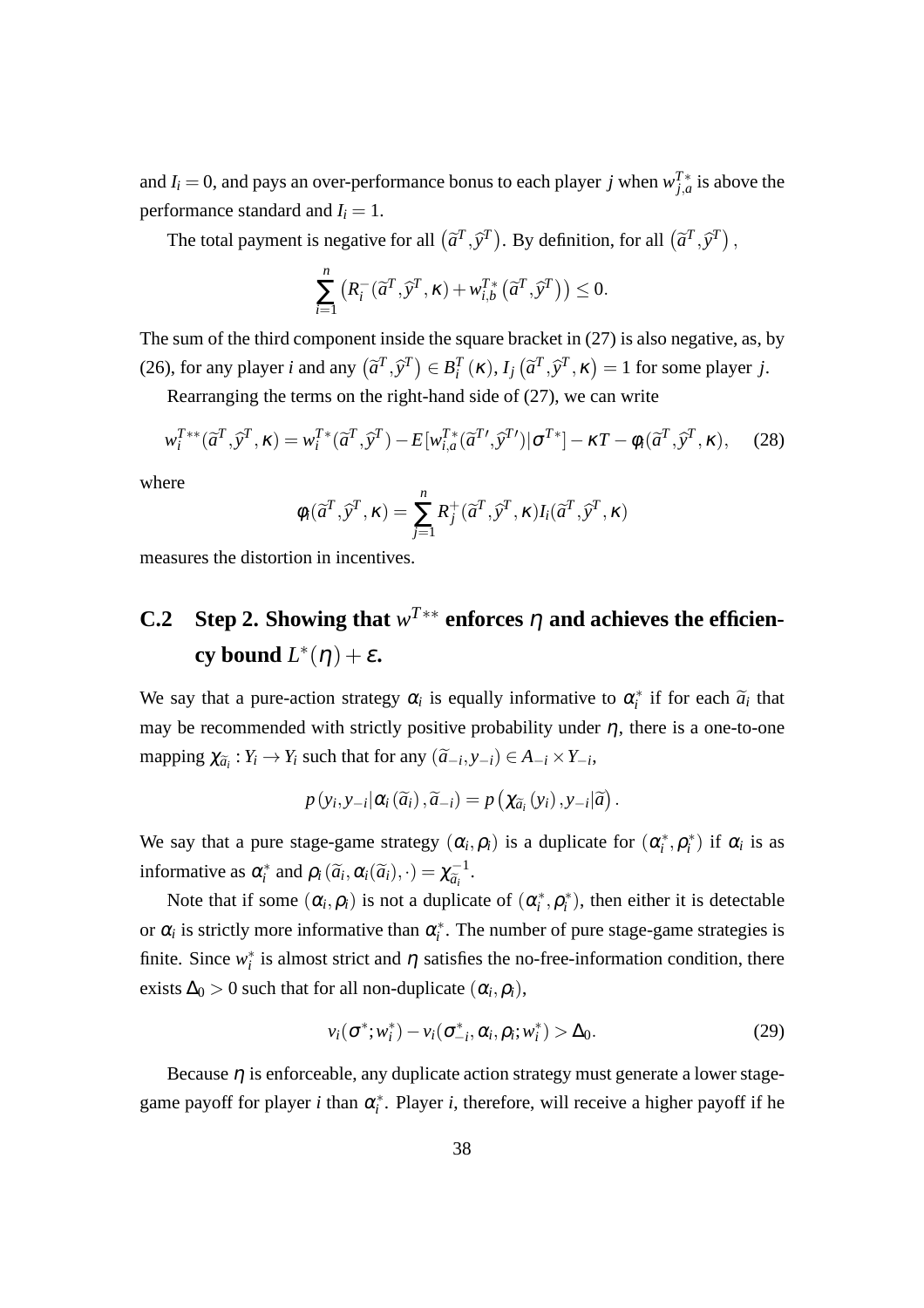replaces any duplicate action strategy  $\alpha_i$  in some period *t* with  $\alpha_i^*$  and then, in the reporting stage, reports the period-*t* signal truthfully. Hence, to prove Theorem 2, it suffices to show that any deviation to a non-duplicate strategy will make a player strictly worse off.

If  $\sigma_i^T$  deviates from  $\sigma_i^{T*}$ , there must be a first time a deviation occurs. There are two types of first-time non-duplicate deviations. First, a player may choose an action that is not equally informative to  $\alpha_i^*$  after some history. Alternatively, the player may follow the recommendations in all *T* periods but lie about the signal of a particular period at the end.

We first consider the first type of deviations. Let  $H_i^{T*}$  denote the set of histories that player *i* may observe during the *T*-period contract under  $\sigma^{T*}$ . Suppose  $\sigma_i^T$  first prescribes a non-equally-informative action in period *t* after  $h_i \in H_i^{T*}$ . Let  $v_i^T$   $(\sigma^T; w_i^T, h_i)$ denote player *i*'s expected discounted payoff conditional  $\sigma^T$  and  $h_i$ . Recall that  $w_i^{T**}$  is the truncated contract with side bets in (27) and  $w_i^T$ <sup>\*</sup> is the *T*-period version of  $w_i^*$ .

By (28), we can write

$$
v_i^T(\sigma_i^T, \sigma_{-i}^T; w_i^{T**}, h_i) =
$$
  

$$
\frac{1-\delta}{1-\delta^T} (V_i(\sigma_i^T; h_i) - E[w_{i,a}^{T*}(\widetilde{\alpha}^{T'}, \widehat{y}^{T'}, \kappa)|\sigma^{T*}] - \kappa T - E[\phi_i(\widetilde{\alpha}^{T}, \widehat{y}^{T}, \kappa)|\sigma_{-i}^{T*}, \sigma_i^{T}, h_i]),
$$

where

$$
V_i(\sigma_i^T; h_i) \equiv E\left[\sum_{s=1}^T \delta^{s-1} \left(g_i(a(s)) + w_i^* \left(\widetilde{a}(s), \widehat{y}(s)\right)\right) \middle| \sigma_{-i}^{T*}, \sigma_i^T, h_i\right]
$$

denotes player *i*'s discounted payoff conditional on  $h_i$  under  $w_i^T$ <sup>\*</sup>. It follows that

$$
v_i^T(\sigma^{T*}; w_i^{T**}, h_i) - v_i^T(\sigma_{-i}^{T*}, \sigma_i^{T}; w_i^{T**}, h_i)
$$
  
=  $\frac{1-\delta}{1-\delta^T} (V_i(\sigma_i^{T*}; h_i) - V_i(\sigma_i^{T}; h_i) - E[\phi_i(\widetilde{\alpha}^T, \widehat{y}^T, \kappa)|\sigma^{T*}, h_i] + E[\phi_i(\widetilde{\alpha}^T, \widehat{y}^T, \kappa)|\sigma_{-i}^{T*}, \sigma_i^{T}, h_i])$   
 $\geq \frac{1-\delta}{1-\delta^T} (V_i(\sigma_i^{T*}; h_i) - V_i(\sigma_i^{T}; h_i) - E[\phi_i(\widetilde{\alpha}^T, \widehat{y}^T, \kappa)|\sigma^{T*}, h_i]).$ 

The last inequality follows from the fact that  $\phi_i$  is always positive.

Since  $\sigma_i^T$  first prescribes a non-equally-informative action in period *t*, it will lower player *i*'s payoff (including the stage-game payment) by  $\Delta_0$  in that period. This, together with the fact that under  $w_i^T$ <sup>\*</sup> the stage-game payoff plus payment is maximized by  $\sigma_i^T$ <sup>\*</sup>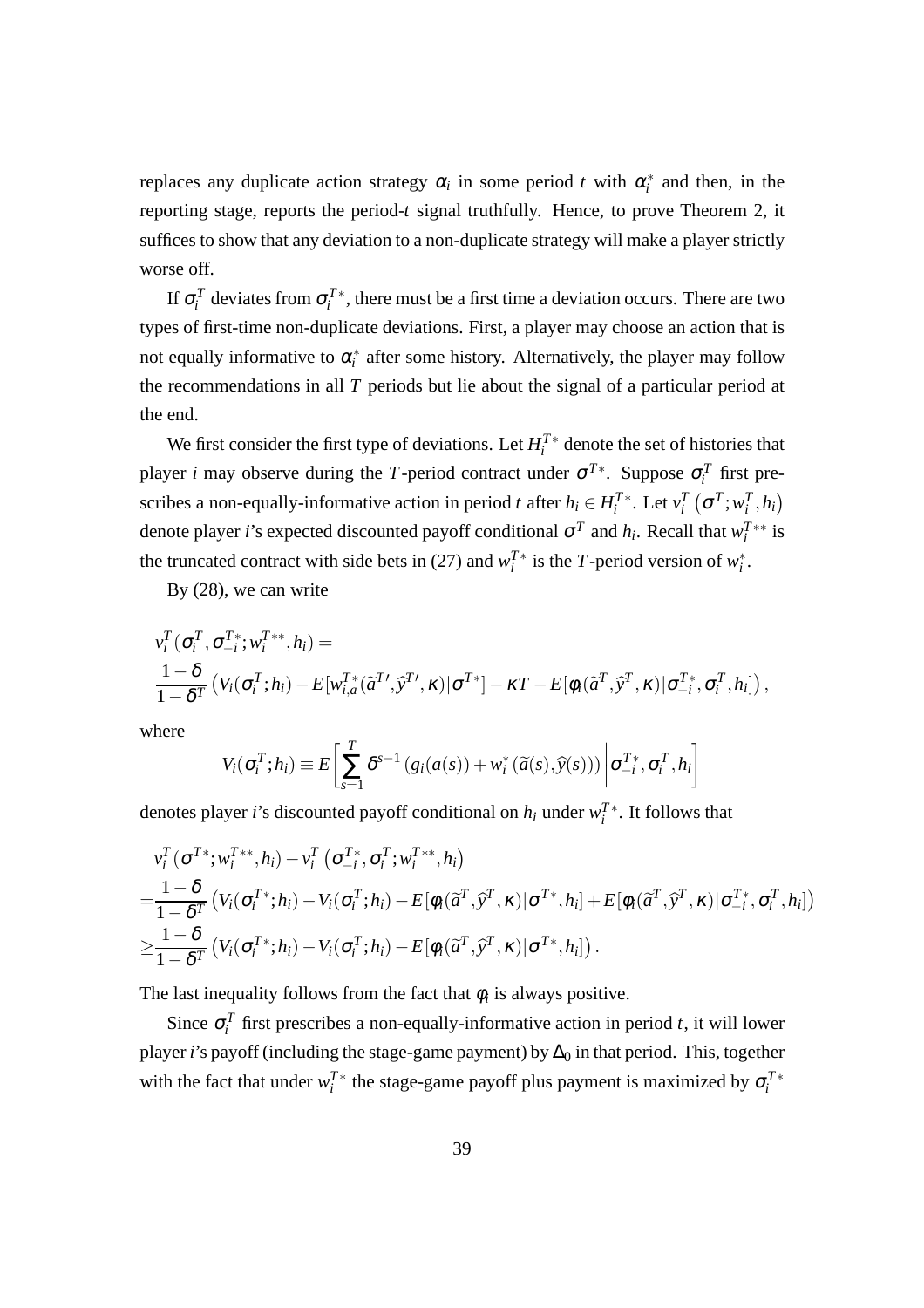in each period  $s \neq t$ , implies that

$$
V_i(\sigma_i^{T*};h_i) - V_i(\sigma_i^{T};h_i)
$$
  
\n
$$
\geq \delta^{t-1} (E[g_i(a(t)) + w_i^*(\widetilde{a}(t),\widehat{y}(t)) | \sigma^{T*},h_i] - E[g_i(a(t)) + w_i^*(\widetilde{a}(t),\widehat{y}(t)) | \sigma_{-i}^{T*},\sigma_i^{T},h_i])
$$
  
\n
$$
\geq \delta^{t-1} \Delta_0.
$$

The following claim shows that the expected value of  $\phi_i(\tilde{a}^T, \tilde{y}^T, \kappa)$  conditional on any private information player *i* may learn during the game on the equilibrium path diminishes uniformly and exponentially with *T*.

Recall that  $\xi$  is the constant defined in (26) and it depends only on  $\kappa$ .

**Claim 1.** *There exists*  $c_1 > 0$  *such that for all*  $i \in N$ ,  $T \ge 1$ *, and*  $h_i \in H_i^{T*}$ *,* 

$$
E\left[\phi_i(\widetilde{a}^T,\widehat{y}^T,\kappa)|\sigma^{T*},h_i\right] < c_1T\exp\left(-\frac{\xi^2}{2}T\right).
$$

A proof of Claim 1 is provided in an online appendix. Granted Claim 1, we can choose  $T_0$  large enough such that for all  $T \geq T_0$  and  $\delta \geq 1 - T^{-2}$  (which ensures that  $(1 - \delta^T)/(1 - \delta)$  is on the order of *T* as  $\delta$  tends to 1),

$$
E[\phi_i(\widetilde{a}^T,\widetilde{y}^T,\kappa)|\sigma^{T*},h_i] < \delta^{T-1}\Delta_0.
$$

This proves that any  $\sigma_i^T$  that prescribes a non-equally-informative action is not optimal. The argument for following the recommendations but misreporting the signals is similar.

Finally, by (28), the per-period efficiency loss is

$$
\frac{1-\delta}{1-\delta^{T}}\sum_{i=1}^{n} -E\left[w_{i}^{T**}|\sigma^{T*}\right]
$$
\n
$$
=-\frac{1-\delta}{1-\delta^{T}}\sum_{i=1}^{n}E\left[w_{i}^{T*}\left(\tilde{\sigma}^{T},\tilde{y}^{T}\right)-E[w_{i,a}^{T*}\left(\tilde{\sigma}^{T'},\tilde{y}^{T'}\right)|\sigma^{T*}]-\kappa T-\phi_{i}(\tilde{\sigma}^{T},\tilde{y}^{T},\kappa)|\sigma^{T*}\right]
$$
\n
$$
=L(\eta,w^{*})+\frac{1-\delta}{1-\delta^{T}}\sum_{i=1}^{n}\left(E\left[\phi_{i}(\tilde{\sigma}^{T},\tilde{y}^{T},\kappa)|\sigma^{T*}\right]+\kappa T\right).
$$

By Claim 1, when  $T$  is sufficiently large, we can choose  $\kappa$  small enough such that

$$
\frac{1-\delta}{1-\delta^T}\sum_{i=1}^n\left(E[\phi_i(\widetilde{a}^T,\widehat{y}^T,\kappa)|\sigma^{T*}]+\kappa T\right)\leq \varepsilon_0,
$$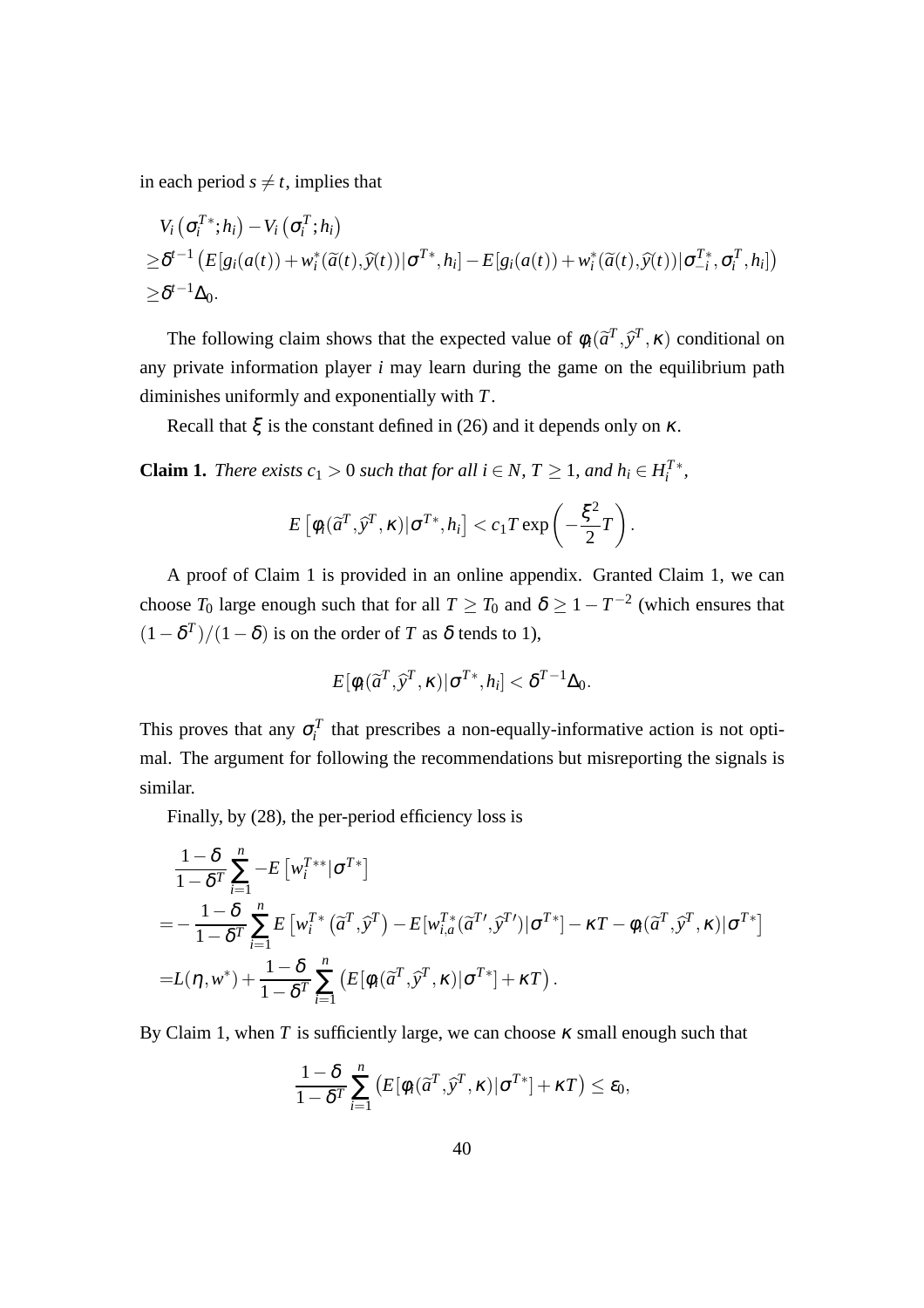for some  $\varepsilon_0 \leq L^*(\eta) + \varepsilon - L(\eta, w^*)$ . (Note that  $(1 - \delta)/(1 - \delta^T)$  is of order  $1/T$ .) Hence,

$$
W(\eta, T, \delta, w^{T**}) = \frac{1 - \delta}{1 - \delta^T} \sum_{i=1}^n -E\left[w_i^{T**} | \sigma^{T*}\right]
$$
  

$$
\leq L^*(\eta) + \varepsilon.
$$

## **D Proof of Theorem 3**

Any *w* that enforces  $\eta$  must satisfy the constraint that for each *i* and each  $\sigma \in Q(\eta)$ ,

$$
\sum_{(\widetilde{a},\widehat{y})\in A\times Y} \left(\mu\left(\widetilde{a},\widehat{y}\right)-\pi^{\sigma_i}\left(\widetilde{a},\widehat{y}\right)\right) w_i\left(\widetilde{a},\widehat{y}\right) \geq d\left(\sigma_i\right). \tag{30}
$$

Since  $\sigma \in Q(\eta)$ , for all  $\omega \in P$ ,

$$
E\left[w_i\left(\widetilde{a},\widehat{y}\right)|\mu,\omega\right] = E\left[w_i\left(\widetilde{a},\widehat{y}\right)|\pi^{\sigma_i},\omega\right].\tag{31}
$$

Substituting  $(31)$  into  $(30)$ , and summing over *i*, we have

$$
\sum_{\omega \in P} \left( \mu\left(\omega\right) - \pi^{\sigma_i}\left(\omega\right) \right) \sum_{i=1}^n E\left[ w_i\left(\widetilde{a}, \widehat{y}\right) | \mu, \omega \right] \ge \sum_{i=1}^n d\left(\sigma_i\right). \tag{32}
$$

Hence,

$$
L(\eta, w) = \sum_{\omega \in P} \mu(\omega) \left( -\sum_{i=1}^{n} E\left[ w_i(\widetilde{\alpha}, \widehat{y}) \middle| \mu, \omega \right] + \max_{\omega' \in P} \sum_{i=1}^{n} E\left[ w_i(\widetilde{\alpha}, \widehat{y}) \middle| \mu, \omega' \right] \right)
$$
  
\n
$$
\geq \sum_{\omega \in P} \mu(\omega) \frac{\frac{\pi^{\sigma_i}(\omega)}{\mu(\omega)} - 1}{l(\sigma_1) - 1} \left( -\sum_{i=1}^{n} E\left[ w_i(\widetilde{\alpha}, \widehat{y}) \middle| \mu, \omega \right] + \max_{\omega' \in P} \sum_{i=1}^{n} E\left[ w_i(\widetilde{\alpha}, \widehat{y}) \middle| \mu, \omega' \right] \right)
$$
  
\n
$$
= \sum_{\omega \in P} \frac{\mu(\omega) - \pi^{\sigma_i}(\omega)}{l(\sigma_1) - 1} \sum_{i=1}^{n} E\left[ w_i(\widetilde{\alpha}, \widehat{y}) \middle| \mu, \omega \right]
$$
  
\n
$$
\geq \frac{\sum_{i=1}^{n} d(\sigma_i)}{l(\sigma_1) - 1},
$$

where the first inequality follows from the definition of  $l(\sigma_i)$ , and the last inequality follows from (32). Since the argument applies to every *w* that enforces  $\eta$ ,

$$
L^*(\eta) \geq \frac{\sum_{i=1}^n d(\sigma_i)}{l(\sigma_1)-1}, \qquad \forall \sigma \in \mathcal{Q}(\eta).
$$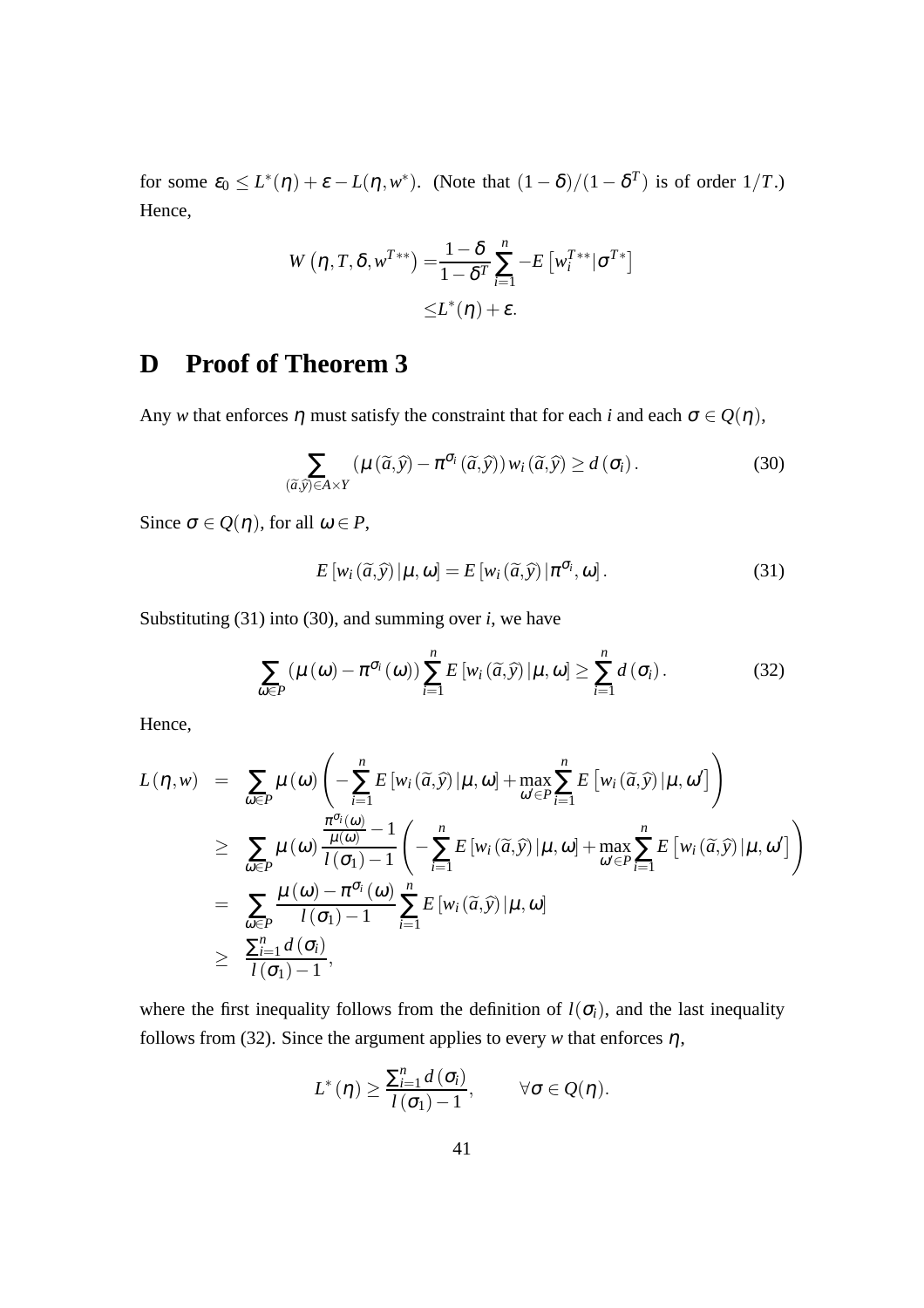To show the other direction of the theorem, let

$$
\overline{L} \equiv \begin{cases} \sup_{\sigma \in Q(\eta)} \frac{\sum_{i=1}^{n} d(\sigma_i)}{l(\sigma_1) - 1}, & \text{if } Q(\eta) \neq \emptyset; \\ 0, & \text{otherwise.} \end{cases}
$$

It remains to show that

$$
L^*(\eta) \le \overline{L}.\tag{33}
$$

By definition, a contract *w* enforces  $\eta$  with  $L(\eta, w) \leq \overline{L}$  if and only if

$$
\sum_{(\widetilde{a},\widehat{y})\in A\times Y} [\pi^{\alpha_i,\rho_i}(\widetilde{a},\widehat{y}) - \mu(\widetilde{a},\widehat{y})] w_i(\widetilde{a},\widehat{y}) \leq -d(\alpha_i,\rho_i) \quad \forall (\alpha_i,\rho_i,i); \quad (34)
$$

$$
\sum_{i=1}^{n} \sum_{(\widetilde{a}, \widetilde{y}) \in A \times Y} \left[ -\mu(\widetilde{a}, \widetilde{y}) + \mu(\widetilde{a}, \widetilde{y}|\omega) \right] w_i(\widetilde{a}, \widetilde{y}) \le \overline{L} \quad \forall \omega \in P. \tag{35}
$$

By the theorem of alternatives (see, e.g., Proposition 5.1.2 of Bertsekas, 2009), (34) and (35) does not have a solution in *w* if and only if there exist  $\{\lambda_i(\alpha_i, \rho_i) \ge 0 \mid (\alpha_i, \rho_i, i)\}\$ and  $\{v(\omega) \ge 0 \mid \omega \in P\}$  such that

$$
\sum_{(\alpha_i,\rho_i)} \lambda_i(\alpha_i,\rho_i) \left[ \pi^{\alpha_i,\rho_i}(\cdot) - \mu(\cdot) \right] + \sum_{\omega \in P} v(\omega) \left[ -\mu(\cdot) + \mu(\cdot|\omega) \right] = 0 \ \forall i \qquad (36)
$$

$$
\sum_{i=1}^{n} \sum_{(\alpha_i,\rho_i)} \lambda_i(\alpha_i,\rho_i) d(\alpha_i,\rho_i) - \sum_{\omega \in P} v(\omega) \overline{L} > 0.
$$
 (37)

Suppose that (36) and (37) hold. From (37),  $\lambda \equiv \max_{i \in N} \sum_{(\alpha_i, \rho_i)} \lambda_i(\alpha_i, \rho_i) > 0$ . We can, therefore, define a mixed strategy  $\sigma_i$  for each player *i* such that, for all  $(\alpha_i, \rho_i, i)$ ,

$$
\sigma_i(\alpha_i,\rho_i) \equiv \begin{cases} \frac{\lambda_i(\alpha_i,\rho_i)}{\overline{\lambda}}, & \text{if } (\alpha_i,\rho_i) \neq (\alpha_i^*,\rho_i^*); \\ 1 - \sum_{(\alpha_i,\rho_i) \neq (\alpha_i^*,\rho_i^*)} \frac{\lambda_i(\alpha_i,\rho_i)}{\overline{\lambda}}, & \text{otherwise.} \end{cases}
$$

Using the definition of  $\sigma_i$ , we can rewrite (36) and (37) as

$$
\overline{\lambda} \left[ \pi^{\sigma_i}(\cdot) - \mu(\cdot) \right] + \sum_{\omega \in P} v(\omega) \left[ -\mu(\cdot) + \mu(\cdot | \omega) \right] = 0 \text{ for each } i \tag{38}
$$

$$
\sum_{i=1}^{n} \overline{\lambda} d(\sigma_i) - \sum_{\omega \in P} v(\omega) \overline{L} > 0.
$$
 (39)

Fix a contract *w*. Multiplying each (38) by  $w_i(\cdot)$ , then summing over all *i* and all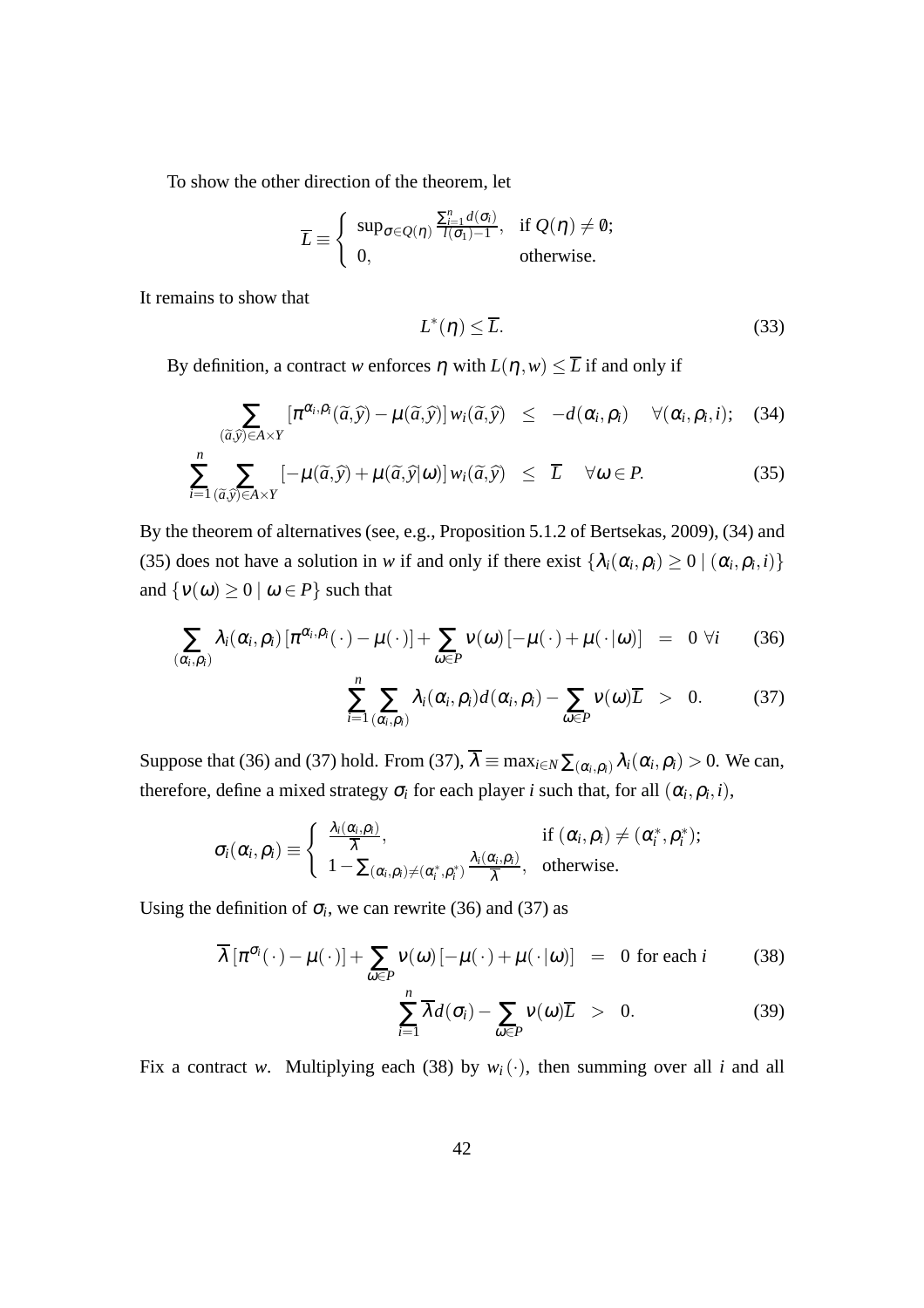$(\tilde{a}, \tilde{y}) \in A \times Y$ , and adding (39), we have

$$
\sum_{i=1}^{n} \overline{\lambda} \left( \sum_{(\widetilde{a}, \widehat{y}) \in A \times Y} [\pi^{\sigma_i}(\widetilde{a}, \widehat{y}) - \mu(\widetilde{a}, \widehat{y})] w_i(\widetilde{a}, \widehat{y}) + d(\sigma_i) \right) + \sum_{\omega \in P} v(\omega) \left( \sum_{(\widetilde{a}, \widehat{y}) \in A \times Y} [-\mu(\widetilde{a}, \widehat{y}) + \mu(\widetilde{a}, \widehat{y}]\omega] w_i(\widetilde{a}, \widehat{y}) - \overline{L} \right) > 0.
$$

This means that if  $\eta$  cannot be enforced by any *w* with  $L(\eta, w) \leq \overline{L}$ , then there must exist  $\sigma$  such that, for any *w* with  $L(\eta, w) \leq \overline{L}$ ,

$$
v_i(\sigma_i, \sigma_{-i}^*; w_i) > v_i(\sigma^*; w_i) \text{ for some player } i.
$$

We prove (33) by showing that for all  $\sigma \in \Sigma$ , there exists a contract *w* such that  $v_i(\sigma_i, \sigma_{-i}^*; w_i) - v_i(\sigma^*; w_i) \le 0$  for all *i* and  $L(\eta, w) \le \overline{L}$ . By Theorem 4(i) of Rahman and Obara (2010), if  $\sigma$  is either unprofitable or attributable, then it can be deterred by a contract with total transfer summing to zero. It remains to consider  $\sigma$  such that  $\pi^{\sigma_1} = \cdots = \pi^{\sigma_n}$  and  $\sum_{i=1}^n$  $\sum_{i=1}^{n} d(\sigma_i) > 0$ . Since  $\eta$  is enforceable,  $\pi^{\sigma_i} \neq \mu$ .

Case 1. If there exists  $(\tilde{a}, \tilde{y})$  such that  $\pi^{\sigma_i}(\tilde{a}, \tilde{y}) > 0$  and  $\mu(\tilde{a}, \tilde{y}) = 0$ , then  $\sigma$  can be deterred by a contract *w* that punishes every player severely whenever  $(\tilde{a}, \tilde{y})$  occurs. Clearly,  $L(\eta, w) = 0$ .

Case 2. Suppose that  $\pi^{\sigma_i}(\cdot | \omega) \neq \mu(\cdot | \omega)$  for some  $\omega \in P$ . Then  $\pi^{\sigma_i}(\tilde{a}, \tilde{y} | \omega)$  $\mu(\tilde{a}, \tilde{y}|\omega)$  for some  $(\tilde{a}, \tilde{y}) \in \omega$ . We define a contract *w* by letting, for each *i*,

$$
w_i(\vec{a}', \vec{y}') = \begin{cases} -c, & \text{if } (\vec{a}', \vec{y}') = (\vec{a}, \vec{y}); \\ -c \cdot \mu(\vec{a}, \vec{y} | \omega), & \text{if } (\vec{a}', \vec{y}') \notin \omega; \\ 0, & \text{otherwise.} \end{cases}
$$

Then  $E[w_i(\tilde{a}', \tilde{y}') | \sigma^*, \omega'] = -c \cdot \mu(\tilde{a}, \tilde{y} | \omega)$  for all  $\omega' \in P$ . Hence,  $L(\eta, w) = 0$ . Moreover,

$$
v_i(\sigma_i, \sigma_{-i}^*; w_i) - v_i(\sigma^*; w_i) = -c \cdot (\pi^{\sigma_i}(\widetilde{a}, \widehat{y}|\omega) - \mu(\widetilde{a}, \widehat{y}|\omega))\pi^{\sigma_i}(\omega) + d(\sigma_i) \leq 0,
$$

when *c* is large enough.

Case 3. Suppose that  $\sigma \in Q(\eta)$ . Let  $\omega$  solve  $\max_{\omega' \in P} \frac{\pi^{\sigma_i}(\omega')}{\mu(\omega')}$  $\frac{\mu^{(1)}(w)}{\mu(\omega')}$ . We define a contract *w* by letting, for each *i*,

$$
w_i(\widetilde{a}, \widehat{y}) = \begin{cases} -\frac{d(\sigma_i)}{\pi^{\sigma_i}(\omega) - \mu(\omega)}, & \text{if } (\widetilde{a}, \widehat{y}) \in \omega; \\ 0, & \text{otherwise.} \end{cases}
$$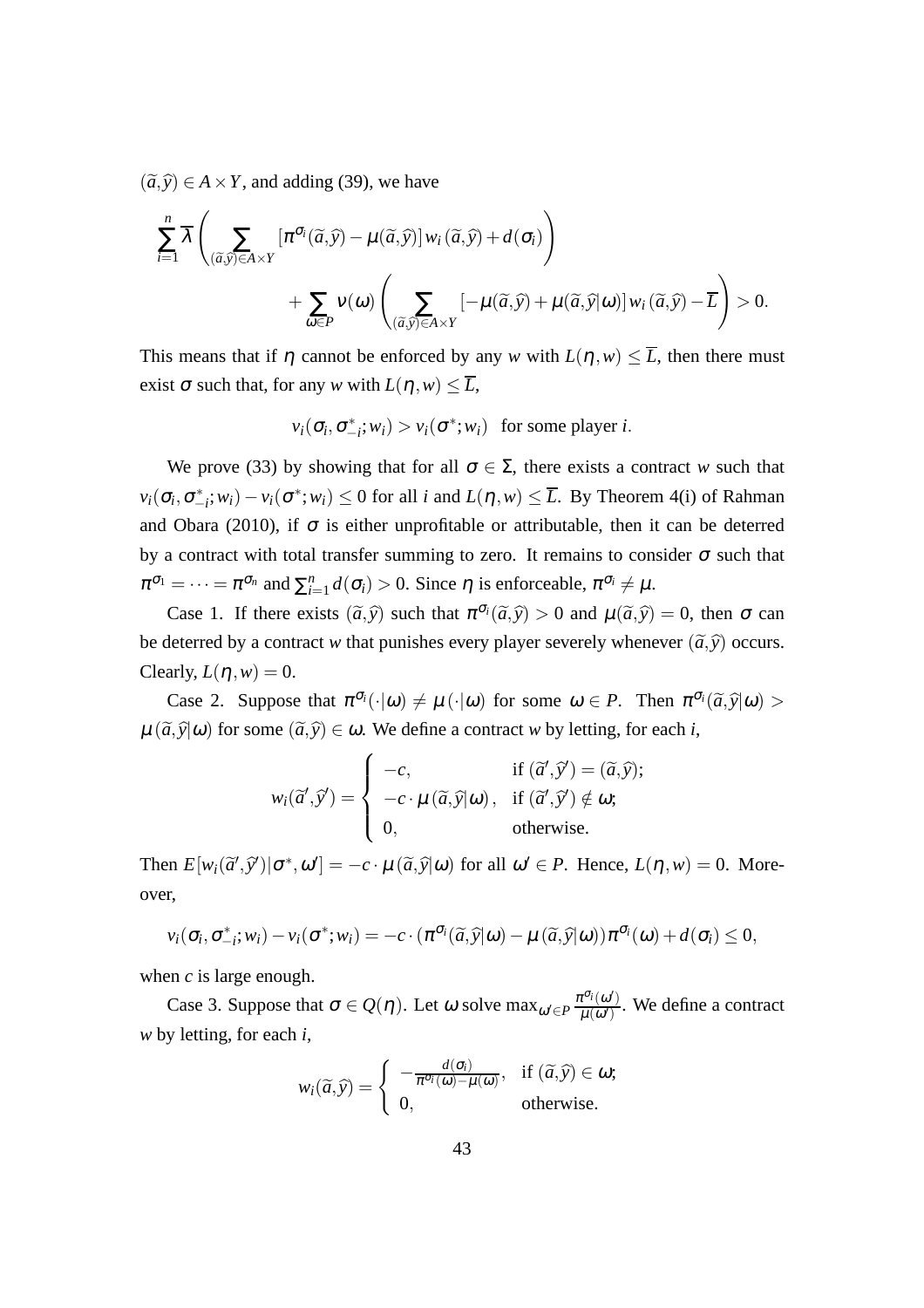Then 
$$
L(\eta, w) = \frac{\sum_{i=1}^{n} d(\sigma_i)}{\pi^{\sigma_1}(\omega) - \mu(\omega)} \mu(\omega) = \frac{\sum_{i=1}^{n} d(\sigma_i)}{l(\sigma_1) - 1}
$$
 and  

$$
v_i(\sigma_i, \sigma_{-i}^*; w_i) - v_i(\sigma^*; w_i) = -\frac{d(\sigma_i)}{\pi^{\sigma_i}(\omega) - \mu(\omega)} \cdot (\pi^{\sigma_i}(\omega) - \mu(\omega)) + d(\sigma_i) = 0.
$$

## **References**

- Abreu, Dilip, Paul Milgrom, and David Pearce, 1991, Information and timing in repeated partnerships, *Econometrica* 59, 1713–1733.
- Aumann, Robert J., 1976, Agreeing to disagree, *The Annals of Statistics* 4, 1236–1239.
- Bertsekas, Dimitri P., 2009, *Convex Optimization Theory* (Athena Scientific).
- Blackwell, David, 1953, Equivalent comparisons of experiments, *The Annals of Mathematical Statistics* 24, 265–272.
- Chan, Jimmy H., and Wenzhang Zhang, 2016, Approximate efficiency in repeated games with side-payments and correlated signals, *Theoretical Economics* 11, 53–87.
- Compte, Olivier, 1998, Communication in repeated games with imperfect private monitoring, *Econometrica* 66, 597–626.
- Fong, Kyna, Olivier Gossner, Johannes Hörner, and Yuliy Sannikov, 2011, Efficiency in a repeated prisoner's dilemma with imperfect private monitoring, Working paper, Princeton University.
- Fuchs, William, 2007, Contracting with repeated moral hazard and private evaluations, *American Economic Review* 97, 1432–1448.
- Fudenberg, Drew, David Levine, and Eric Maskin, 1994, The folk theorem with imperfect public information, *Econometrica* 62, 997–1039.
- Geanakoplos, John, 1994, Common knowledge, in R.J. Aumann, and S. Hart, ed.: *Handbook of Game Theory with Economic Applications*, vol. 2 . chap. 40, pp. 1437– 1496 (Elsevier) 1 edn.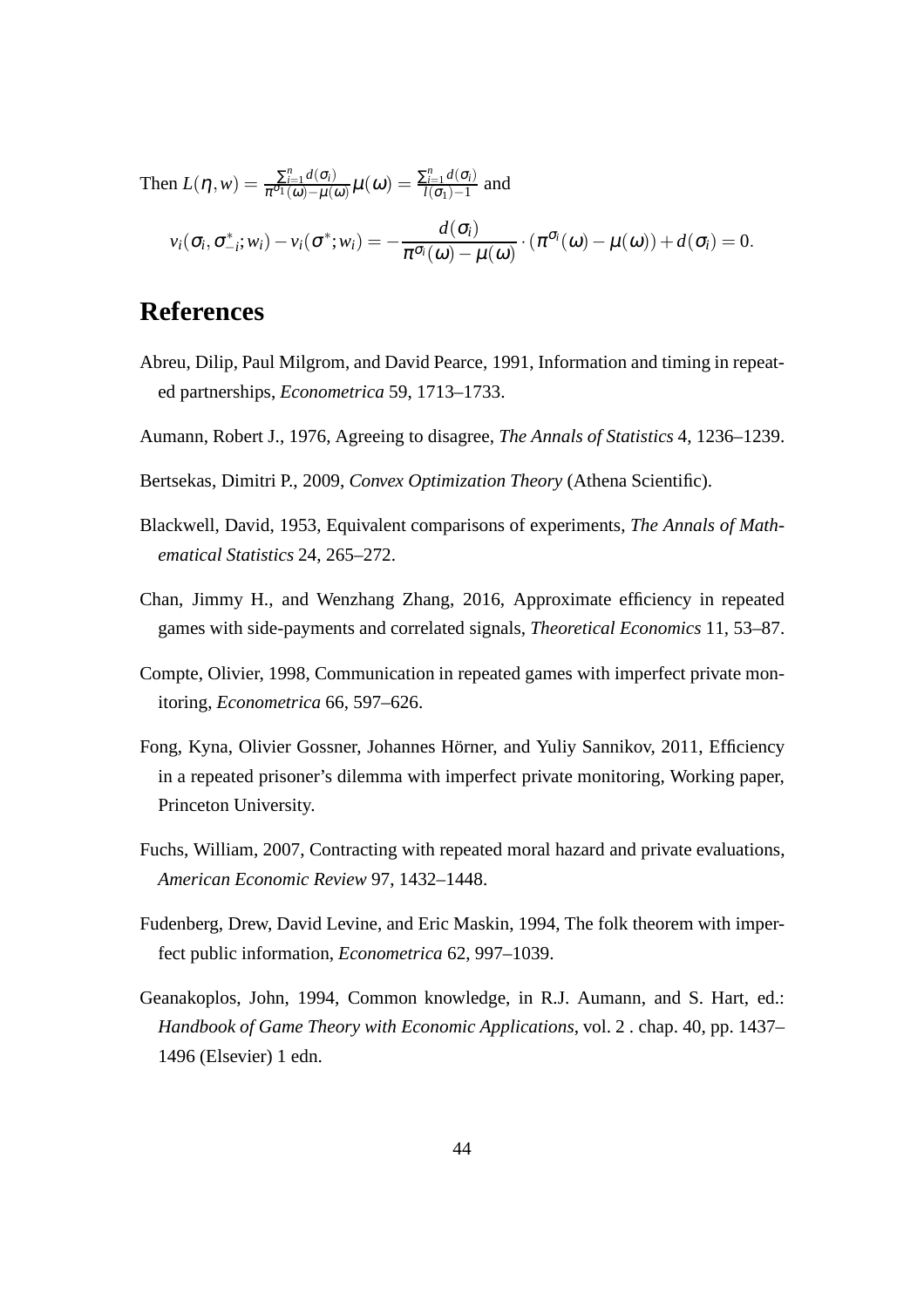- Harrington, Joseph E., and Andrzej Skrzypacz, 2011, Private monitoring and communication in cartels: Explaining recent collusive practices, *American Economic Review* 101, 2425–2449.
- Hoeffding, Wassily, 1963, Probability inequalities for sums of bounded random variables, *Journal of the American Statistical Association* 58, 13–30.
- Holmstrom, Bengt, 1982, Moral hazard in teams, *The Bell Journal of Economics* 13, 324–340.
- Kandori, Michihiro, and Hitoshi Matsushima, 1998, Private observation, communication and collusion, *Econometrica* 66, 627–652.
- MacLeod, W. Bentley, 2003, Optimal contracting with subjective evaluation, *The American Economic Review* 93, 216–240.
- Obara, Ichiro, 2009, Folk theorem with communication, *Journal of Economic Theory* 144, 120–134.
- Osborne, Martin J., and Ariel Rubinstein, 1994, *A course in game theory* (MIT press).
- Radner, Roy, Roger Myerson, and Eric Maskin, 1986, An example of a repeated partnership game with discounting and with uniformly inefficient equilibria, *The Review of Economic Studies* 53, 59–69.
- Rahman, David, 2012, But who will monitor the monitor?, *American Economic Review* 102, 2767–2797.
- (2014, The dilemma of the cypress and the oak tree, mimeo, University of Minnesota.
- , and Ichiro Obara, 2010, Mediated partnerships, *Econometrica* 78, 285–308.
- Rubinstein, Ariel, 1979, An optimal conviction policy for offenses that may have been committed by accident, in Brams S.J., Schotter A., and Schwödiauer G., ed.: *Applied Game Theory* (Physica, Heidelberg).